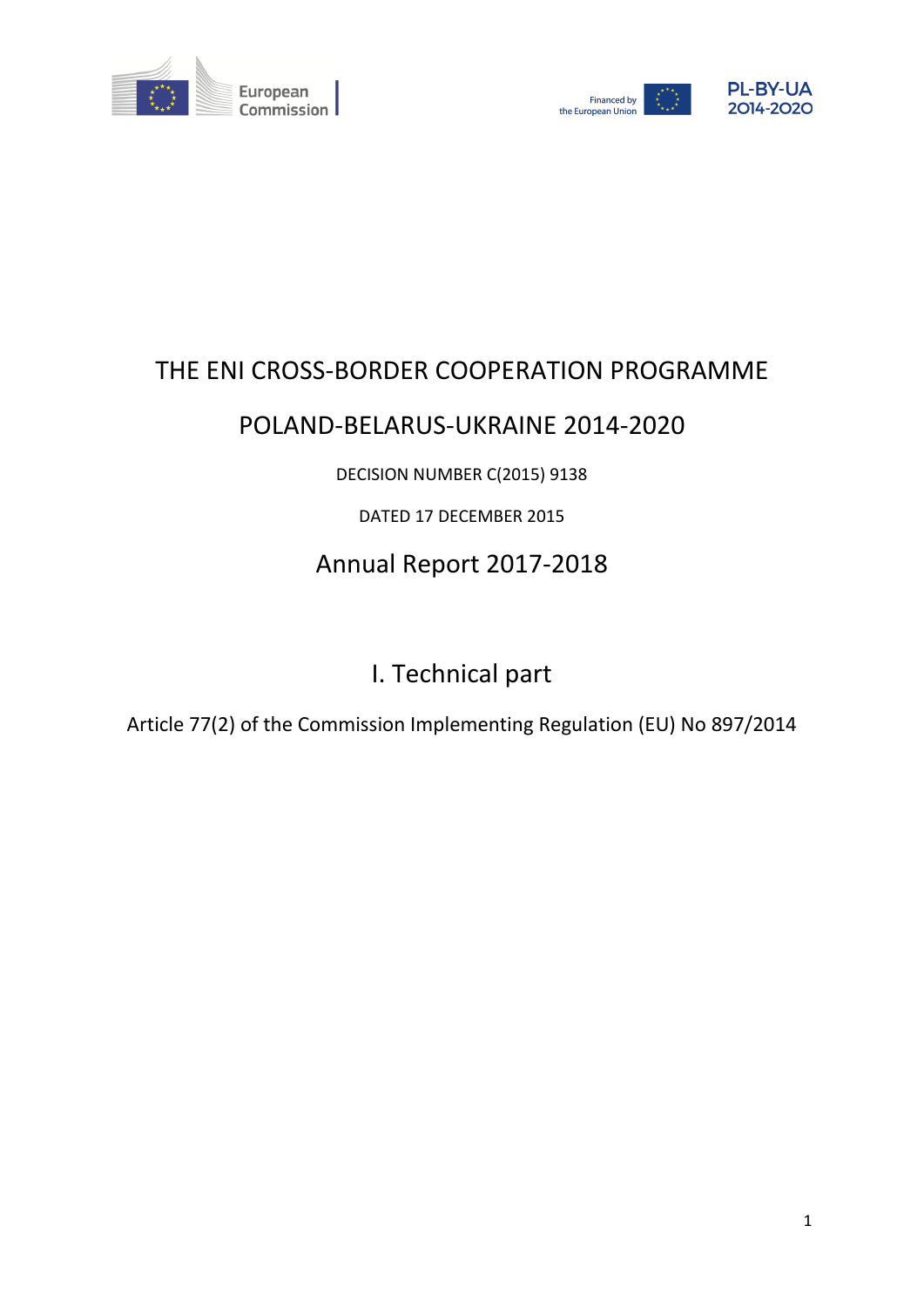



## **1. IDENTIFICATION**

| <b>Managing Authority</b>                | Ministry of Investment and Economic Development of<br>the Republic of Poland, Territorial Cooperation |
|------------------------------------------|-------------------------------------------------------------------------------------------------------|
|                                          | Department                                                                                            |
| Head of the MA                           | Name: Rafał Baliński                                                                                  |
|                                          | Title: Director of Territorial Cooperation Department                                                 |
|                                          | Tel. Number: +48 22 273 81 50                                                                         |
|                                          | Email: Rafal.Balinski@miir.gov.pl                                                                     |
| <b>Contact Person</b>                    | Name: Rafał Baliński                                                                                  |
|                                          | Title: Director of Territorial Cooperation Department                                                 |
|                                          | Tel. number: +48 22 273 81 53                                                                         |
|                                          | Email: Rafal.Balinski@miir.gov.pl                                                                     |
| <b>Reporting Period</b>                  | From 1.07.2017 to 30.06.2018                                                                          |
| Date of approval by the Joint Monitoring | 18.02.2019                                                                                            |
| Committee                                |                                                                                                       |

## **2. KEEP DATABASE<sup>1</sup>**

Information and statistics concerning grant contracts signed within the Programme are available on the Programme website [https://www.pbu2020.eu/en/projects2020.](https://www.pbu2020.eu/en/projects2020)

Once the KEEP database is available for the introduction of the ENI projects, the relevant data will be provided for the PBU 2014-2020.

### **3. OVERVIEW OF THE IMPLEMENTATION OF THE PROGRAMME**

### **3.1 Executive summary**

The main achievement of the Programme implementation during the reporting period was approval of the Full Application Forms selected within the  $1<sup>st</sup>$  Call for Proposals (CfP).

The 1<sup>st</sup> CfP was launched during the conference opening the 2014-2020 edition of the Programme on 11<sup>th</sup> of October 2016. The CfP was opened for all Thematic Objectives of the Programme: HERITAGE, ACCESSIBILITY, SECURITY and BORDERS and all their priorities. The call was divided into two stages: Concept Notes (CN) and Full Application Forms (FAF). In the first stage all applicants had to submit their project ideas to the JTS until end of the year 2016. As a result of this stage 749 CNs with requested EU financing for a sum of 1 129,48 mln EUR were submitted to the JTS. 416 CNs from all three TOs were selected for the second stage of the CfP. The deadline for submission of FAFs was  $30<sup>th</sup>$  of June 2017 in case of TO HERITAGE and SECURITY – 306 such FAFs were submitted and on  $4<sup>th</sup>$ of September 2017 for TO ACCESSIBILITY and BORDERS – 77 such FAFs were submitted to the JTS (383 FAFs in total).

Within the reporting period the employees of the JTS performed administrative/eligibility/quality assessment of submitted applications (CNs  $-$  only JTS, FAFs  $-$  along with external experts). The 1<sup>st</sup>

 $1$  A limited number of statistics are requested from you in this report based on the assumption that most data are available in the KEEP database - hence the importance of maintaining KEEP up to date. <http://www.keep.eu/keep/>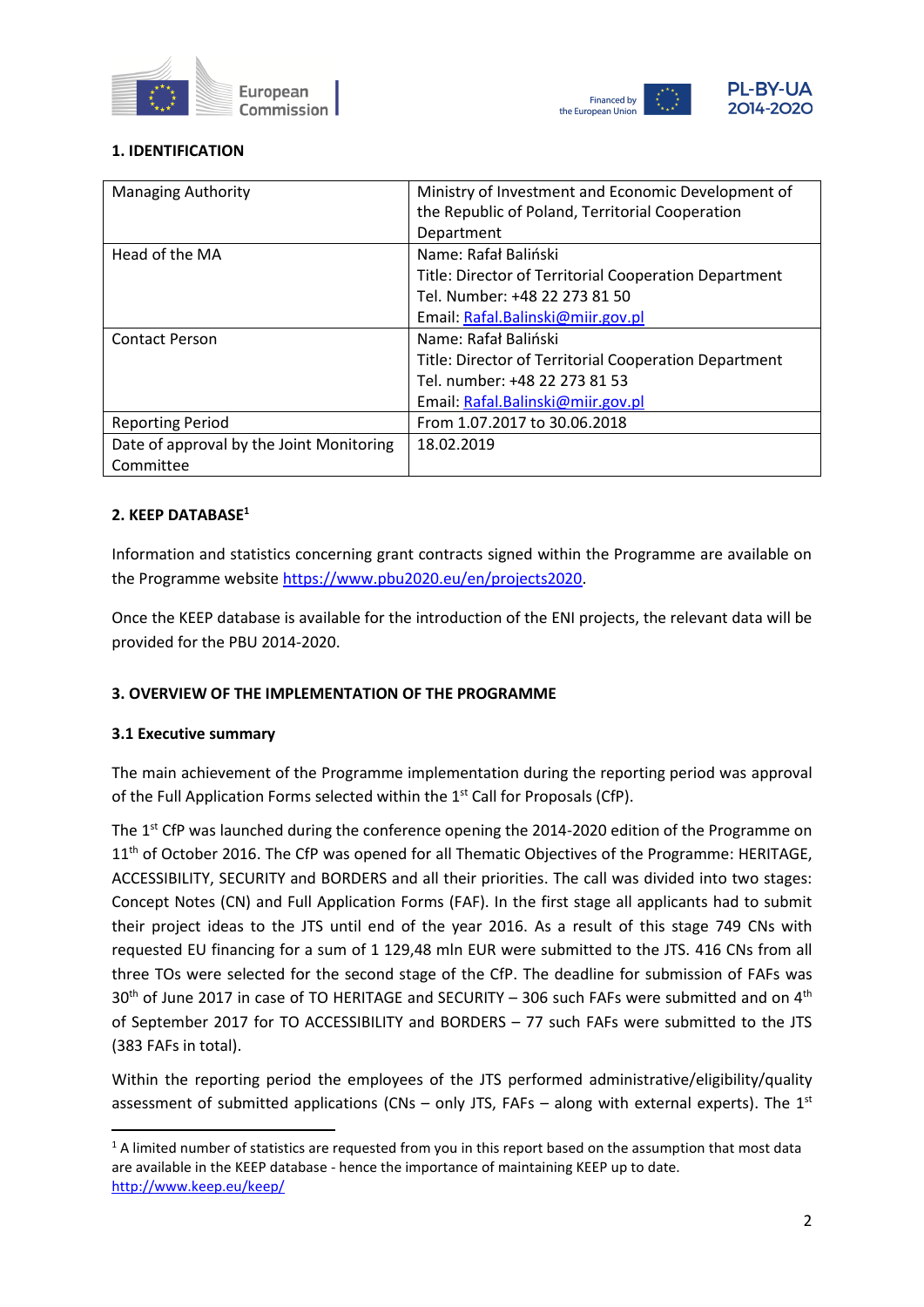



meeting of the Project Selection Committee (PSC) dedicated to selection of applications submitted within the TO HERITAGE took place on 4-5 October 2017 in Warsaw. During the meeting the PSC recommended the following:

- Reallocations within the multiannual TA budget and Programme budget where savings were identified in the budget are to be shifted to the TO HERITAGE in order to support approved projects;
- The value of all selected projects shall be modified;
- The JTS shall review all the projects' budgets in terms of their transparency, value and the necessity of particular items;
- 17 FAFs were recommended for a grant;
- 64 FAFs were recommended for the reserve list;
- 43 FAFs were not recommended for a grant;
- 1 FAF was recommended as non eligible due to detected potential state aid elements.

The 2<sup>nd</sup> and 3<sup>rd</sup> meeting of the PSC, dedicated to the TO ACCESSIBILITY and TO BORDERS, took place on 23-24 November 2017 in Warsaw. During the meetings the PSC recommended the following:

- The value of all selected projects within the TO ACCESSIBILITY and the TO BORDERS shall be modified;
- The JTS shall review all the projects' budgets in terms of their transparency, value and the necessity of particular items;
- 18 FAFs from the TO ACCESSIBILITY were recommended for a grant;
- 29 FAFs from the TO ACCESSIBILITY were recommended for the reserve list;
- 11 FAFs from the TO ACCESSIBILITY were not recommended for a grant;
- 13 FAFs from the TO BORDERS were recommended for a grant.

The last meeting dedicated to the TO SECURITY was organised on 6<sup>th</sup> March 2018 in Warsaw. During the meeting the PSC recommended the following:

- In order to increase the number of supported projects, the PSC recommended to increase the allocation available for the Call in this particular TO – the amount of 201 921,54 EUR was recommended to be shifted from the overall TA budget of the Programme;
- The value of each project and the EU co-financing for each project shall be reduced by 22% (the maximum EU co-financing rate for all projects was 90%);
- The maximum grant value for projects no PBU1/0704/16 shall be reduced to 1 408 921,12 EUR ENI (the ENI support for activities of the Beneficiary 4 shall be limited to 100 000,00 EUR). Additional recommendations to the budget were included in the project assessment grid;
- The grant value for the project no PBU1/0077/16 shall be reduced to 1 670 293.83 EUR ENI (the ENI support for activities implemented by all Polish Beneficiaries shall be no more than 919 490,79 EUR);
- 17 FAFs from the TO SECURITY were recommended for a grant;
- 97 FAFs from the TO SECURITY were recommended for the reserve list.

As a consequence, 65 projects have been selected by the JMC for a total amount of co-financing over 113 million EUR. The decisions were taken by the JMC during its three meetings: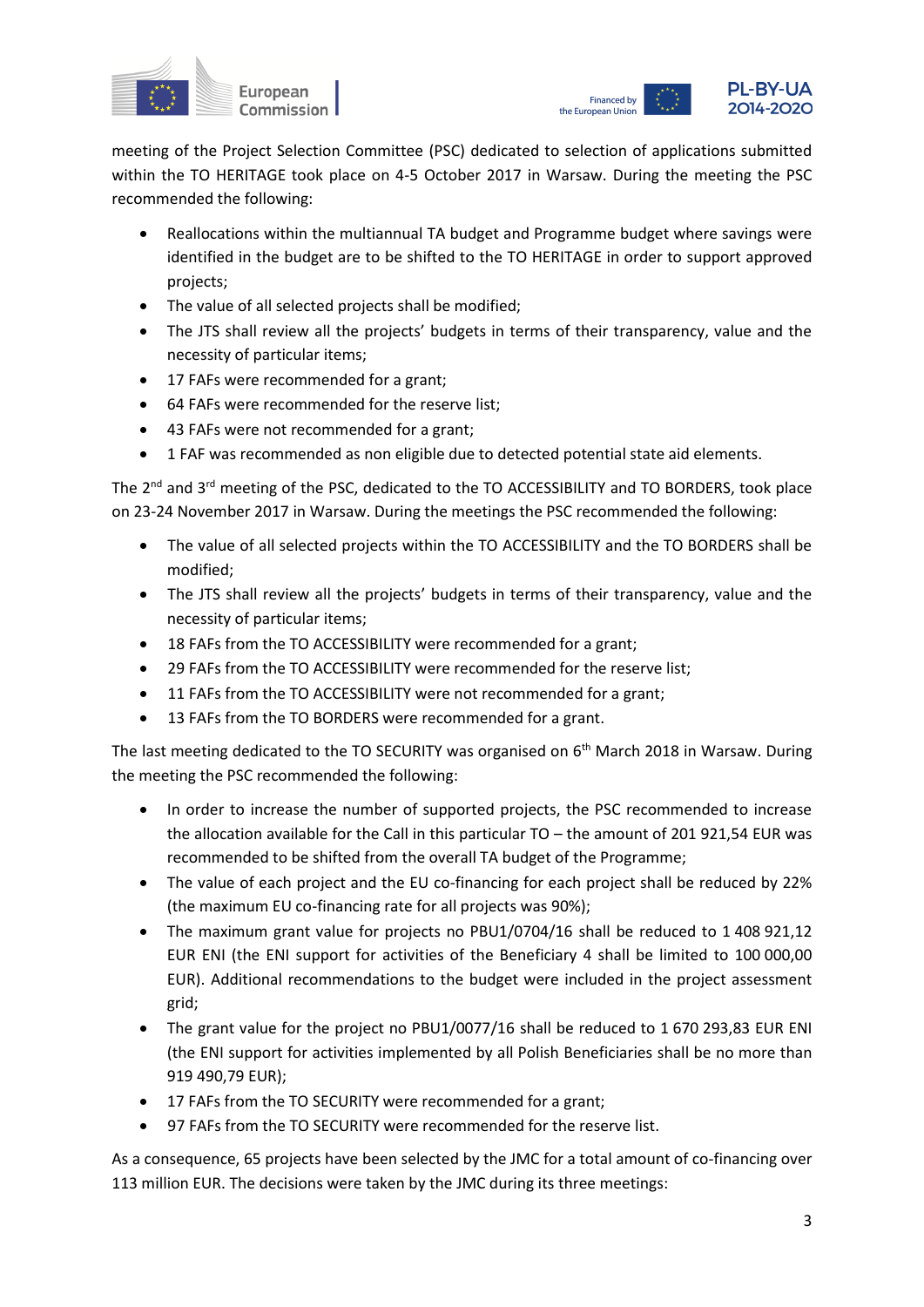



- on 17th October 2017 in Minsk, Belarus;
- on 7th December 2017 in Lviv, Ukraine;
- on 22nd March 2018 in Białystok, Poland.

At the same time, implementation documents for projects selected within the 1<sup>st</sup> CfP were approved by the JMC in the written procedure finalised on  $31<sup>st</sup>$  July 2017 and the selected project entered the contracting phase. 24 grant contract were signed by both parties (Managing Authority and Lead Beneficiaries) within the reporting period. The contracts were signed with a suspensive clause, which says that projects must not start before the EC decision in line with Article 25 of the Commission Implementing Regulation (EU) No 897/2014 laying down specific provisions for the implementation of cross-border cooperation programmes financed under Regulation (EU) No 232/2014 (IR).

In parallel, works on the preparation and launch of the 2<sup>nd</sup> CfP dedicated to microprojects within the TO HERITAGE were conducted. Following the decision of the JMC a special Working Group (WG) on elaboration of the application package for the  $2^{nd}$  CfP was set up. The meeting of this WG was organized on the  $1<sup>st</sup>$  March 2018, in Warsaw. The WG recommendation were presented and approved during the JMC meeting on 22<sup>nd</sup> March 2018 in Białystok, Poland. The 2<sup>nd</sup> CfP was officially launched on 1<sup>st</sup> August 2018.

Large Infrastructure Projects (LIPs) were approved by the JMC during the written procedures (11<sup>th</sup> September 2017 – 5 LIPs, 25<sup>th</sup> October 2017 - 2 LIPs, 21<sup>st</sup> November 2017 - 1 LIP, 28<sup>th</sup> November 2017 – 1 LIP, 18<sup>th</sup> December 2017 – 1 LIP). After acceptance of documents by the JMC, the application documents for LIPs were submitted to the European Commission for its approval. On 10<sup>th</sup> July 2018 the Programme received note from the European Commission that all ten large scale projects are now officially approved by the European Commission which closed their selection procedure. As the next step, the JTS started preparing the grant contracts for these projects.

### **3.2 Progress achieved in implementing the Programme and its Priorities**

Within the reporting period the following key performance indicators were achieved:

- 65 Full Application Forms were selected for financing by the Joint Monitoring Committee of the Programme;
- 24 grant contracts for projects selected for financing were signed (with a suspensive clause) between the representatives of the Managing Authority and the Lead Beneficiaries;
- 3 meetings of the Joint Monitoring Committee took place;
- 4 meetings of the Project Selection Committee were organised;
- 2 trainings for Beneficiaries on projects implementation and reporting were organised by the JTS and BOs;
- 1 Working Group meeting dedicated to elaboration of the Application Package for the 2<sup>nd</sup> CfP;
- 1 Application Package dedicated to the  $2^{nd}$  CfP was approved by the JMC;
- 10 Large Infrastructure Projects were submitted to the European Commission for its approval (which took place after the end of the reporting period, i.e. on 10<sup>th</sup> July 2018).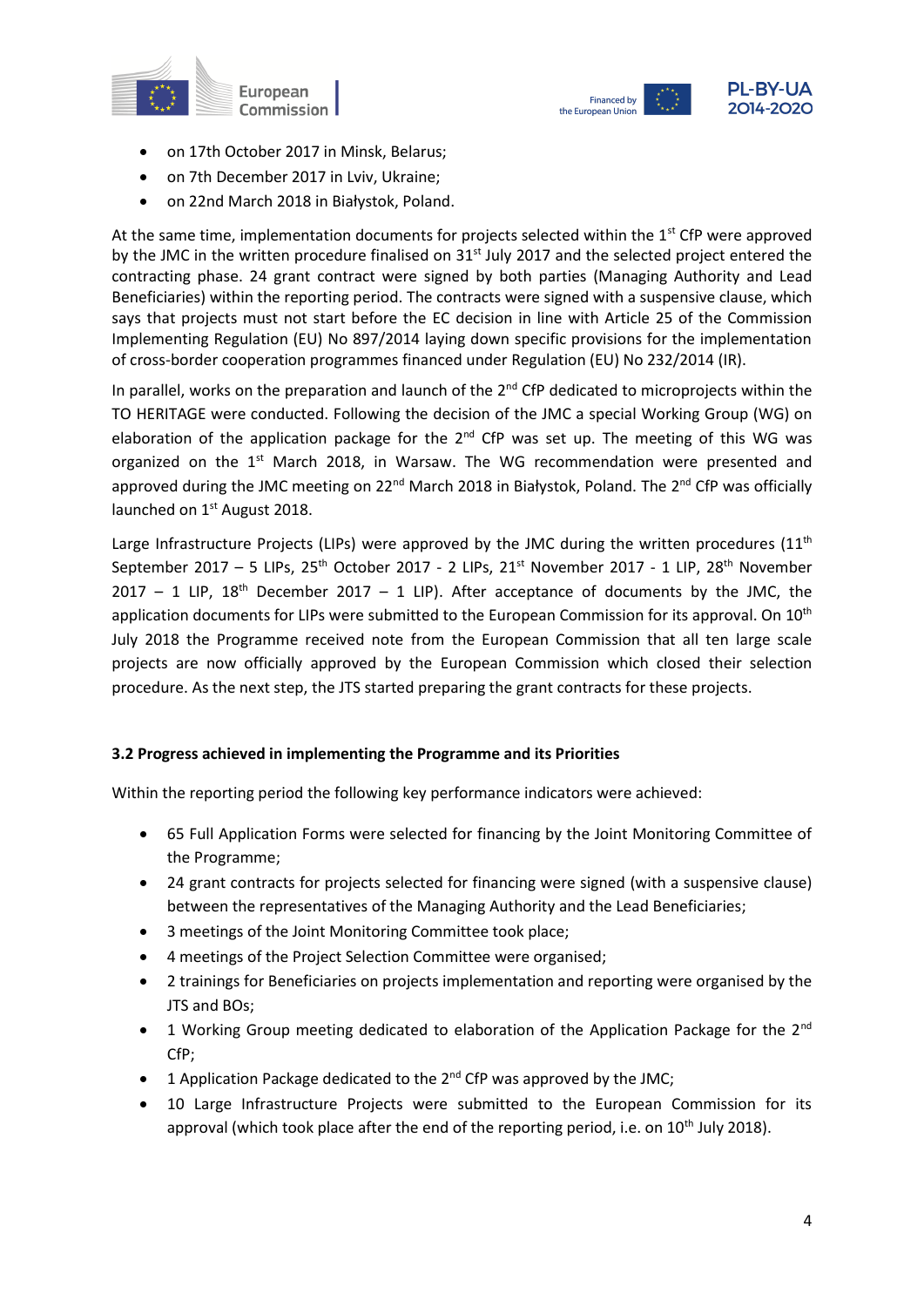



## **Results and outputs by thematic objective and priority**

## **TO Heritage – Promotion of local culture and preservation of historical**

## **heritage**

## **Priority: Promotion of local culture and history**

| <b>Expected</b> | Result            | <b>RI</b> | <b>RI Baselines*</b> | RI[1 <sup>st</sup> ] | RI [2 <sup>nd</sup> ] | <b>RI</b> [final |
|-----------------|-------------------|-----------|----------------------|----------------------|-----------------------|------------------|
| results*        | <b>Indicators</b> | units*    | <b>RI Targets*</b>   | measure]**           | measure]**            | measure]**       |
|                 | $(RI)^*$          |           |                      |                      |                       |                  |
| Increased       | Increased         |           |                      |                      |                       |                  |
| number of       | number of         |           | 0,00                 |                      |                       |                  |
| visitors of the | visitors of the   |           |                      | 0,00                 |                       | 0,00             |
| historical      | historical        | $[\%]$    |                      |                      | 0,00                  |                  |
| heritage and    | heritage and      |           | 16,60                |                      |                       |                  |
| cultural sites  | cultural sites    |           |                      |                      |                       |                  |

| <b>Result</b><br>Indicators (RI)*                       | <b>Output indicators</b><br>(OI)* (common OI to be<br>included in grey shaded<br>cells)                                | OI units*<br>OI targets*                   | ΟI<br>[cumulative<br>figure from<br>previous<br>reports] | OI [current<br>report] | OI [Total<br>cumulative<br>figure] |
|---------------------------------------------------------|------------------------------------------------------------------------------------------------------------------------|--------------------------------------------|----------------------------------------------------------|------------------------|------------------------------------|
| Increased<br>number of<br>visitors of the<br>historical | Number of improved<br>cultural and historical<br>sites as direct<br>consequence of<br>programme support<br>(ENI/CBC 7) | [cultural and<br>historical<br>sites<br>30 | 0                                                        | $\Omega$               | $\Omega$                           |
| heritage and<br>cultural sites                          | Number of cross-<br>border cultural events<br>organized using ENI<br>support (ENI/CBC 8)                               | [events]<br>97                             | 0                                                        | 0                      | $\Omega$                           |

**\* as specified in the JOP or as measured before the 1st call for proposals**

**\*\* to be provided if available and in any case in the final report**

## **Priority: Promotion and preservation of natural heritage**

| <b>Expected</b><br>results*               | Result<br><b>Indicators</b><br>$(RI)^*$   | <b>RI</b><br>units* | <b>RI Baselines*</b><br><b>RI Targets*</b> | RI[1 <sup>st</sup> ]<br>measure]** | RI [2 <sup>nd</sup> ]<br>measure]** | <b>RI</b> [final<br>measure]** |
|-------------------------------------------|-------------------------------------------|---------------------|--------------------------------------------|------------------------------------|-------------------------------------|--------------------------------|
| Increased<br>number of<br>visitors of the | Increased<br>number of<br>visitors of the | [%]                 | 0,00                                       | 0,00                               | 0,00                                | 0,00                           |
| natural heritage<br>sites                 | natural<br>heritage sites                 |                     | 13,10                                      |                                    |                                     |                                |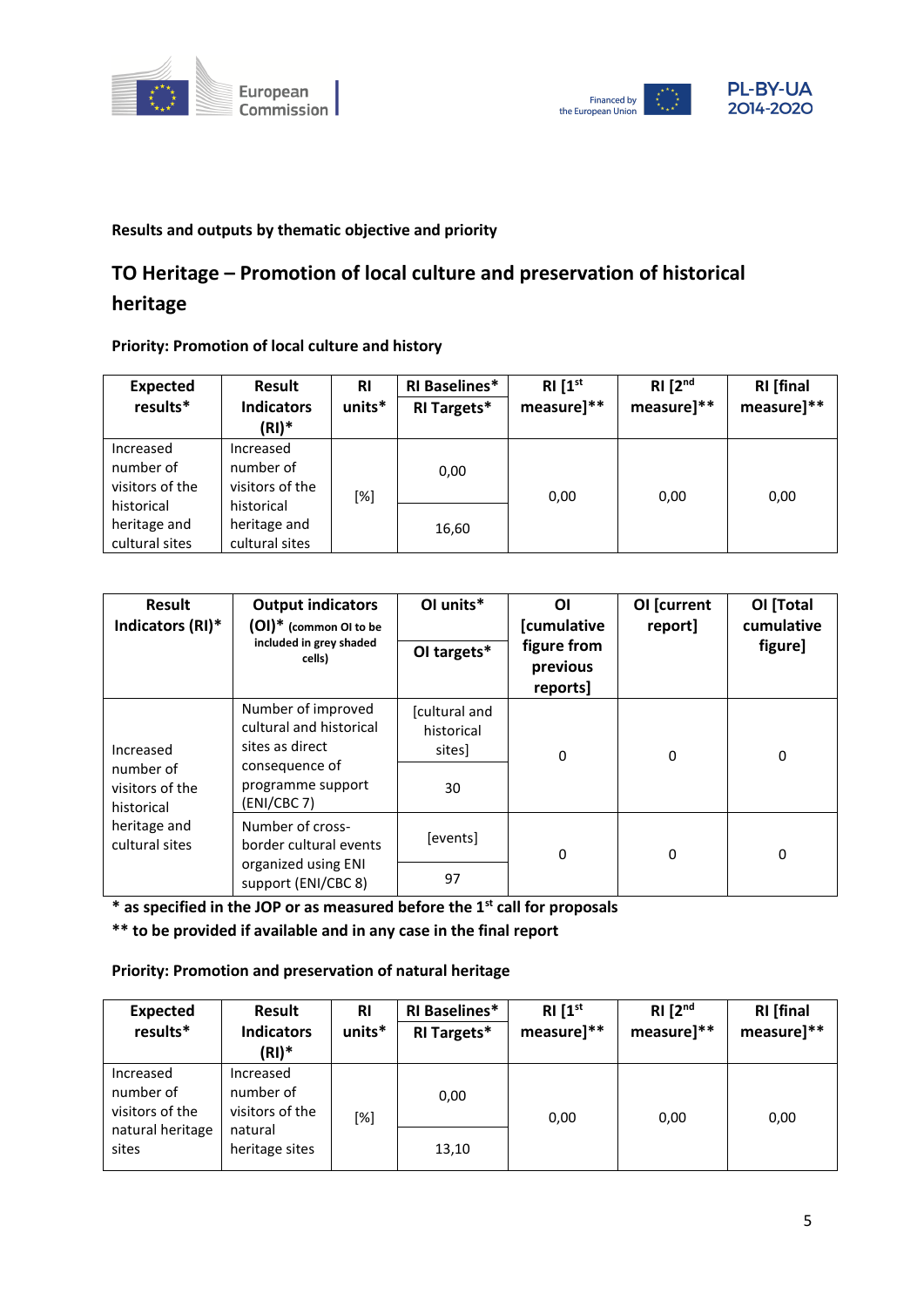





| Result<br>Indicators (RI)*          | <b>Output indicators</b><br>(OI)* (common OI to be<br>included in grey shaded<br>cells) | OI units*<br>OI targets* | ΟI<br>[cumulative<br>figure from<br>previous<br>reports] | OI [current<br>report] | OI [Total<br>cumulative<br>figure] |
|-------------------------------------|-----------------------------------------------------------------------------------------|--------------------------|----------------------------------------------------------|------------------------|------------------------------------|
|                                     | Number of cross-<br>border events<br>organized using                                    | [events]<br>63           | 0                                                        | 0                      | $\Omega$                           |
| Increased<br>number of              | programme support<br>Number of promoted<br>and/or preserved<br>natural sites as direct  | [natural sites]          | 0                                                        | $\Omega$               | $\Omega$                           |
| visitors of the<br>natural heritage | consequence of<br>programme support                                                     | 15                       |                                                          |                        |                                    |
| sites                               | Number of persons<br>participating in actions<br>and awareness raising                  | [persons]                | 0                                                        | $\Omega$               | 0                                  |
|                                     | activities promoting<br>preservation of natural<br>heritage                             | 5993                     |                                                          |                        |                                    |

**\*\* to be provided if available and in any case in the final report**

**TO Accessibility – Improvement of accessibility to the regions, development of sustainable and climate-proof transport and communication networks and systems**

**Priority: Improvement and development of transport services and infrastructure**

| <b>Expected</b>                                  | Result                                           | <b>RI</b> | <b>RI Baselines*</b> | RI[1 <sup>st</sup> ] | RI [2 <sup>nd</sup> ] | <b>RI</b> [final |
|--------------------------------------------------|--------------------------------------------------|-----------|----------------------|----------------------|-----------------------|------------------|
| results*                                         | <b>Indicators</b>                                | units*    | <b>RI Targets*</b>   | measure]**           | measure]**            | measure]**       |
|                                                  | $(RI)^*$                                         |           |                      |                      |                       |                  |
| Decrease of<br>travel/transport<br>ation time in | Decrease of<br>travel/transpo<br>rtation time in | [%]       | 0,00                 | 0,00                 | 0,00                  | 0,00             |
| the regions                                      | the regions                                      |           |                      |                      |                       |                  |
|                                                  |                                                  |           | 7,50                 |                      |                       |                  |

| <b>Result Indicators</b><br>$(RI)^*$         | <b>Output indicators</b><br>(OI)* (common OI to be<br>included in grey shaded<br>cells) | OI units*<br>OI targets* | ΟI<br>[cumulative<br>figure from<br>previous<br>reports] | OI [current<br>report] | OI [Total<br>cumulative<br>figure] |
|----------------------------------------------|-----------------------------------------------------------------------------------------|--------------------------|----------------------------------------------------------|------------------------|------------------------------------|
| Decrease of                                  | Total length of newly                                                                   | [km]                     |                                                          |                        |                                    |
| travel/transportation<br>time in the regions | built roads (ENI/CBC<br>26)                                                             | 5,60                     | 0,00                                                     | 0,00                   | 0,00                               |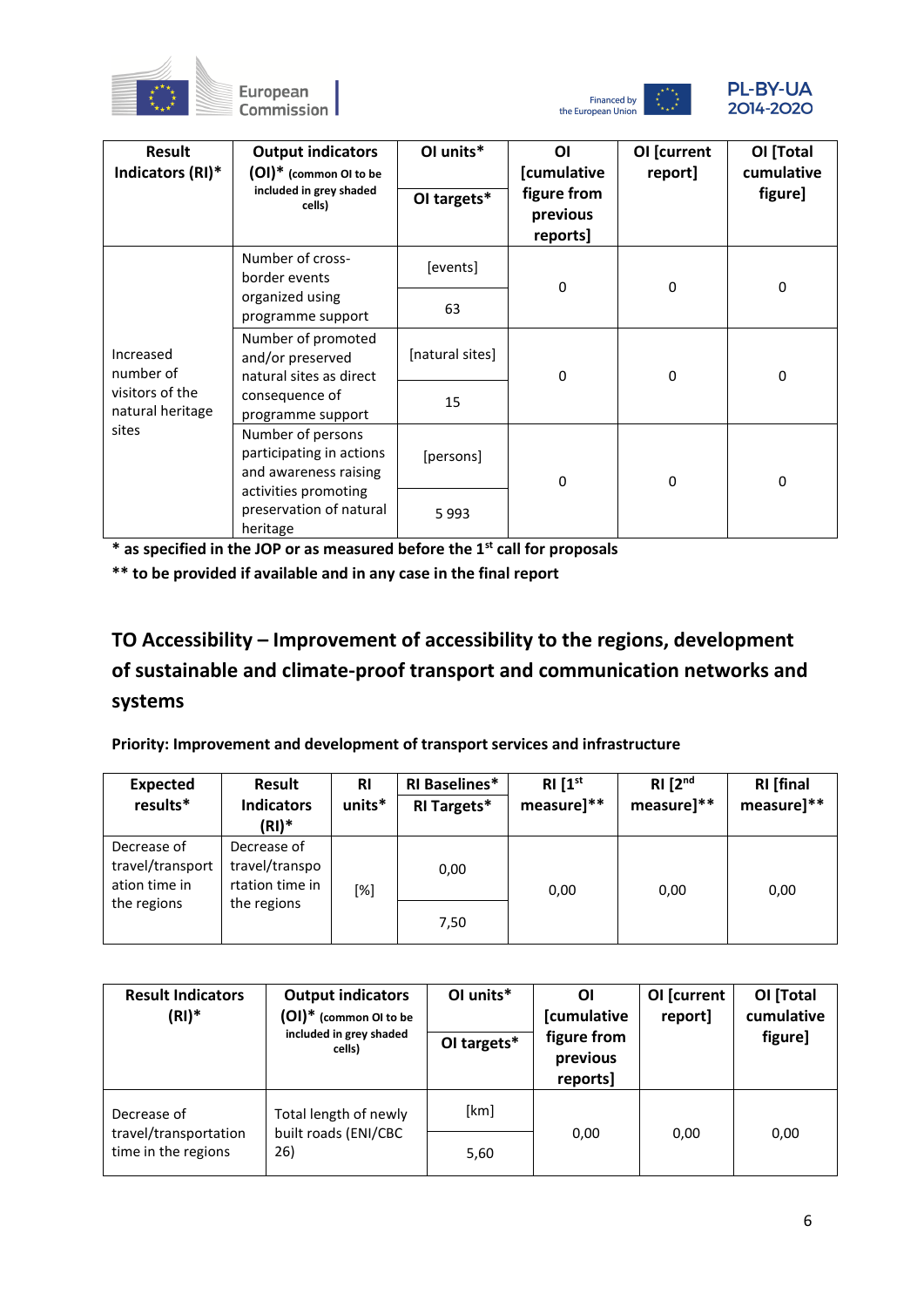





|  | Total length of<br>reconstructed or                                                                                                          | [km]           | 0,00 | 0,00 | 0,00 |
|--|----------------------------------------------------------------------------------------------------------------------------------------------|----------------|------|------|------|
|  | upgraded roads<br>(ENI/CBC 27)                                                                                                               | 102,90         |      |      |      |
|  | Number of districts<br>benefitting from<br>modernized/created                                                                                | [districts]    | 0    | 0    | 0    |
|  | transport services and<br>infrastructure                                                                                                     | 28             | 0    | 0    | 0    |
|  | Number of<br>partnerships<br>established in order to<br>modernize/create the<br>environmentally<br>friendly transport<br>systems or services | [partnerships] | 0    | 0    | 0    |
|  |                                                                                                                                              | 14             | 0    | 0    | 0    |

**\*\* to be provided if available and in any case in the final report**

## **Priority: Development of ICT infrastructure**

| <b>Expected</b><br>results* | Result<br><b>Indicators</b><br>$(RI)^*$ | <b>RI</b><br>units*        | <b>RI Baselines*</b><br><b>RI Targets*</b> | RI[1 <sup>st</sup> ]<br>measure]** | RI [2 <sup>nd</sup> ]<br>measure]** | <b>RI</b> [final<br>measure]** |
|-----------------------------|-----------------------------------------|----------------------------|--------------------------------------------|------------------------------------|-------------------------------------|--------------------------------|
| Increase in<br>usage of ICT | Increase in<br>usage of ICT             | [numb<br>er of<br>district | 0                                          | 0                                  | 0                                   | 0                              |
|                             |                                         | s]                         | 18                                         |                                    |                                     |                                |

| <b>Result Indicators</b><br>$(RI)^*$ | <b>Output indicators</b><br>(OI)* (common OI to be<br>included in grey shaded<br>cells) | OI units*<br>OI targets* | ΟI<br>[cumulative<br>figure from<br>previous<br>reports] | OI [current<br>report] | OI [Total<br>cumulative<br>figure] |
|--------------------------------------|-----------------------------------------------------------------------------------------|--------------------------|----------------------------------------------------------|------------------------|------------------------------------|
| Increase in usage of<br>ICT          | Number of<br>partnerships<br>established in order to<br>develop the ICT                 | [partnerships]           | 0                                                        | 0                      | 0                                  |

**\* as specified in the JOP or as measured before the 1st call for proposals**

**\*\* to be provided if available and in any case in the final report**

## **TO Security – Common challenges in the field of safety and security**

**Priority: Support to the development of health protection and social services**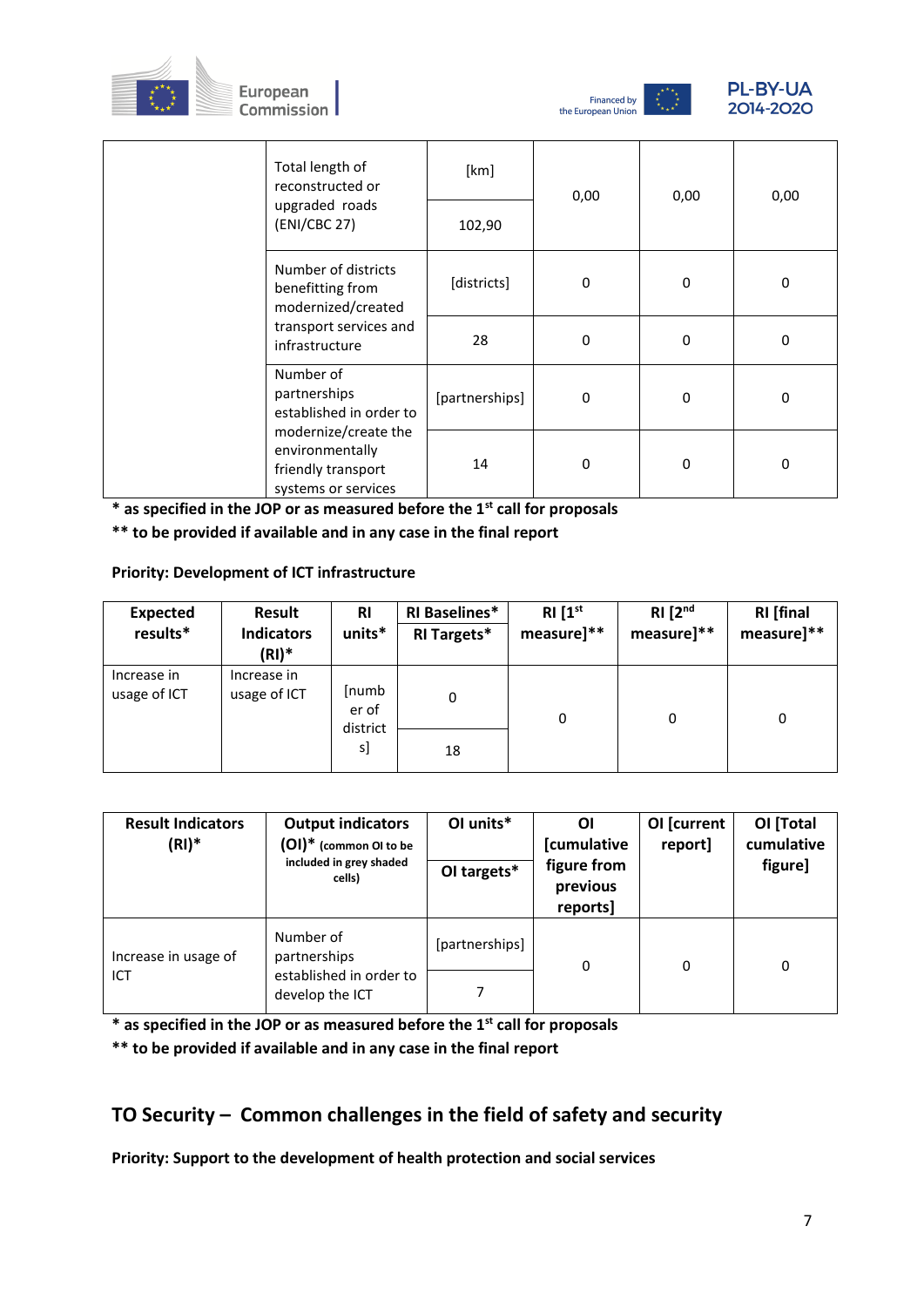





| <b>Expected</b><br>results*                     | Result<br><b>Indicators</b><br>$(RI)^*$ | <b>RI</b><br>units* | <b>RI Baselines*</b><br><b>RI Targets*</b> | RI[1 <sup>st</sup> ]<br>measure]** | RI [2 <sup>nd</sup> ]<br>measure]** | <b>RI</b> [final<br>measure]** |
|-------------------------------------------------|-----------------------------------------|---------------------|--------------------------------------------|------------------------------------|-------------------------------------|--------------------------------|
| Enhanced<br>access to health<br>care and social | Enhanced<br>access to<br>health care    | [%]                 | 0,00                                       | 0,00                               | 0,00                                | 0,00                           |
| services                                        | and social<br>services                  |                     | 36,20                                      |                                    |                                     |                                |

| <b>Result Indicators</b><br>$(RI)^*$         | <b>Output indicators</b><br>$(OI)^*$ (common OI to be<br>included in grey shaded<br>cells)                   | OI units*<br>OI targets* | ΟI<br>[cumulative<br>figure from<br>previous<br>reports] | OI [current<br>report] | OI [Total<br>cumulative<br>figure] |
|----------------------------------------------|--------------------------------------------------------------------------------------------------------------|--------------------------|----------------------------------------------------------|------------------------|------------------------------------|
| Enhanced access to<br>health care and social | Population covered by<br>improved health<br>services as direct<br>consequence of the<br>support (ENI/CBC 30) | [persons]<br>7890573     | 0                                                        | 0                      | 0                                  |
| services                                     | Population benefiting<br>from the newly<br>created or improved<br>social services                            | [persons]<br>27 960      | 0                                                        | 0                      | $\Omega$                           |

**\*\* to be provided if available and in any case in the final report**

## **Priority: Addressing common security challenges**

| <b>Expected</b><br>results*                    | <b>Result</b><br><b>Indicators</b><br>(RI)*    | <b>RI</b><br>units* | <b>RI Baselines*</b><br><b>RI Targets*</b> | RI[1 <sup>st</sup> ]<br>measure]** | RI [2 <sup>nd</sup> ]<br>measure]** | <b>RI</b> [final<br>measure]** |
|------------------------------------------------|------------------------------------------------|---------------------|--------------------------------------------|------------------------------------|-------------------------------------|--------------------------------|
| Reduction of<br>waiting time for<br>safety and | Reduction of<br>waiting time<br>for safety and | [%]                 | 13,20                                      | 0,00                               | 0,00                                | 0,00                           |
| security<br>services<br>response               | security<br>services<br>response               |                     | 18,40                                      |                                    |                                     |                                |

| <b>Result Indicators</b><br>$(RI)^*$        | <b>Output indicators</b><br>(OI)* (common OI to be<br>included in grey shaded<br>cells) | OI units*<br>OI targets* | ΟI<br>[cumulative<br>figure from<br>previous<br>reports] | OI [current<br>report] | OI [Total<br>cumulative<br>figure] |  |
|---------------------------------------------|-----------------------------------------------------------------------------------------|--------------------------|----------------------------------------------------------|------------------------|------------------------------------|--|
| Reduction of waiting<br>time for safety and | Population benefiting<br>from fire protection<br>measures services as                   | [persons]                | 0                                                        | 0                      | 0                                  |  |
| security services<br>response               | direct consequence of<br>the support                                                    | 3 689 232                |                                                          |                        |                                    |  |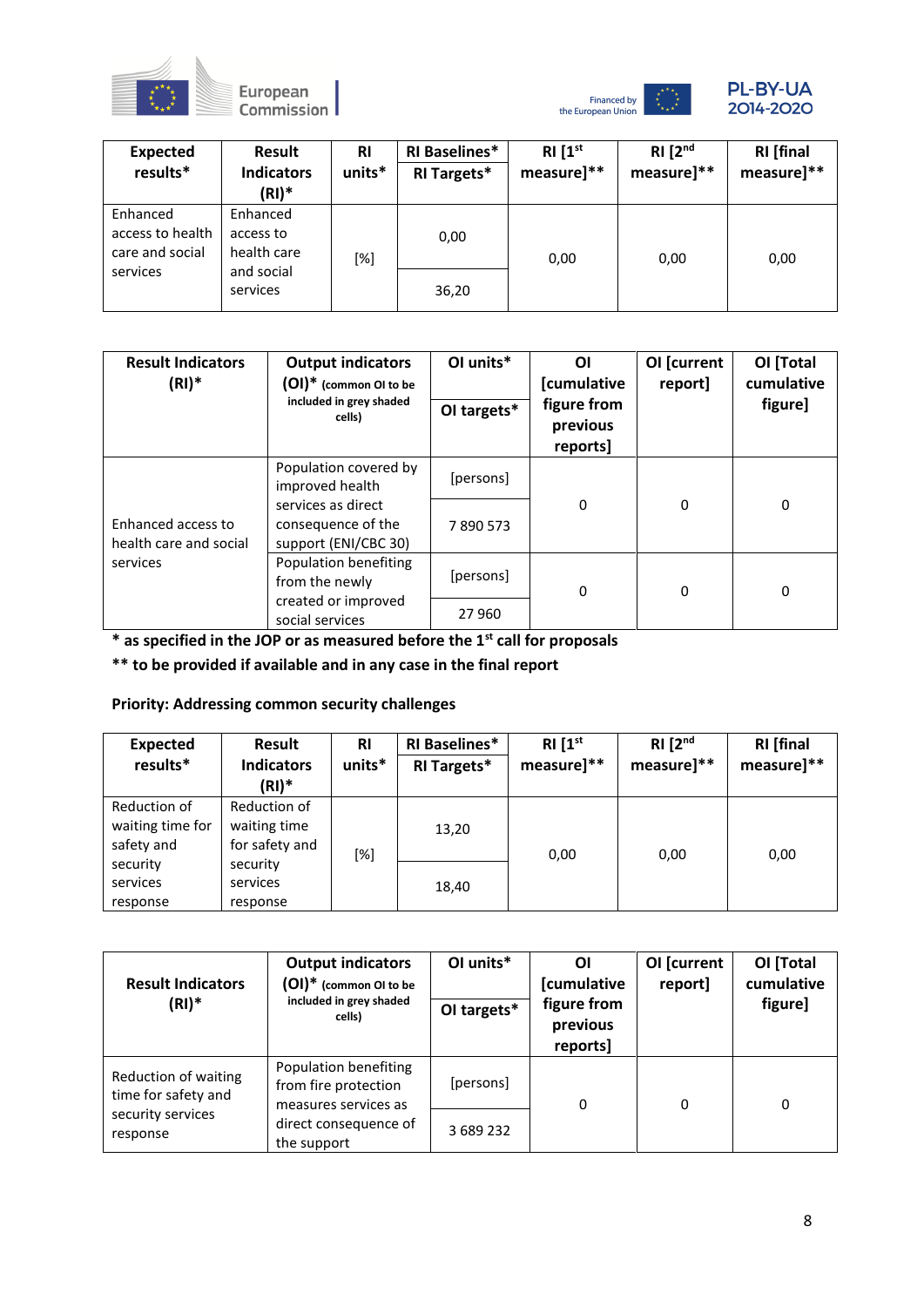



| Number of security<br>institutions | [security<br>institutions] |  |  |
|------------------------------------|----------------------------|--|--|
| cooperating across the<br>borders. | າາ<br>∠∠                   |  |  |

**\*\* to be provided if available and in any case in the final report**

## **TO Borders – Promotion of border management and border security, mobility and migration management**

**Priority: Support to border efficiency and security**

| <b>Expected</b><br>results*                      | Result<br><b>Indicators</b>               | <b>RI</b><br>units* | <b>RI Baselines*</b><br><b>RI Targets*</b> | RI [1 <sup>st</sup> ]<br>measure]** | RI [2 <sup>nd</sup> ]<br>measure]** | <b>RI</b> [final<br>measure]** |
|--------------------------------------------------|-------------------------------------------|---------------------|--------------------------------------------|-------------------------------------|-------------------------------------|--------------------------------|
|                                                  | $(RI)^*$                                  |                     |                                            |                                     |                                     |                                |
| Acceleration of<br>passengers and<br>cars border | Acceleration<br>of passengers<br>and cars | [%]                 | 39,50                                      | 0,00                                | 0,00                                | 0,00                           |
| clearance                                        | border                                    |                     |                                            |                                     |                                     |                                |
|                                                  | clearance                                 |                     | 40,00                                      |                                     |                                     |                                |

| <b>Result Indicators</b><br>$(RI)^*$    | <b>Output indicators</b><br>(OI)* (common OI to be<br>included in grey shaded<br>cells) | OI units*<br>OI targets* | ΟI<br><b>[cumulative</b><br>figure from<br>previous<br>reports] | OI [current<br>report] | OI [Total<br>cumulative<br>figure] |
|-----------------------------------------|-----------------------------------------------------------------------------------------|--------------------------|-----------------------------------------------------------------|------------------------|------------------------------------|
| Acceleration of                         | Number of border<br>crossing points with                                                | [BCP]                    |                                                                 |                        |                                    |
| passengers and cars<br>border clearance | increased throughput<br>capacity (ENI/CBC 35)                                           | 7                        | 0                                                               | 0                      | 0                                  |

**\* as specified in the JOP or as measured before the 1st call for proposals**

**\*\* to be provided if available and in any case in the final report**

**Priority: Improvement of border management operations, customs and visas procedures**

| <b>Expected</b><br>results*          | Result<br><b>Indicators</b><br>(RI)*        | <b>RI</b><br>units* | <b>RI Baselines*</b><br><b>RI Targets*</b> | RI[1 <sup>st</sup> ]<br>measure]** | RI [2 <sup>nd</sup> ]<br>measure]** | <b>RI</b> [final<br>measure]** |
|--------------------------------------|---------------------------------------------|---------------------|--------------------------------------------|------------------------------------|-------------------------------------|--------------------------------|
| Increased<br>efficiency of<br>border | Increased<br>efficiency of<br>border<br>[%] |                     | 32,50                                      | 0,00                               | 0,00                                | 0,00                           |
| clearance                            | clearance                                   |                     | 41,00                                      |                                    |                                     |                                |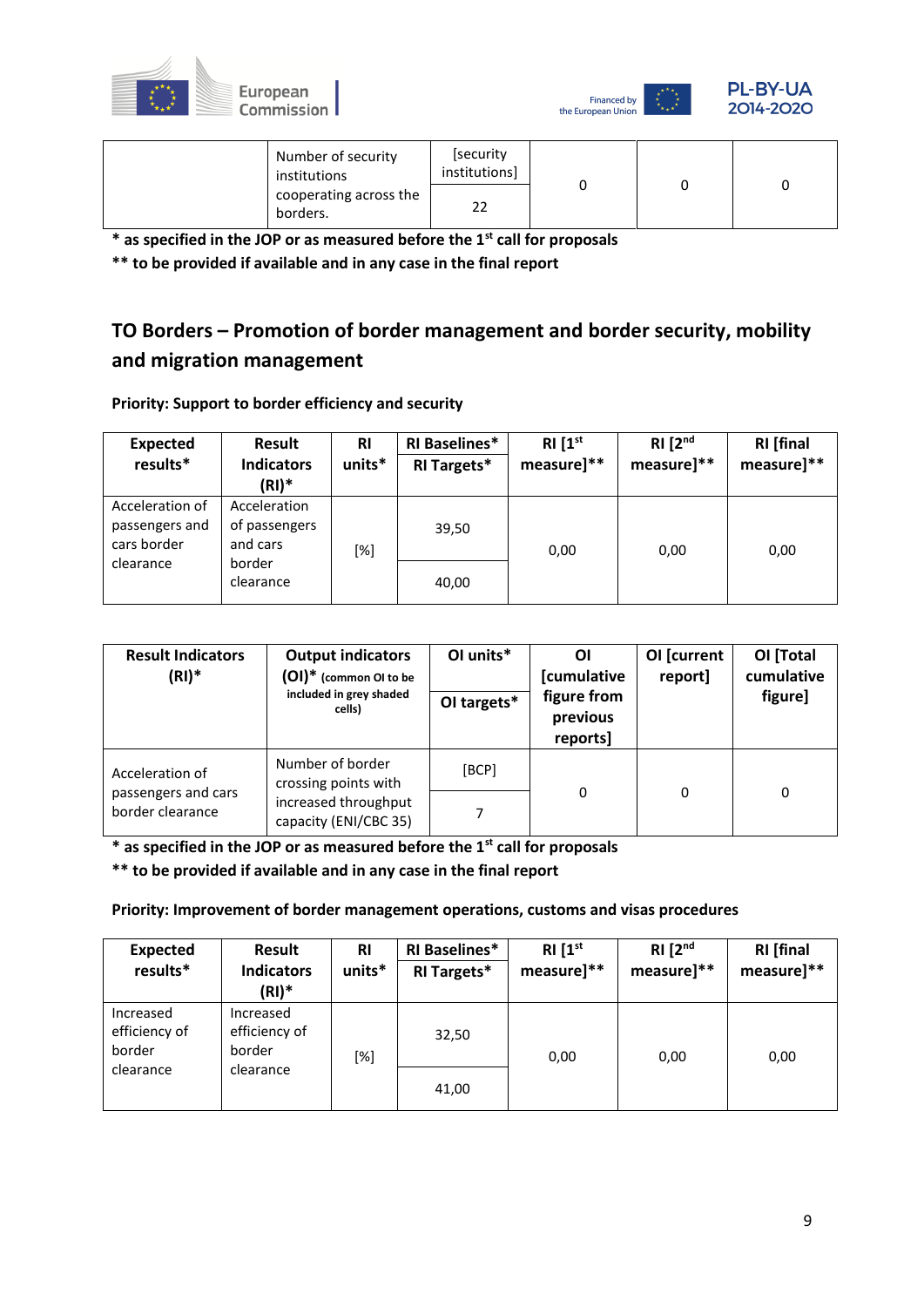





| <b>Result Indicators</b><br>$(RI)^*$        | <b>Output indicators</b><br>$(OI)^*$ (common OI to be<br>included in grey shaded<br>cells)    | OI units*<br>OI targets*         | Οl<br>[cumulative<br>figure from<br>previous<br>reports] | OI [current<br>report] | OI [Total<br>cumulative<br>figure] |
|---------------------------------------------|-----------------------------------------------------------------------------------------------|----------------------------------|----------------------------------------------------------|------------------------|------------------------------------|
| Increased efficiency of<br>border clearance | Increased throughput<br>capacity of persons on<br>land border crossing<br>points (ENI/CBC 38) | [persons/<br>24 hours]<br>10 200 | 0                                                        | 0                      | 0                                  |

**\*\* to be provided if available and in any case in the final report**

## **3.3 Problems and achievements reported by project applicants and beneficiaries**

3.3.1 Summary of issues reported

Minor issues reported by the applicants with relation to the e-application software usage.

Not applicable in case of beneficiaries, no projects started implementation during the reporting period.

## 3.3.2 Success stories

Not applicable, no projects started their implementation during the reporting period.

## **3.4 Implementation of Large Infrastructure Projects (LIPs)** *(if applicable)*

Not applicable, LIPs were not implemented in the reporting period (grants for LIPs have not been signed).

### **3.5 Financial implementation**

### **3.5.1 Cumulative figures of previous reports:**

|                        | EU allocation*       |                                   | Total amount of<br>eligible expenditure<br>accepted by the MA |                                                   | Absorption rate in % |                                                    |
|------------------------|----------------------|-----------------------------------|---------------------------------------------------------------|---------------------------------------------------|----------------------|----------------------------------------------------|
| Thematic<br>objectives | Standard<br>projects | LIPs selected via<br>direct award | Standard<br>projects                                          | <b>LIPS</b><br>selected<br>via<br>direct<br>award | Standard<br>projects | <b>LIPS</b><br>selected<br>via.<br>direct<br>award |
| <b>HERITAGE</b>        | 32 272 159,47        | O                                 | 0                                                             | 0                                                 | $\Omega$             | 0                                                  |
| <b>ACCESSIBILITY</b>   | 28 315 660,59        | 27 540 000,00                     | 0                                                             | $\Omega$                                          | $\Omega$             | $\Omega$                                           |
| <b>SECURITY</b>        | 29 050 782,82        | 15 220 000,00                     | 0                                                             | $\Omega$                                          | $\Omega$             | 0                                                  |
| <b>BORDERS</b>         | 23 789 650,72        | 9 310 000,00                      |                                                               | $\Omega$                                          | $\Omega$             | 0                                                  |

\* as specified in the JOP.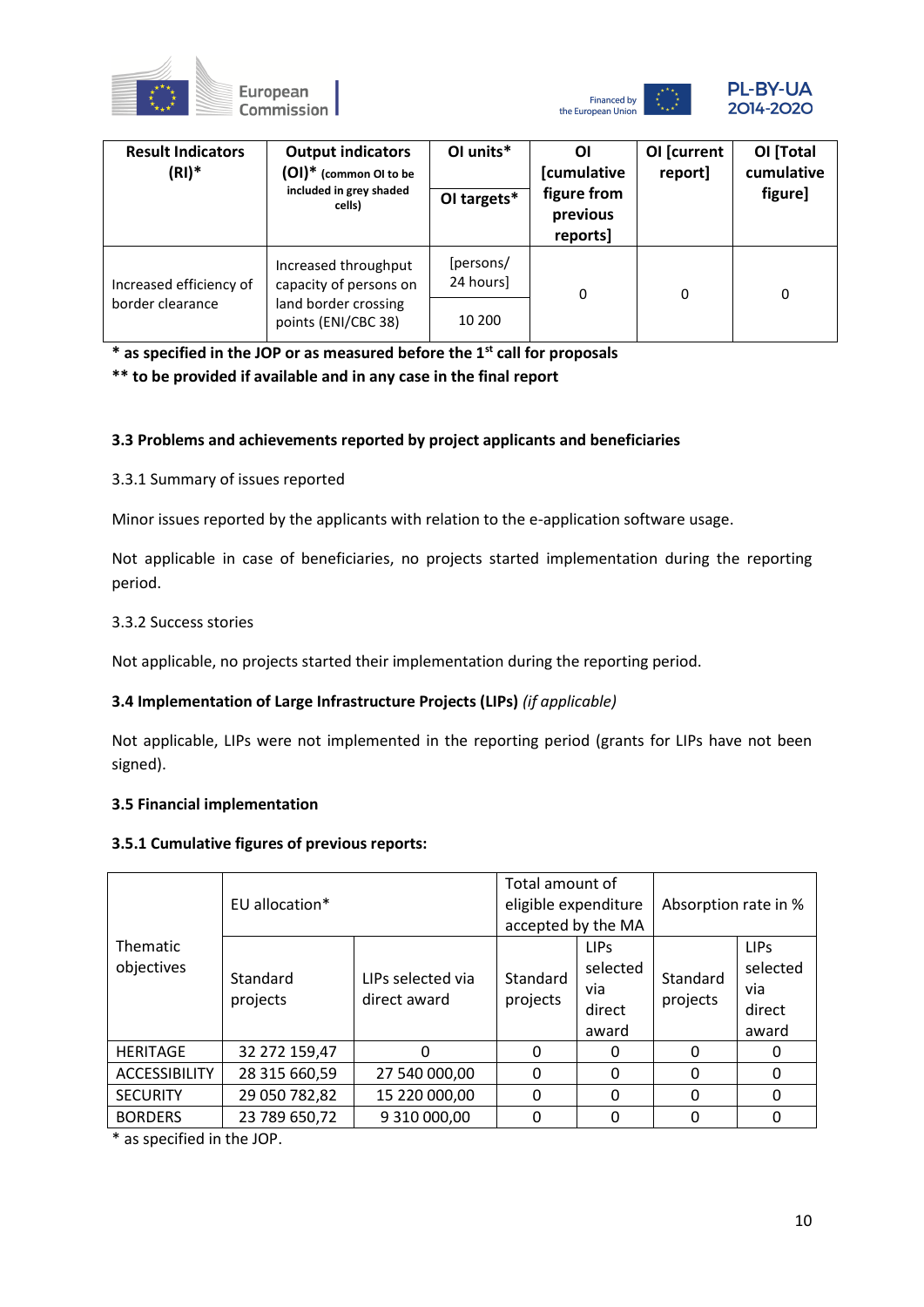



## **3.5.2 Figures for the reporting period:**

| <b>Thematic</b>      | EU allocation*       |                                   | Total amount of<br>eligible expenditure<br>accepted by the<br>MA. |                                                    | Absorption rate in % |                                                    |  |
|----------------------|----------------------|-----------------------------------|-------------------------------------------------------------------|----------------------------------------------------|----------------------|----------------------------------------------------|--|
| objectives           | Standard<br>projects | LIPs selected via<br>direct award | Standard<br>projects                                              | <b>LIPS</b><br>selected<br>via.<br>direct<br>award | Standard<br>projects | <b>LIPS</b><br>selected<br>via.<br>direct<br>award |  |
| <b>HERITAGE</b>      | 38 447 469,40        | 0                                 | $\Omega$                                                          | 0                                                  | $\Omega$             | 0                                                  |  |
| <b>ACCESSIBILITY</b> | 35 624 784,59        | 21 744 000,00                     | 0                                                                 | $\Omega$                                           | $\Omega$             | 0                                                  |  |
| <b>SECURITY</b>      | 23 901 701,36        | 21 021 003,00                     | 0                                                                 | $\Omega$                                           | $\Omega$             | $\Omega$                                           |  |
| <b>BORDERS</b>       | 20 279 216,79        | 9 360 000,00                      | 0                                                                 | 0                                                  | 0                    | 0                                                  |  |

\* as specified in the JOP (data set as EU allocation include reallocations accepted by the Joint Monitoring Committee during its meetings in Minsk – October 2017, Lviv – December 2017 and Białystok – March 2018).

## **3.5.3 Total cumulative figures of previous and current reports:**

| <b>Thematic</b>      | EU allocation*       | Total amount of<br>eligible expenditure<br>accepted by the<br>MA |                      | Absorption rate in %                                   |                      |                                                    |
|----------------------|----------------------|------------------------------------------------------------------|----------------------|--------------------------------------------------------|----------------------|----------------------------------------------------|
| objectives           | Standard<br>projects | LIPs selected via<br>direct award                                | Standard<br>projects | LIP <sub>S</sub><br>selected<br>via<br>direct<br>award | Standard<br>projects | <b>LIPS</b><br>selected<br>via.<br>direct<br>award |
| <b>HERITAGE</b>      | 38 447 469,40        | 0                                                                | 0                    | <sup>0</sup>                                           | $\Omega$             | 0                                                  |
| <b>ACCESSIBILITY</b> | 35 624 784,59        | 21 744 000,00                                                    | 0                    | $\Omega$                                               | $\Omega$             | $\Omega$                                           |
| <b>SECURITY</b>      | 23 901 701,36        | 21 021 003,00                                                    | 0                    | $\Omega$                                               | 0                    | $\Omega$                                           |
| <b>BORDERS</b>       | 20 279 216,79        | 9 360 000,00                                                     | 0                    | 0                                                      | 0                    | 0                                                  |

\* as specified in the JOP (data set as EU allocation include reallocations accepted by the Joint Monitoring Committee during its meetings in Minsk – October 2017, Lviv – December 2017 and Białystok – March 2018).

### **4. PROGRAMME MANAGEMENT ACTIVITIES**

### **4.1 Summary of main activities**

### ➢ **Main activities performed by JMC**

During the reporting period 3 meetings of the JMC were organized:

- 16-17 October 2017 Minsk, Belarus;
- 7 December 2017 Lviv, Ukraine;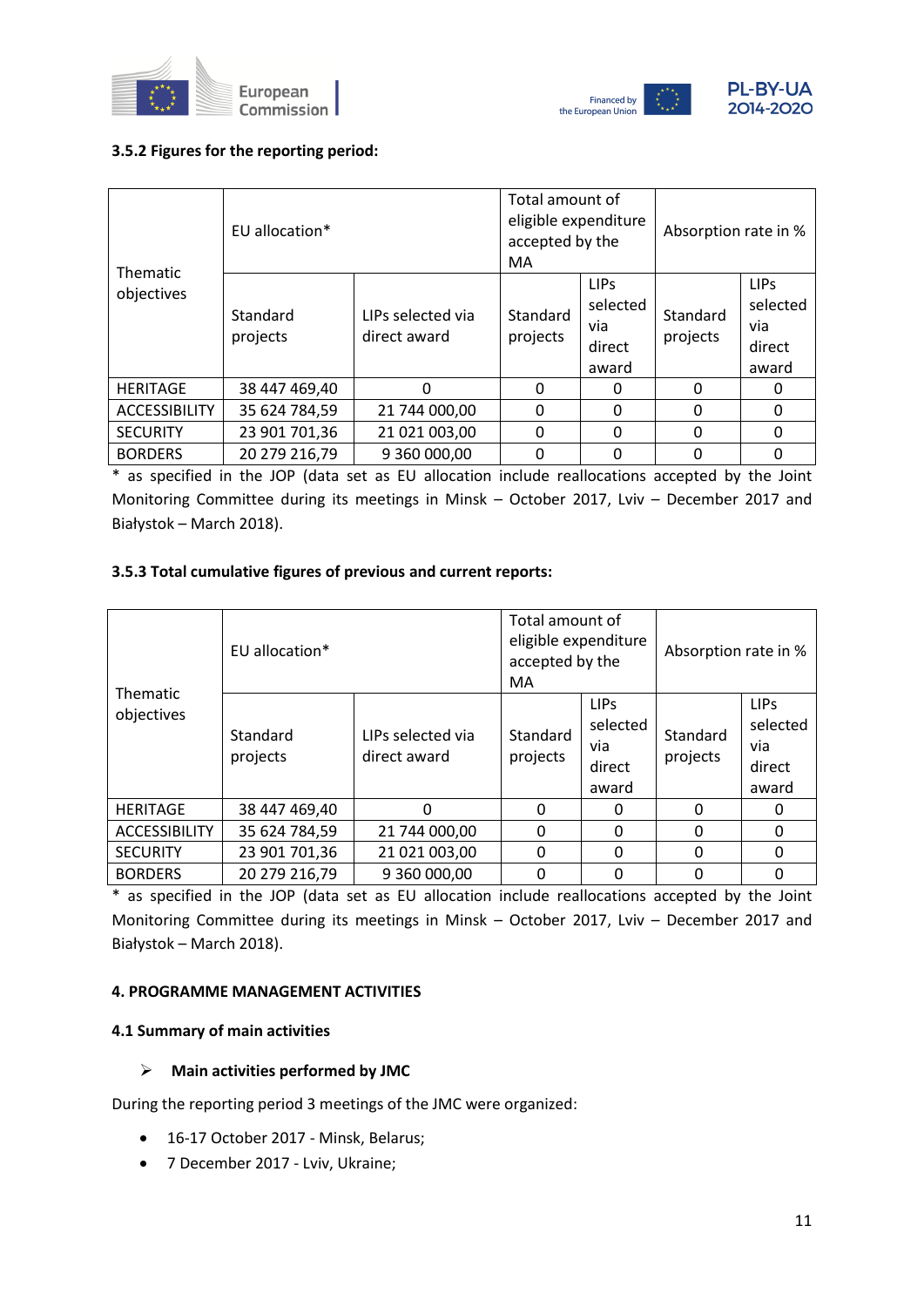



• 22 March 2018 - Białystok, Poland.

During the 1<sup>st</sup> meeting (Minsk) the following decisions were made:

- Approval of the evaluation report of the PSC for the TO HERITAGE including main (17 projects) and reserve lists (64 projects) of recommended projects, list of projects not recommended for financing, budget reallocations proposal as well as additional conditions for projects' support according to the PSC evaluation report;
- Approval of the budget reallocation suggested by the PSC, MA as well as TA sheet of the JTS and Polish CCP for years 2018-2021 and introducing of relevant modifications to the JOP;

During the 2<sup>nd</sup> meeting (Lviv) the following decisions were made:

- Approval of the evaluation report of the PSC for the TO BORDERS including list of recommended projects (13 projects), list of projects not recommended for financing and budget reallocations proposal;
- Approval of the evaluation report of the PSC for TO ACCESSIBILITY including main (18 projects) and reserve lists (29 projects) of recommended projects, list of projects not recommended for financing, budget reallocations proposal as well as additional conditions for projects' support according to the PSC evaluation report;
- Transferring to the TO ACCESSIBILITY the amount of 1 513 124,00 EUR which remains not allocated in the TO BORDERS.

During the 3<sup>rd</sup> meeting (Białystok) the following decisions were made:

- Approval of the evaluation report of the PSC including main and reserve lists of recommended projects, list of projects not recommended for financing;
- Increasing the allocation available for the Call in TO SECURITY with the amount of 651 921,54 EUR – to be shifted from the Programme TA budget;
- Reduction of the value of each project and the EU co-financing for each project by 22% (the maximum EU co-financing rate for all projects is 90%);
- The maximum grant value for project no. PBU1/0704/16 shall be 1 658 921,12 EUR ENI (the ENI support for activities of the Beneficiary 4 Regional Headquarter of the State Fire Service in Rzeszów shall be 350 000,00 EUR).
- Approval of the Application Package documents for the 2<sup>nd</sup> Call for Proposals with recommendations.

Additionally, decisions concerning Programme implementation were made by JMC members via written procedures. List of the JMC decisions taken by the written procedures (approvals):

| No. | LAUNCH DATE   END DATE |            | SUBJECT of the approved change/document   |
|-----|------------------------|------------|-------------------------------------------|
|     | 01-06-2017             | 08-06-2017 | Approval of pool of assessors             |
|     | 28-06-2017             | 04-07-2017 | Approval of the updated TA overall budget |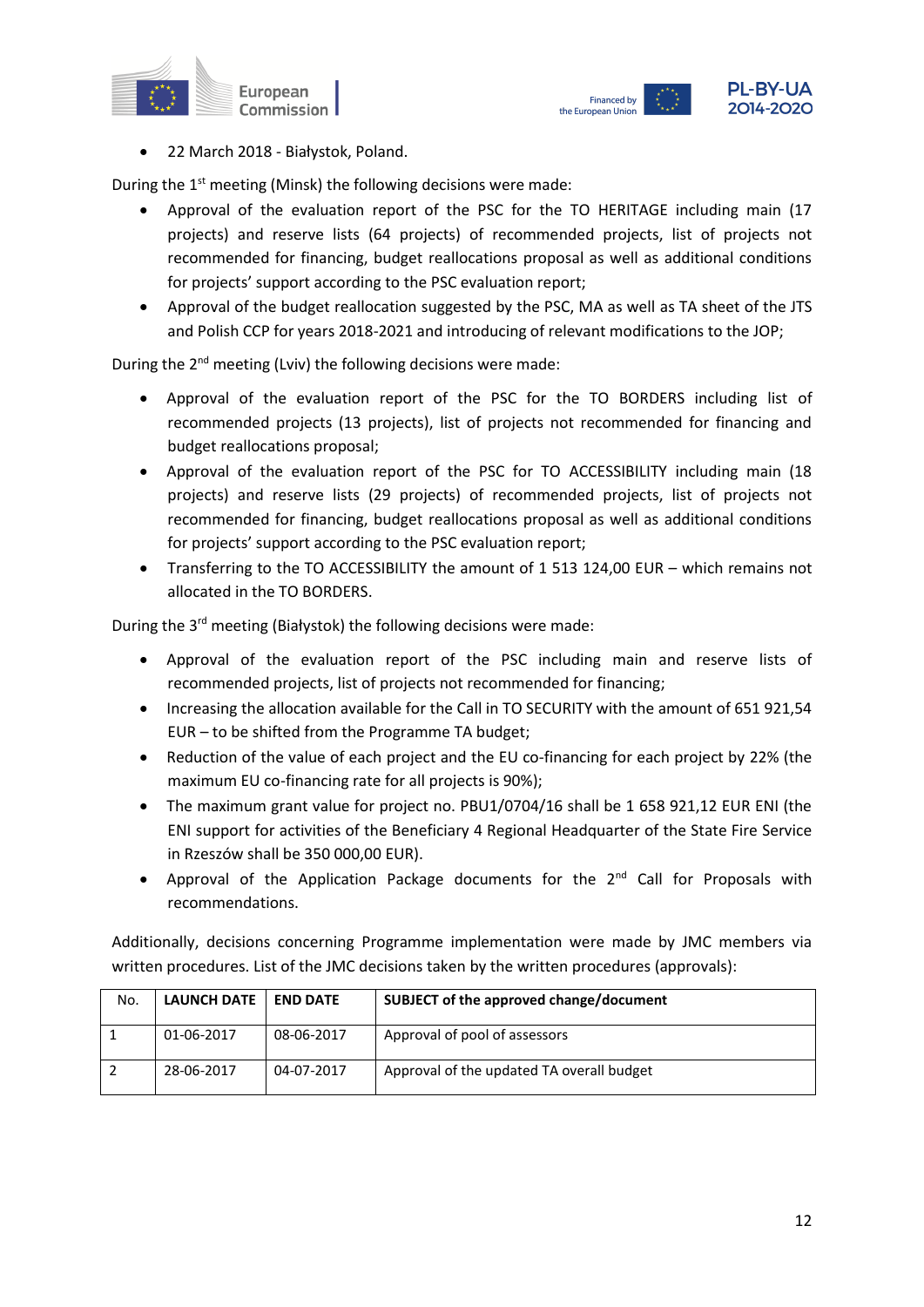





|    |            |            | Approval of the implementation documents:                                  |
|----|------------|------------|----------------------------------------------------------------------------|
|    |            |            | Grant Contract;                                                            |
|    |            |            | Beneficiaries Reports (including Request for payment,                      |
| 3  | 21-07-2017 | 31-07-2017 | Start-up Report, Brief Narrative Report, Interim Progress                  |
|    |            |            | Report - narrative and financial parts and Final Report -                  |
|    |            |            | narrative and financial parts);                                            |
|    |            |            | Programme Manual Part II - Implementation Manual                           |
| 4  | 25-07-2017 | 01-08-2017 | Approval of the pool of State Aid Experts                                  |
|    |            |            |                                                                            |
| 5  | 09-08-2017 | 16-08-2017 | Approval of the pool of State Aid Experts                                  |
| 6  | 25-08-2017 | 08-09-2017 | Approval of amended LIP Application and Implementation Process             |
| 7  | 31-08-2017 | 07-09-2017 | Approval of tender dossiers for the service contracts to be                |
|    |            |            | operational in 2018-2021                                                   |
| 8  | 04-09-2017 | 11-09-2017 | Approval of the first package of LIP Full Application Forms                |
|    |            |            | (LIP/0001, LIP/0002, LIP/0003, LIP/0004, LIP/0007)                         |
| 9  | 12-09-2017 | 14-09-2017 | Approval of updated composition of the Project Selection                   |
|    |            |            | Committee                                                                  |
| 10 | 19-10-2017 | 25-10-2017 | Approval of LIP Full Application Form LIP/0008, LIP/0006                   |
| 11 | 31-10-2017 | 07-11-2017 | Approval of minutes from the second JMC meeting                            |
| 12 | 13-11-2017 | 15-11-2017 | Appointment of the Project Selection Committee composition                 |
| 13 | 14-11-2017 | 21-11-2017 | Approval of LIP Full Application Form LIP/0010                             |
| 14 | 21-11-2017 | 28-11-2017 | Approval of LIP Full Application Form LIP/0018                             |
| 15 | 29-11-2017 | 04-12-2017 | Approval of MA TA budget                                                   |
| 16 | 04-12-2017 | 11-12-2017 | Approval of the Grant Contract template                                    |
| 17 | 19-12-2017 | 27-12-2017 | Approval of minutes from the third JMC meeting in Lviv                     |
| 18 | 12-12-2017 | 18-12-2017 | Approval of the Full Application Forms of the LIP/0015                     |
| 19 | 25-01-2018 | 31-01-2018 | Approval of updated TA documents and new ToRs for BOs in Lviv<br>and Brest |
|    | 25-01-2018 |            | Approval of amended Guidelines for expenditure verification                |
| 20 |            | 31-01-2018 |                                                                            |
| 21 | 01-02-2018 | 09-02-2018 | Approval of the second Annual Implementation Report                        |
| 22 | 14-02-2018 | 16-02-2018 | Approval of updated composition of the Project Selection<br>Committee      |
| 23 | 26-02-2018 | 01-03-2018 | Approval of updated composition of the Project Selection<br>Committee      |
| 24 | 28-02-2018 | 06-03-2018 | Approval of changes in project PBU1/0090/16                                |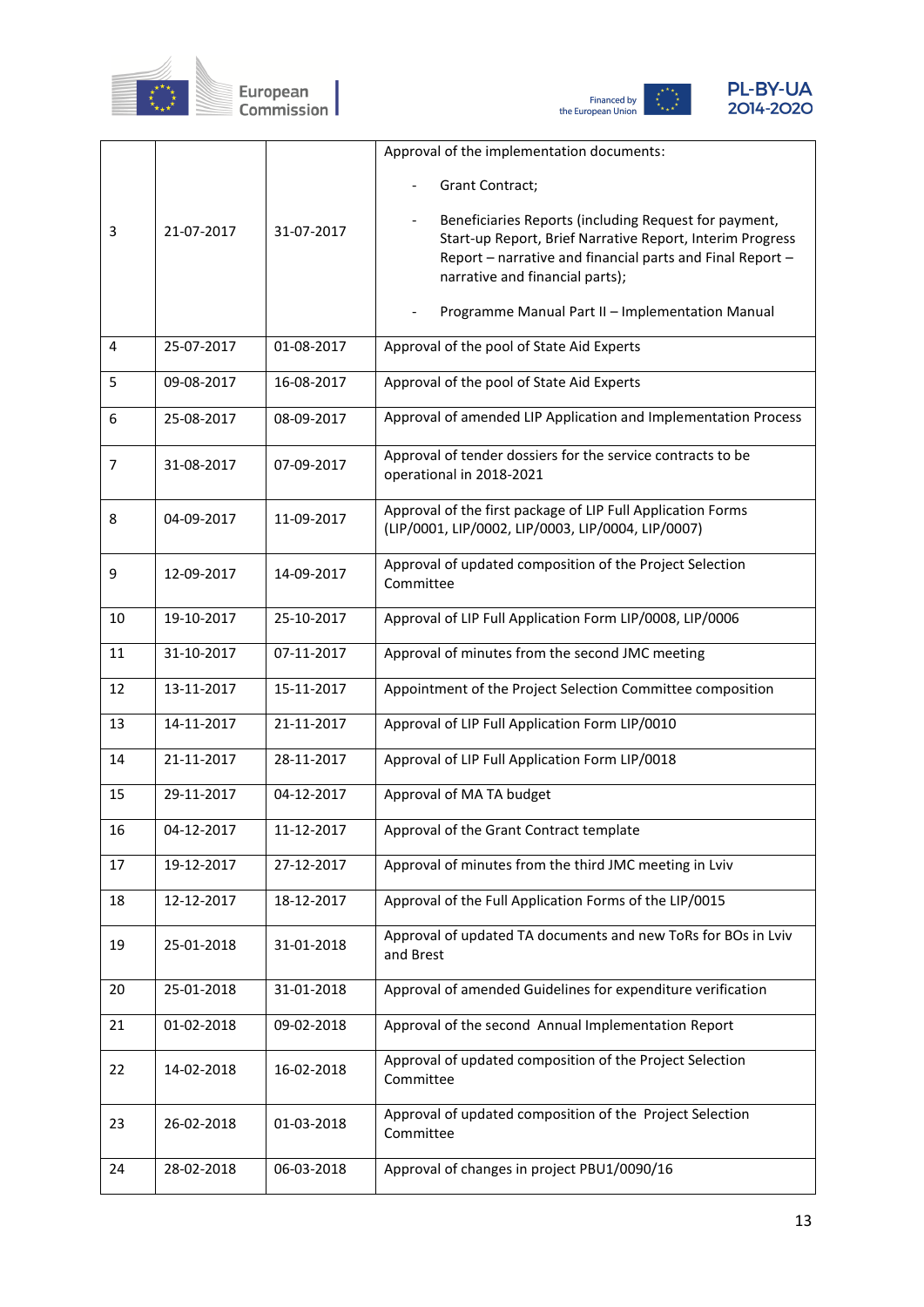



| 25 | 05-03-2018 | 05-03-2018 | Approval of updated composition of PSC                                                                                                                                                    |
|----|------------|------------|-------------------------------------------------------------------------------------------------------------------------------------------------------------------------------------------|
| 26 | 13-03-2018 | 16-03-2018 | Approval of changes in the project PBU1/0667/16                                                                                                                                           |
| 27 | 30-03-2018 | 06-04-2018 | Approval of the minutes - 4th JMC meeting, Bialystok, 22.03.2018                                                                                                                          |
| 28 | 18-05-2018 | 22-05-2018 | JMC written procedure on setting a final deadline to provide all<br>the documents necessary to sign the grant contracts-TO<br><b>HERITAGE</b>                                             |
| 29 | 24-05-2018 | 01-06-2018 | JMC written procedure on introduction of significant changes in<br>projects No. PBU1/0205/16, PBU1/0206/16 and PBU1/0239/16                                                               |
| 30 | 28-05-2018 | 04-06-2018 | JMC written procedure on approval of TA documents (TA sheet of<br>the Managing Authority for the years 2018-2021 and updated<br>version of the overall TA budget for the years 2018-2024) |
| 31 | 15-06-2018 | 09-07-2018 | JMC written procedure on approval of changes in the project<br>PBU1/0195/16                                                                                                               |

### ➢ **Main activities of the MA undertaken in the reporting period:**

- preparation (with the assistance of the JTS-IB) Programme documents submitted for the approval of the JMC;
- overall co-ordination of the evaluation process of the project proposals and chairing the Project Selection Committee;
- submission to the EC the Full Application Forms for Large Infrastructure Projects
- participation in events/seminars/workshops/meetings on the Programme implementation organized by TESIM, INTERACT, European Commission;
- participation in Programme events (Programme conference and events celebrating the 15th anniversary of PL-BY-UA cross-border cooperation, seminars and trainings for the applicants;
- being subject to commissioned by EC MA designation systems audit carried out by Ernst and Young,
- conducting a systemic control of the JTS's performance and realization of entrusted tasks.

## ➢ **Main activities of the JTS and Branch offices**

During the reporting year the structure of the JTS has changed comparing to the previous year. The whole team was divided into four units – the Programme Unit, the Project Unit I (established for implementation of regular projects and LIPs), the Project Unit II (established for implementation of projects with a small budget) and the Financial and Administrative Unit. Such organization is aimed at ensuring of the high management performance and best quality of the JTS work. In comparison to the previous year the JTS has remained its staff at the level of 20 people.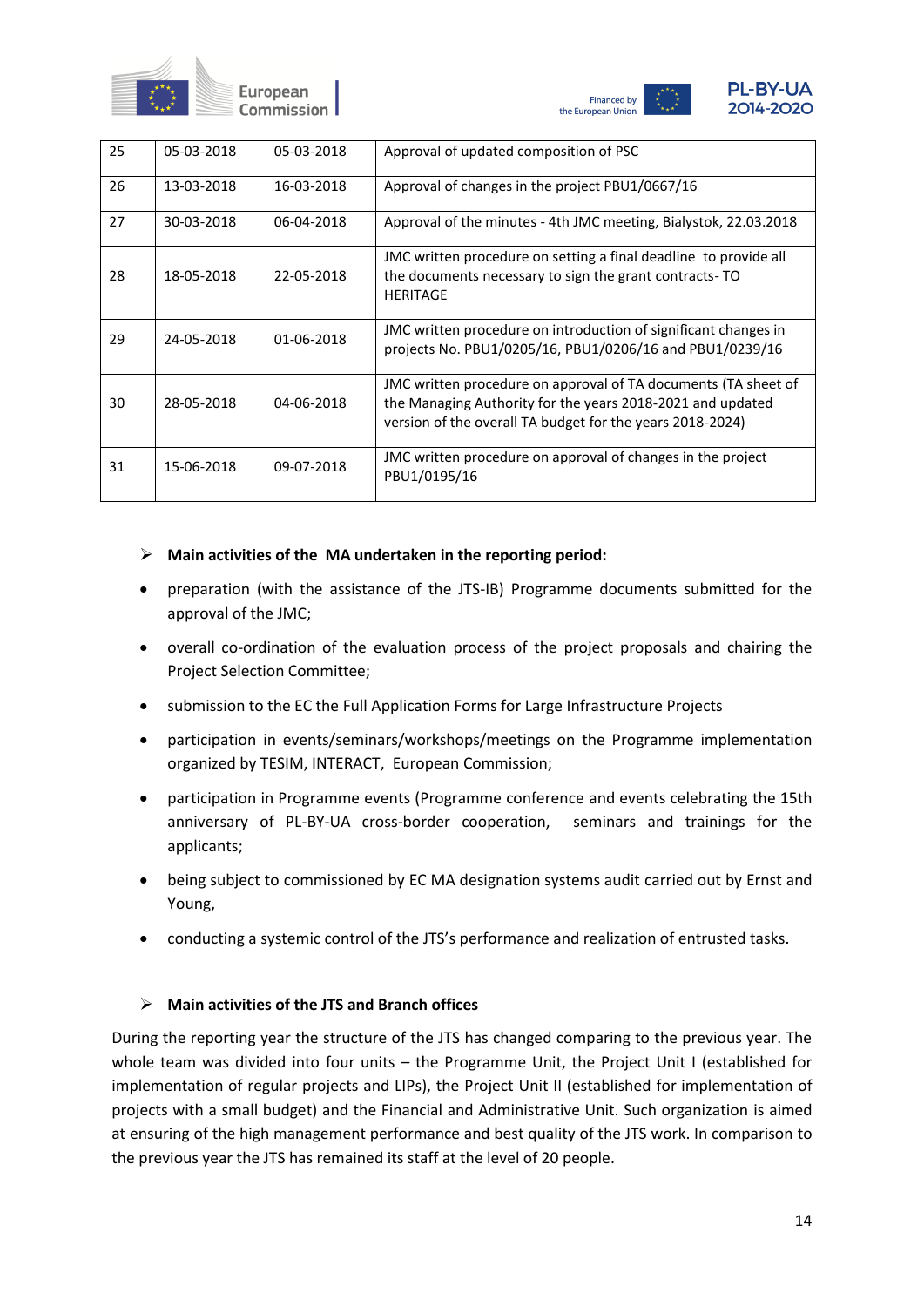



With regard to Programme 2014-2020 implementation the JTS within reported period organized and financed the following events:

- Annual conference of the Programme on 24-26 October 2017 in Rzeszów (Poland);
- Meeting of the Project Selection Committee on 03-05 October 2017 in Warsaw concerning project's selection under TO Heritage;
- Meeting of the Project Selection Committee on 23-24 November 2017 in Warsaw concerning project's selection under TO Accessibility and TO Borders;
- Meeting of the Project Selection Committee on 06-07 March 2018 in Warsaw concerning project's selection under TO Security;
- Meeting of the Joint Monitoring Committee on 22-23 March 2018 in Białystok (Poland);
- Meeting of the Working group concerning elaboration of the application pack for the call for proposals for projects with a small budget which took place in Warsaw on 1 March 2018;

Within the reporting period, the JTS and BOs employees took active part (presentations, panels, information stands etc) in several events organised national (Polish, Belarusian or Ukrainian) organizations. These were *inter alia* the following events:

- Polish-Belarusian conference on water protection on 18 July 2017 in Brest (Belarus);
- Economic Forum in Krynica (Poland) on 5-8 September 2017;
- Network meeting on financial issues in ENI CBC Programmes on 13-14 September 2017 in Budapest;
- Congress of Eastern European Initiatives on 25-26 September 2017 in Lublin (Poland);
- V International Water Forum "Water resources and climate" on 5-6 October 2017 in Minsk;
- Lviv International EcoForum "Water and Energy" on 5-6 October 2017 in Lviv (Ukraine);
- XVII International Economic Forum on 26-27 October 2017 in Lviv (Ukraine);
- Local Government Day on 8-9 December 2017 in Plavie (Ukraine);
- Meeting concerning cross-border cooperation organized by Lviv National University on 7-9 February 2018 in Lviv;
- Meeting organized by the Sub-commission of Inter-regional Cooperation, operating within the framework of the Polish-Belarusian Intergovernmental Co-ordination Commission for Cross-Border Cooperation, on 22-23 February 2018 in Ciechanowiec (Poland);
- How to improve and finance innovative transport practices, Cross-border cooperation meeting under Transport Week on 8 March 2018 in Gdańsk (Poland);
- XI Ukraine-Europe Forum on 13-14 March 2018 in Rzeszów (Poland);
- IV European Congress of Local Governments on 26-27 April 2018 in Kraków (Poland);
- Study visit of Ukrainian local government officials in Poland on 22-28 April 2018 in Rzeszów and Kraków (Poland);
- Meetings concerning EU Funds organized by Vasyl Stefanyk Precarpathian National University on 8 May 2018 in Ivano-Frankivsk (Ukraine);
- Conference Polish borderlands in the process of change on 23-24 May 2018 in Wrocław (Poland);
- Conference Cross-border cooperation in the Carpathians on 7-9 June 2018 in Uzhhorod (Ukraine);
- Local Development Forum on 23-26 June 2018 in Truskavets (Ukraine);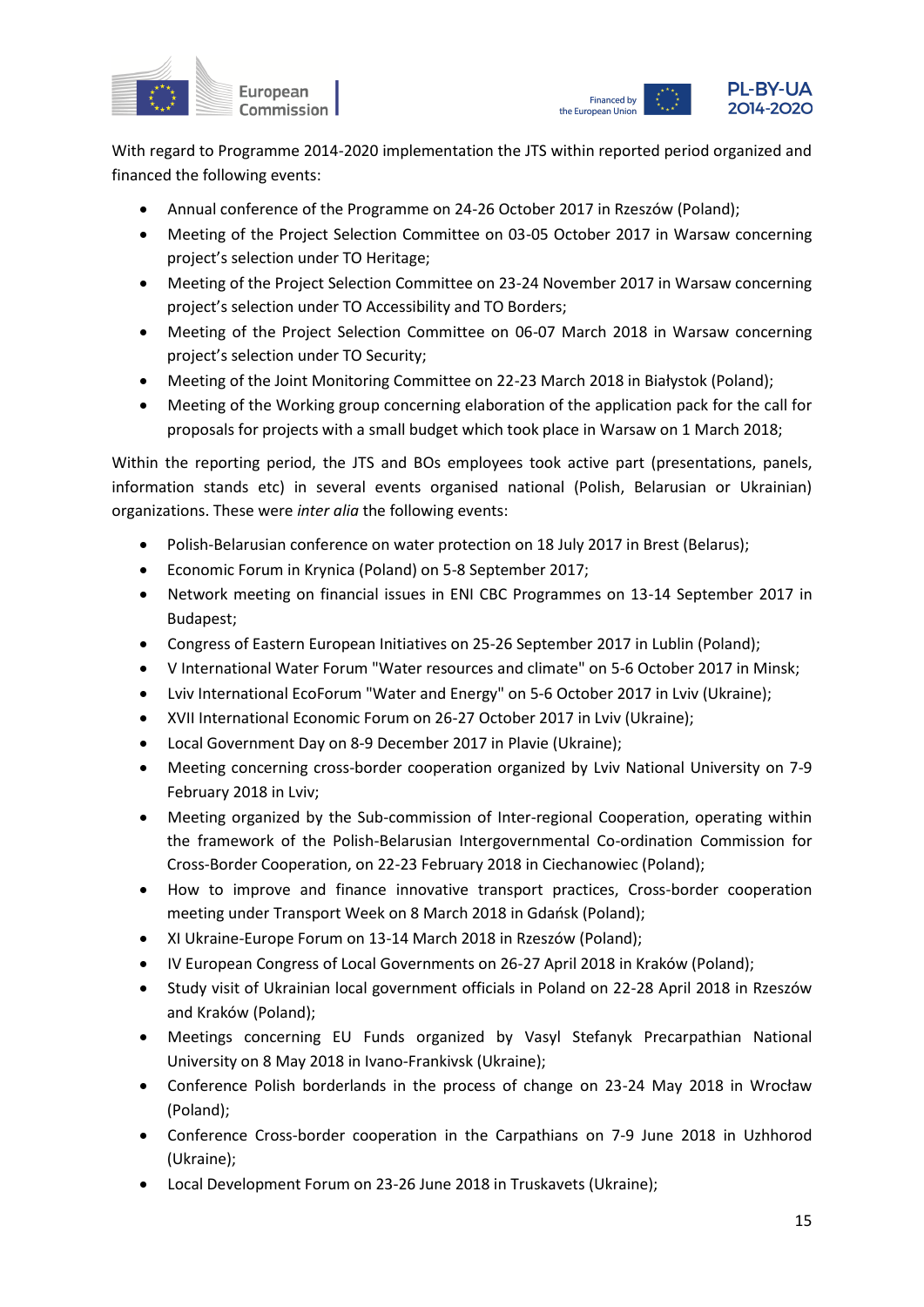



Within the reporting period, the JTS employees took part also in several events organised by TESIM and INTERACT:

- Interreg Finance management Camp on 14-17 November 2017 in Lille (France);
- Meeting concerning cross-border cooperation along the EU external borders: lessons learnt and ways forward from 29 November 2017 to 1 December 2017 in Tallinn;
- Meeting on spending funds and settlements under EU programs organized by INTERACT on 22 February 2018 in Nice (France);
- Meeting concerning Annual Implementation Report and Performance Review organized by INTERACT on 6-7 March 2018 in Lisbon;
- Interreg communication network meeting organized by INTERACT from 28 February to 01 March 2018 in Bucharest;
- Workshop on simplified cost options in practice organized by INTERACT on 5-6 April 2018 in Turin (Italy);
- Network event on monitoring and evaluation in ENI CBC Programmes organized by TESIM on 12-13 April 2018 in Brussels;
- Network Meeting of ENI CBC Communication Managers 2018 organized by TESIM on 09-10 May 2018 in Brussels;
- Workshop on evaluations organized by INTERACT on 28-29 June 2018 in Edinburgh (United Kingdom).

In the reported period from the beginning of July 2017 until end of February 2018 all employees of the JTS assessed the Full Application Form under the 1<sup>st</sup> CfP. Additionally the JTS financed salaries for the 24 external experts that were involved in the assessment process.

Immediately after each JMC meeting related to the projects' selection the JTS employees prepared the grant contracts providing numerous individual consultations for the beneficiaries of the selected projects. Additionally two trainings on projects implementation were organized in May 2018 in Rzeszów and Białystok (both Poland).

With regard to preparation the 2<sup>nd</sup> CfP which will take place in the second half of 2018, the JTS organized in May-June 2018 individual consultations with potential applicants on their demands and the 2 days Partner Search Forum in Lublin (Poland) on 25-26 June 2018 was organized with more than 200 participants.

In addition, several working meetings of the JTS staff with the BOs staff were organized regarding the Programme and projects related issues.

Besides, the JTS employees as usual took part in various trainings improving their professional qualifications as well as foreign languages skills.

BOs in Poland, Belarus and Ukraine continued performing their tasks in the reporting period under the service contracts signed between them and MA. Main activities carried out by BOs, except for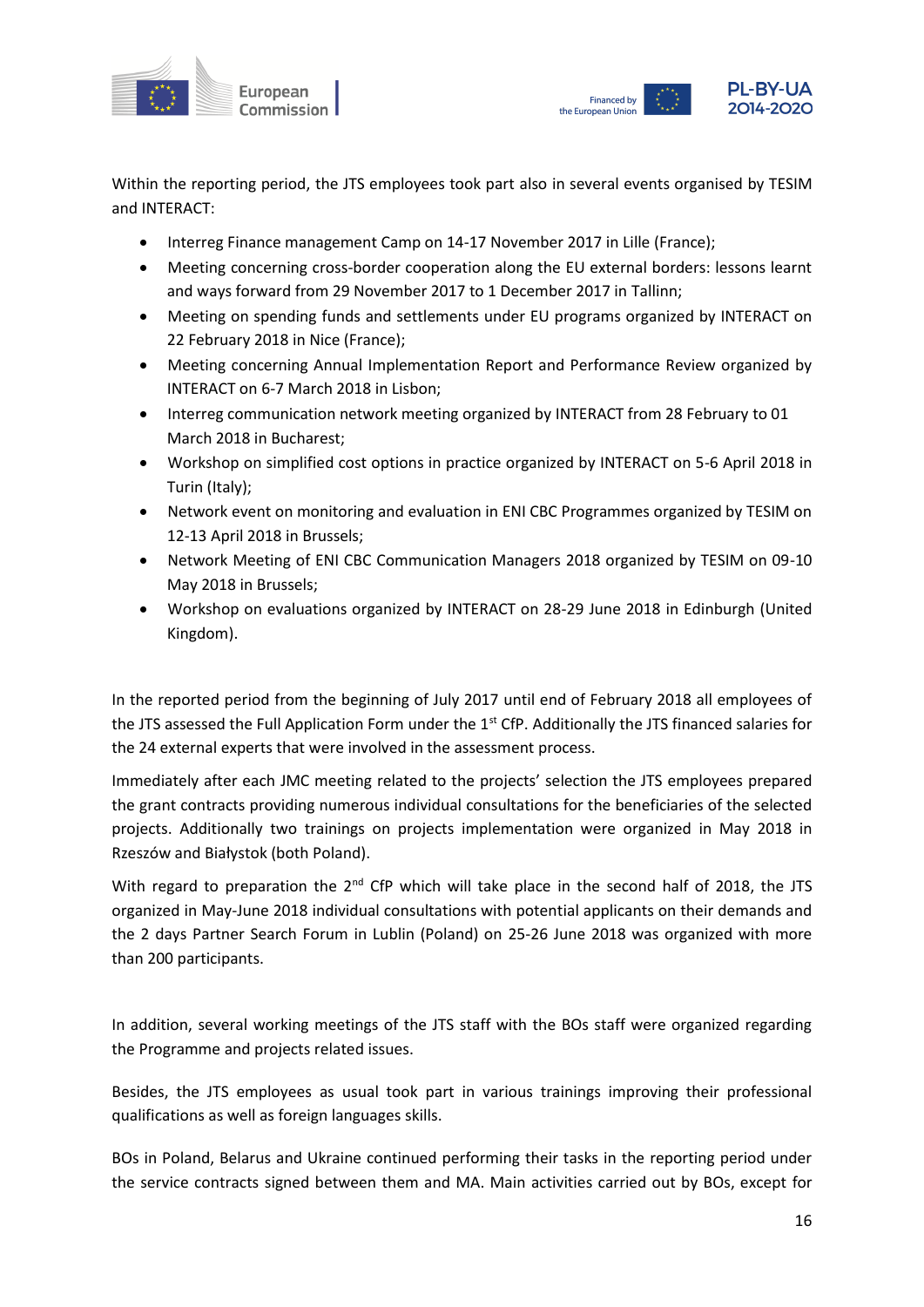



providing consultations regarding participation in the Programme and assistance to the JTS in daily tasks implementation, included:

- organization and assistance in conducting of trainings for projects within  $1^{st}$  CfP (on Polish side),
- organization of the JMC meetings in Minsk (Belarus) and Lviv (Ukraine);
- organization of the Annual Programme Event in Lviv (Ukraine);
- assistance to the JTS in organization of JMC meetings in Bialystok (Poland);
- assistance to the JTS in organization of the Programme events e.g. Summer Youth Academy 2017, II Cross-border Academy of Development, CBC school competitions, Scientific Conferences in Rzeszów and Lviv; co-organizing the study visit of Ukrainian self-government representatives to Poland; providing the Programme informational stands during important events like XI Forum Europe-Ukraine in Rzeszow, Local Development Forum in Truskavets, VII Eastern Europe Initiatives Congress in Lublin, V Eastern Economic Congress in Białystok;
- monitoring of approval and registration of projects in Belarus and Ukraine;
- assistance to the JTS in translation, proof-reading of documents, drafting of news for Programme web-site.

## ➢ **Main activities of the CCPs and NAs**

The Guidelines on expenditure verification were jointly drafted by all CCPs and approved by the JMC on 31<sup>st</sup> January 2018. The Belarusian CCP has set up the list of auditors entitled to verify the project expenditures incurred by Belarusian beneficiaries. Belarusian auditors were also trained in Minsk on 25<sup>th</sup> December 2018 on the Programme and national costs eligibility requirements. The Ukrainian list of auditors was under elaboration during the reporting period. Few meetings with Ukrainian NA and (to be set up) UA CCP took place to finalise the list of requirements the Ukrainian auditors have to meet and to discuss issues related to the establishment of the management and control system in Ukraine (5-6<sup>th</sup> December 2017, 13<sup>th</sup> February 2018 and 29-30<sup>th</sup> May 2018 in Kyiv).

Problems related to the Programme management activities were not identified. Regular working contacts between the MA, JTS-IB, BOs, CCPs and NAs can be assessed as very useful for managing the Programme.

The NA in Poland organized a first meeting of the self-assessment team for the risk analysis for the *Cross-border Cooperation Programme Poland-Belarus-Ukraine 2014-2020*. The meeting took place on 20<sup>th</sup> November 2017, with participation of the MA, Polish NA (responsible for coordinating the programme management and control system) and the JTS. The main goal of the meeting was to conduct the risk analysis of the programme. The analysis was carried out in line with the assumptions of the *European Structural and Investment Funds Guidance for Member States and Programme Authorities* "Fraud Risk Assessment and Effective and Proportionate Anti-Fraud Measures". The scope of the analysis consisted of:

- − identifying and describing of risk,
- − defining control instruments in each risk category,
- defining likelihood of risk appearance and the risk gross impact reflecting the actual state of play and the experiences from previous programming perspective 2007-13,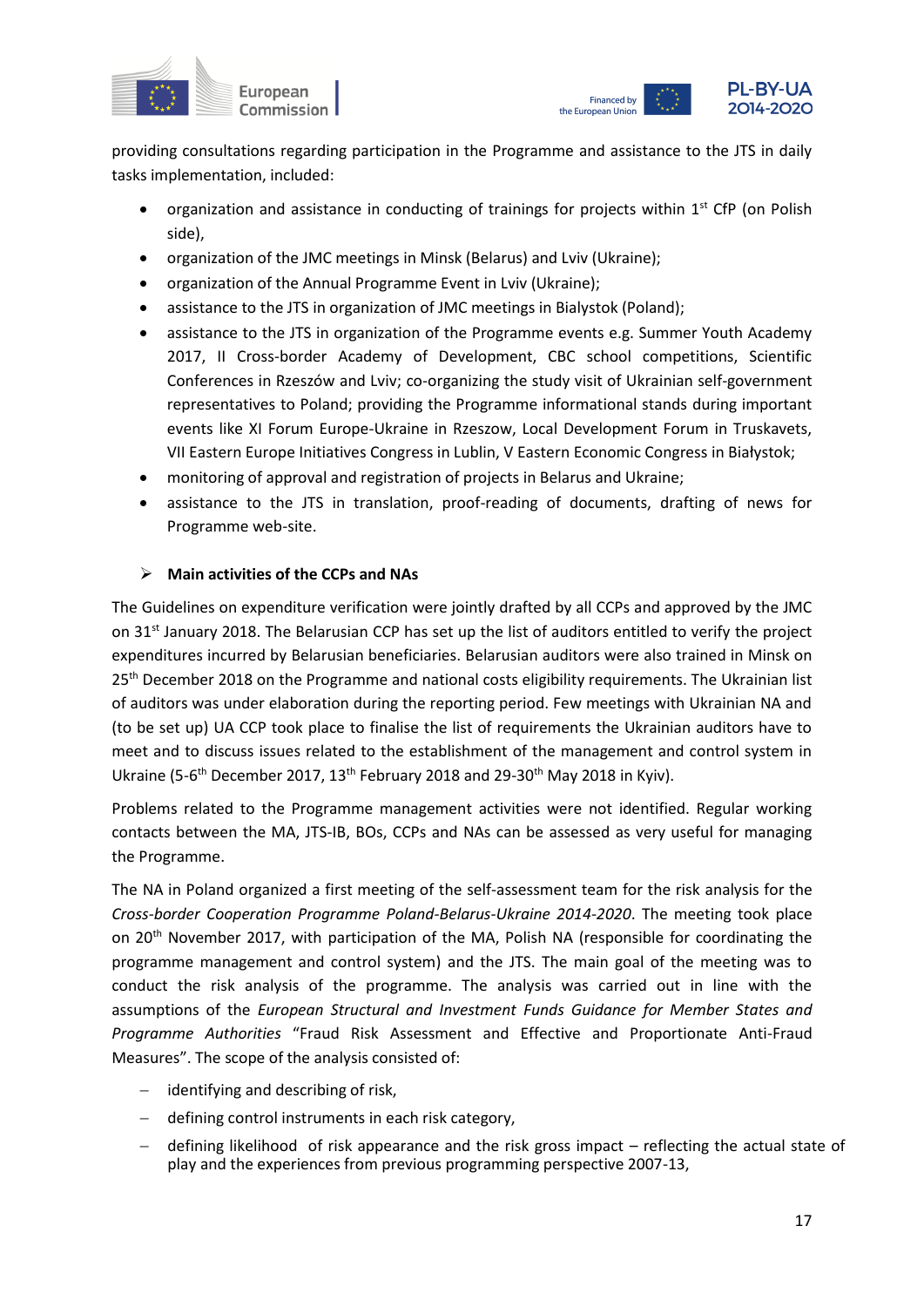



- defining impact of the selected control instruments on the risk and the likelihood of its appearance,
- − identifying of documents constituting a legal base for the control instruments.

The analysis was carried out for each process identified by the team as fragile for the risk appearance, i.e. selection of project proposals, verification of reports, certifying expenditures, programme management, awarding public procurement.

The analysis and meetings of the team take time on annual basis. The next analysis is planned for autumn 2018.

### ➢ **Main activities of the AA**

During the reporting period the Audit Authority consulted the MA regarding the designation process.

Between August 2017 and February 2018 the Audit Authority, acting in a role of the Independent Audit Body, carried out a designation audit in line with Article 25 of the Commission Implementing Regulation (EU) No 897/2014.

The Audit Authority assessed the compliance of the management and control systems with the designation criteria laid down in Annex I to the Commission Implementing Regulation (EU) No 897/2014.

As a result of the audit an unqualified opinion has been issued by the Audit Authority.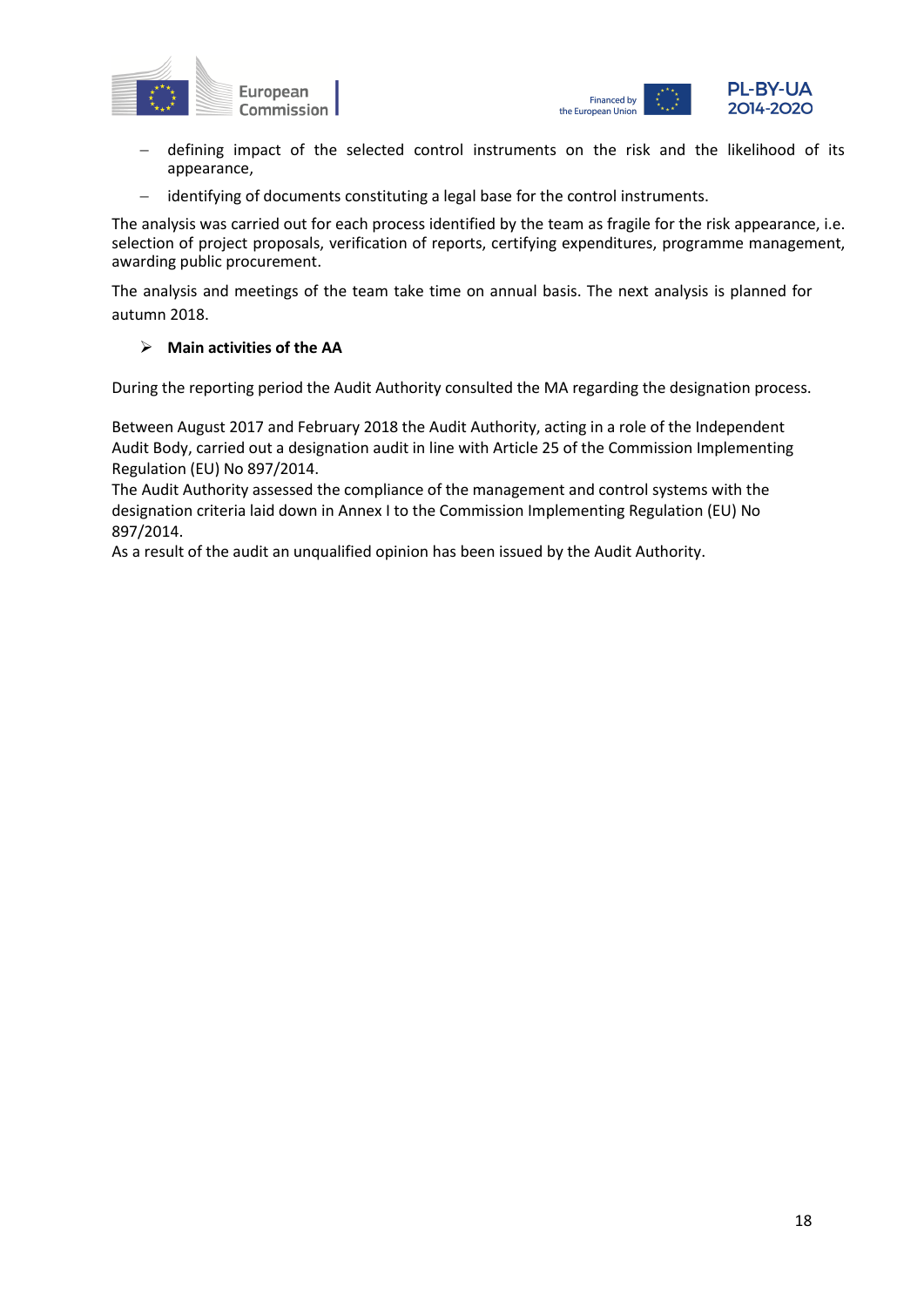



### **4.2. Management of the calls for proposals**

Within the 1<sup>st</sup> CfP 749 Concept Notes were submitted to the JTS. The total value of submitted projects' budgets was 1 258,73 mln EUR while the total value of requested co-financing - 1 129,48 mln EUR – 14 times higher than the allocation of funds for the CfP. More than 2 300 organisations from three countries declared being ready to implement the projects. Within the reporting period 65 Full Application Forms were selected for financing by the JMC and 24 grant contracts for the above projects were signed between the representatives of the MA and the lead beneficiaries. Detailed information on the number of projects submitted and contracted from each priority, number of lead beneficiaries and their partners from all the regions etc. is illustrated in the below tables and map.

#### **Table A: Projects by call and priority**

|                                        |                                    |                            | Call n°1            |                |                            | Call n°2     |             |                            | <b>Total</b>   |                |
|----------------------------------------|------------------------------------|----------------------------|---------------------|----------------|----------------------------|--------------|-------------|----------------------------|----------------|----------------|
|                                        | <b>Thematic objective HERITAGE</b> | $N^{\circ}$ of<br>projects | <b>Total budget</b> | EU grant       | $N^{\circ}$ of<br>projects | Total budget | EU grant    | $N^{\circ}$ of<br>projects | Total budget   | EU grant       |
| <b>Promotion</b><br>of local           | <b>Submitted</b>                   | 233                        | 329 681 985,87      | 295 896 105,56 | $\mathbf{0}$               | $\Omega$     | 0           | 233                        | 329 681 985,87 | 295 896 105,56 |
| culture and<br>history                 | Contracted*                        | 10                         | 23 084 050,61       | 19 722 124,18  | $\Omega$                   | $\Omega$     | $\mathbf 0$ | 10                         | 23 084 050,61  | 19 722 124,18  |
| Promotion<br>and                       | Submitted                          | 119                        | 205 519 639,02      | 184 110 025,28 | $\mathbf{0}$               | $\Omega$     | $\mathbf 0$ | 119                        | 205 519 639,02 | 184 110 025,28 |
| preservation<br>of natural<br>heritage | Contracted*                        | $\overline{7}$             | 16 328 974,45       | 13 525 345,22  | 0                          | 0            | 0           | 7                          | 16 328 974,45  | 13 525 345,22  |
| <b>Total</b>                           | <b>Submitted</b>                   | 352                        | 535 201 624,89      | 480 006 130,84 | $\mathbf{0}$               | $\Omega$     | 0           | 352                        | 535 201 624,89 | 480 006 130,84 |
|                                        | Contracted*                        | 17                         | 39 413 025,06       | 33 247 469,40  | 0                          | 0            | 0           | 17                         | 39 413 025,06  | 33 247 469,40  |

**\*** Figures are provided for the projects selected for funding.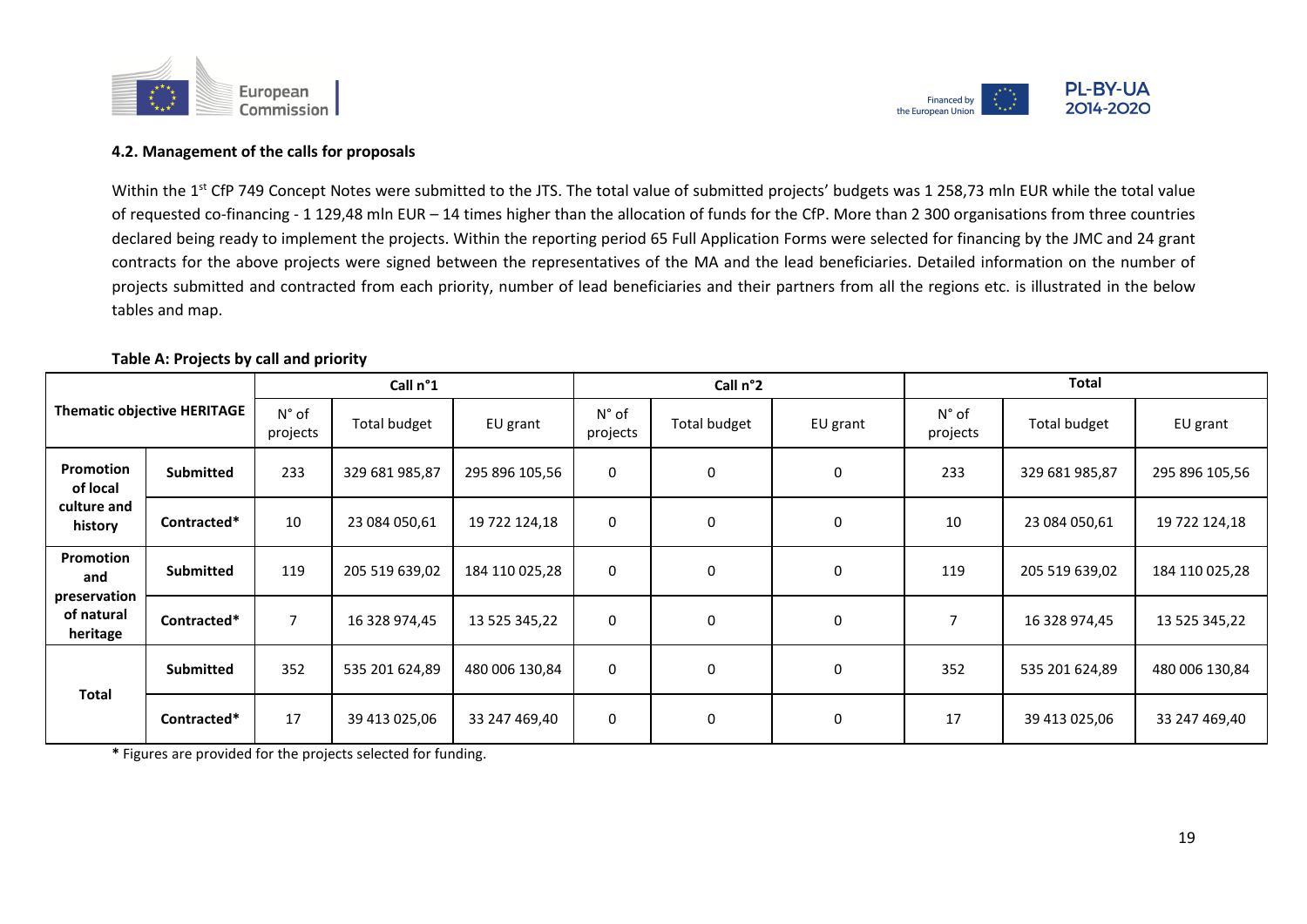



## **Table B: Projects by call and country of lead applicant/beneficiary**

|                |                                              |                            | Call n°1       |                     |                            | Call n°2     |          |                                                                                                                                                           | <b>Total</b>   |                |
|----------------|----------------------------------------------|----------------------------|----------------|---------------------|----------------------------|--------------|----------|-----------------------------------------------------------------------------------------------------------------------------------------------------------|----------------|----------------|
|                | <b>Thematic objective</b><br><b>HERITAGE</b> | $N^{\circ}$ of<br>projects | Total budget   | EU grant            | $N^{\circ}$ of<br>projects | Total budget | EU grant | $N^{\circ}$ of<br>projects                                                                                                                                | Total budget   | EU grant       |
| <b>POLAND</b>  | <b>Submitted</b>                             | 264                        | 417 055 253,51 | 374 497 725,47      | $\mathbf 0$                | $\mathbf 0$  | $\Omega$ | 264                                                                                                                                                       | 417 055 253,51 | 374 497 725,47 |
|                | Contracted*                                  | 14                         | 32 640 778,39  | 27 457 198,49       | $\mathbf 0$                | 0            | 0        | 14                                                                                                                                                        | 32 640 778,39  | 27 457 198,49  |
| <b>BELARUS</b> | <b>Submitted</b>                             | 21                         | 31 874 984,36  | 27 923 358,43       | $\mathbf 0$                | 0            | 0        | 21                                                                                                                                                        | 31 874 984,36  | 27 923 358,43  |
|                | Contracted*                                  | $\mathbf{1}$               | 2 763 605,00   | 2 3 6 2 8 8 2 , 2 8 | 0                          | 0            | 0        | 2 763 605,00<br>$\mathbf{1}$<br>0<br>67<br>86 271 387,02<br>$\overline{2}$<br>0<br>4 008 641,67<br>352<br>0<br>535 201 624,89<br>0<br>17<br>39 413 025,06 | 2 362 882,28   |                |
|                | Submitted                                    | 67                         | 86 271 387,02  | 77 585 046,94       | $\mathbf 0$                | 0            |          |                                                                                                                                                           |                | 77 585 046,94  |
| <b>UKRAINE</b> | Contracted*                                  | $\overline{2}$             | 4 008 641,67   | 3 427 388,63        | 0                          | $\mathbf 0$  |          |                                                                                                                                                           |                | 3 427 388,63   |
| <b>Total</b>   | <b>Submitted</b>                             | 352                        | 535 201 624,89 | 480 006 130,84      | $\mathbf 0$                | 0            |          |                                                                                                                                                           |                | 480 006 130,84 |
|                | Contracted*                                  | 17                         | 39 413 025,06  | 33 247 469,40       | 0                          | $\mathbf 0$  |          |                                                                                                                                                           |                | 33 247 469,40  |

\* Figures are provided for the projects selected for funding.

## **Table A: Projects by call and priority**

| <b>Thematic objective</b> |                            | Call n°1            |          |                   | Call n°2            |          | Total             |              |          |
|---------------------------|----------------------------|---------------------|----------|-------------------|---------------------|----------|-------------------|--------------|----------|
| <b>ACCESSIBILITY</b>      | $N^{\circ}$ of<br>projects | <b>Total budget</b> | EU grant | N° of<br>projects | <b>Total budget</b> | EU grant | N° of<br>projects | Total budget | EU grant |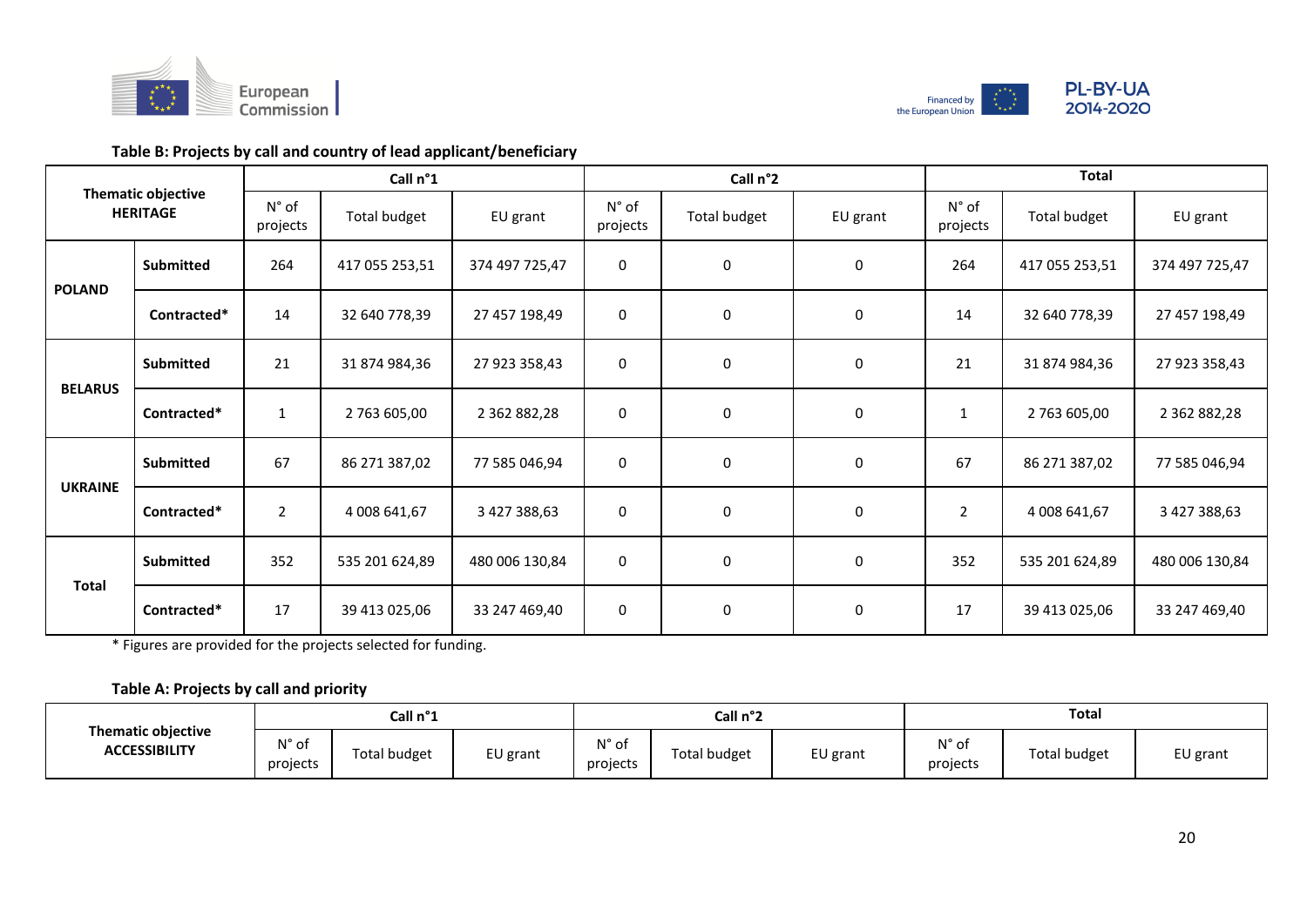





| Improvemen<br>t and<br>developmen<br>t of<br>transport | <b>Submitted</b> | 103          | 221 952 222,36 | 199 126 024,50 | $\mathbf 0$ | 0            | 0 | 103 | 221 952 222,36 | 199 126 024,50      |
|--------------------------------------------------------|------------------|--------------|----------------|----------------|-------------|--------------|---|-----|----------------|---------------------|
| services and<br>infrastructur<br>е                     | Contracted*      | 17           | 41 501 702,44  | 33 258 837,18  | 0           | $\mathbf{0}$ | 0 | 17  | 41 501 702,44  | 33 258 837,18       |
| Developmen<br>t of ICT                                 | <b>Submitted</b> | 22           | 22 593 888,06  | 20 296 284,63  | $\mathbf 0$ | 0            | 0 | 22  | 22 593 888,06  | 20 296 284,63       |
| infrastructur<br>e                                     | Contracted*      | $\mathbf{1}$ | 2 767 190,00   | 2 365 947,41   | $\mathbf 0$ | 0            | 0 |     | 2 767 190,00   | 2 3 6 5 9 4 7 , 4 1 |
| <b>Total</b>                                           | <b>Submitted</b> | 125          | 244 546 110,42 | 219 422 309,13 | 0           | $\mathbf 0$  | 0 | 125 | 244 546 110,42 | 219 422 309,13      |
|                                                        | Contracted*      | 18           | 44 268 892,44  | 35 624 784,59  | $\mathbf 0$ | 0            | 0 | 18  | 44 268 892,44  | 35 624 784,59       |

**\*** Figures are provided for the projects selected for funding.

## **Table B: Projects by call and country of lead applicant/beneficiary**

|                |                                                   | Call n°1                   |                |                |                            | Call n°2     |                                                                                                        | <b>Total</b> |              |                |  |
|----------------|---------------------------------------------------|----------------------------|----------------|----------------|----------------------------|--------------|--------------------------------------------------------------------------------------------------------|--------------|--------------|----------------|--|
|                | <b>Thematic objective</b><br><b>ACCESSIBILITY</b> | $N^{\circ}$ of<br>projects | Total budget   | EU grant       | $N^{\circ}$ of<br>projects | Total budget | N° of<br>Total budget<br>EU grant<br>projects<br>94<br>188 643 681,41<br>0<br>15<br>38 417 667,77<br>0 | EU grant     |              |                |  |
| <b>POLAND</b>  | <b>Submitted</b>                                  | 94                         | 188 643 681,41 | 169 643 053,70 | 0                          | 0            |                                                                                                        |              |              | 169 643 053,70 |  |
|                | Contracted*                                       | 15                         | 38 417 667,77  | 30 621 988,46  | 0                          | 0            |                                                                                                        |              |              | 30 621 988,46  |  |
| <b>BELARUS</b> | <b>Submitted</b>                                  | 4                          | 8 124 275,19   | 7 310 847,67   | 0                          | 0            | 0                                                                                                      | 4            | 8 124 275,19 | 7 310 847,67   |  |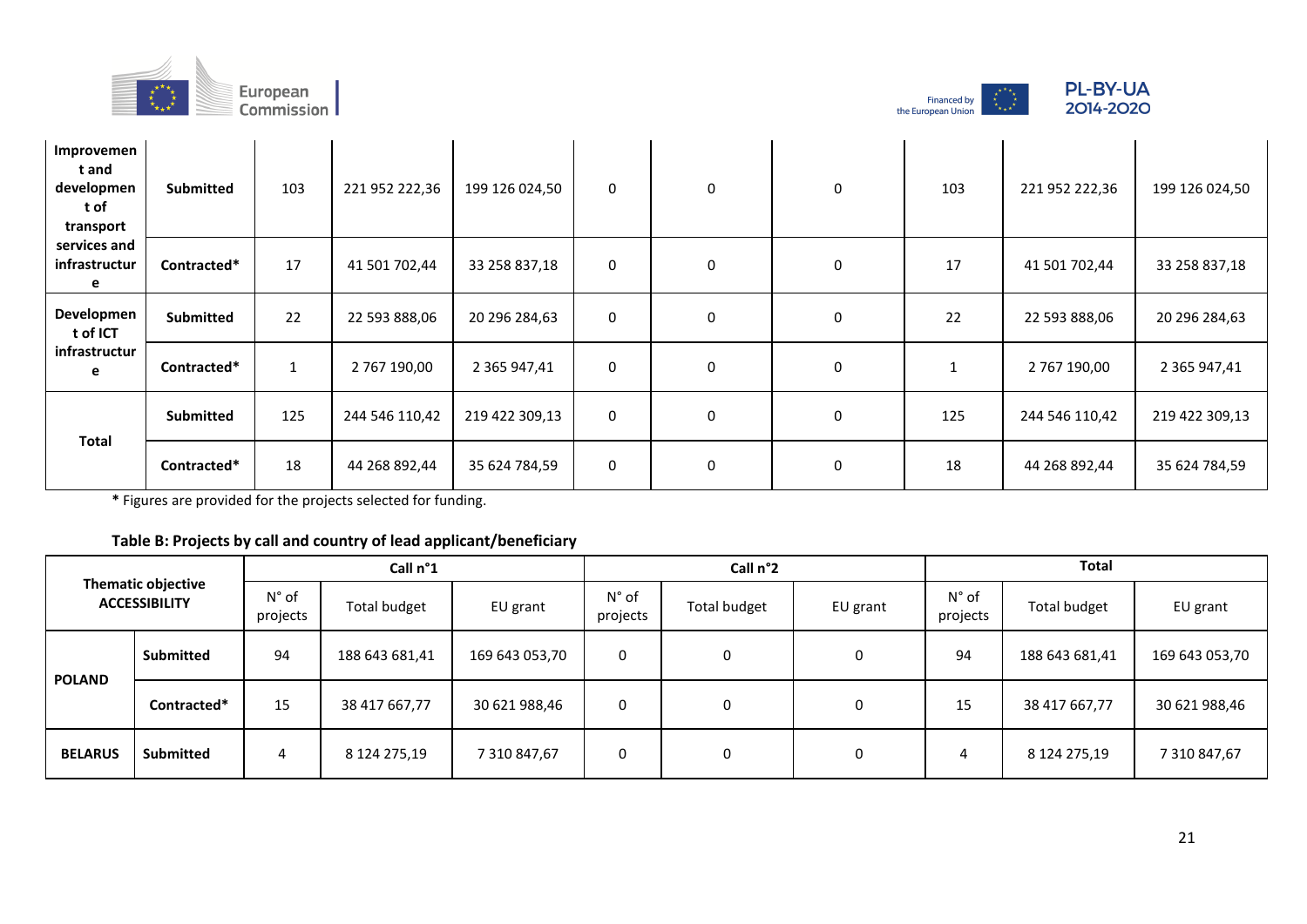





|                | Contracted*      |     | 2 623 935,00   | 2 243 464,41   | 0 | $\Omega$ | 0 |     | 2 623 935,00   | 2 243 464,41   |
|----------------|------------------|-----|----------------|----------------|---|----------|---|-----|----------------|----------------|
|                | <b>Submitted</b> | 27  | 47 778 153,82  | 42 468 407,76  | 0 | 0        | 0 | 27  | 47 778 153,82  | 42 468 407,76  |
| <b>UKRAINE</b> | Contracted*      | 2   | 3 227 289,67   | 2759331,72     | 0 | 0        | 0 |     | 3 227 289,67   | 2759331,72     |
| <b>Total</b>   | <b>Submitted</b> | 125 | 244 546 110,42 | 219 422 309,13 | 0 | 0        | 0 | 125 | 244 546 110,42 | 219 422 309,13 |
|                | Contracted*      | 18  | 44 268 892,44  | 35 624 784,59  | 0 | 0        | 0 | 18  | 44 268 892,44  | 35 624 784,59  |

\* Figures are provided for the projects selected for funding.

## **Table A: Projects by call and priority**

|                                                       |                                    |                            | Call n°1            |                |                            | Call n°2     |          | <b>Total</b>               |                |                |  |
|-------------------------------------------------------|------------------------------------|----------------------------|---------------------|----------------|----------------------------|--------------|----------|----------------------------|----------------|----------------|--|
|                                                       | <b>Thematic objective SECURITY</b> | $N^{\circ}$ of<br>projects | <b>Total budget</b> | EU grant       | $N^{\circ}$ of<br>projects | Total budget | EU grant | $N^{\circ}$ of<br>projects | Total budget   | EU grant       |  |
| <b>Support to</b><br>the<br>developmen<br>t of health | <b>Submitted</b>                   | 172                        | 303 913 003,25      | 273 060 652,68 | 0                          | 0            | 0        | 172                        | 303 913 003,25 | 273 060 652,68 |  |
| protection<br>and social<br>services                  | Contracted*                        | 11                         | 22 225 665,76       | 15 302 639,15  | 0                          | 0            | 0        | 11                         | 22 225 665,76  | 15 302 639,15  |  |
| <b>Addressing</b><br>common                           | Submitted                          | 76                         | 141 868 083,92      | 127 115 301,82 | 0                          | 0            | 0        | 76                         | 141 868 083,92 | 127 115 301,82 |  |
| security<br>challenges                                | Contracted*                        | 6                          | 12 475 408,34       | 8 599 062,21   | 0                          | 0            | 0        | 6                          | 12 475 408,34  | 8 599 062,21   |  |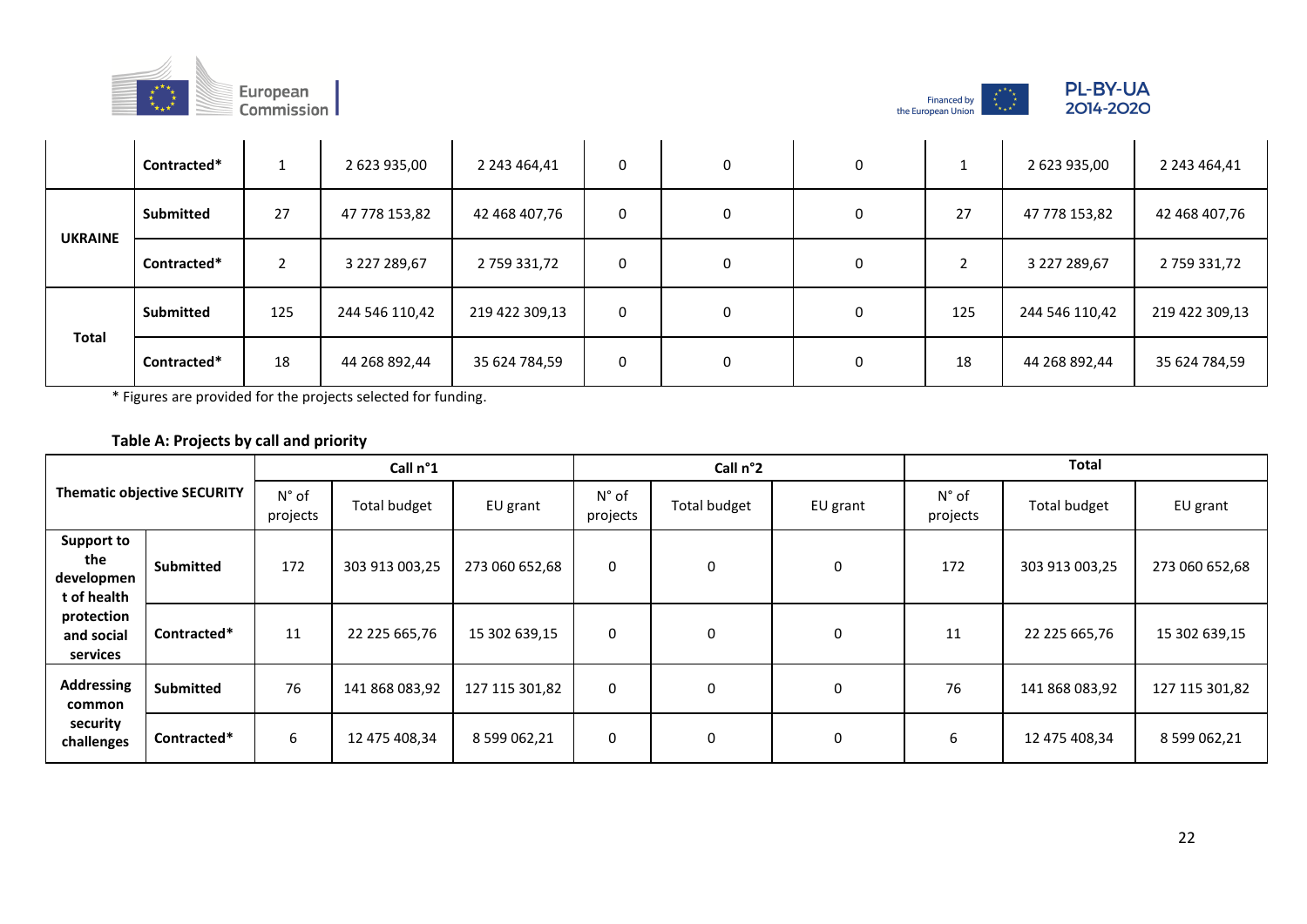



|              | Submitted   | 248            | 445 781 087,17 | 400 175 954,50 |  | 248 | 445 781 087,17 | 400 175 954,50 |
|--------------|-------------|----------------|----------------|----------------|--|-----|----------------|----------------|
| <b>Total</b> | Contracted* | 17<br><b>L</b> | 34 701 074,10  | 23 901 701,36  |  | 17  | 34 701 074,10  | 23 901 701,36  |

**\*** Figures are provided for the projects selected for funding.

**Table B: Projects by call and country of lead applicant/beneficiary**

|                |                                              |                            | Call n°1       |                |                            | Call n°2     |          |                            | <b>Total</b>        |                |
|----------------|----------------------------------------------|----------------------------|----------------|----------------|----------------------------|--------------|----------|----------------------------|---------------------|----------------|
|                | <b>Thematic objective</b><br><b>SECURITY</b> | $N^{\circ}$ of<br>projects | Total budget   | EU grant       | $N^{\circ}$ of<br>projects | Total budget | EU grant | $N^{\circ}$ of<br>projects | Total budget        | EU grant       |
| <b>POLAND</b>  | <b>Submitted</b>                             | 178                        | 338 691 403,57 | 303 895 361,19 | 0                          | 0            | 0        | 178                        | 338 691 403,57      | 303 895 361,19 |
|                | Contracted*                                  | 14                         | 30 034 560,10  | 20 784 363,54  | $\pmb{0}$                  | 0            | 0        | 14                         | 30 034 560,10       | 20 784 363,54  |
| <b>BELARUS</b> | <b>Submitted</b>                             | 14                         | 19 561 930,92  | 17 565 580,02  | $\mathbf 0$                | 0            | 0        | 14                         | 19 561 930,92       | 17 565 580,02  |
|                | Contracted*                                  | $\mathbf{1}$               | 1 221 310,00   | 857 359,62     | 0                          | 0            | 0        | 1                          | 1 2 2 1 3 1 0 , 0 0 | 857 359,62     |
| <b>UKRAINE</b> | Submitted                                    | 56                         | 87 527 752,68  | 78 715 013,29  | 0                          | 0            | 0        | 56                         | 87 527 752,68       | 78 715 013,29  |
|                | Contracted*                                  | $\overline{2}$             | 3 445 204,00   | 2 259 978,20   | 0                          | 0            | 0        | 2                          | 3 445 204,00        | 2 259 978,20   |
| <b>Total</b>   | <b>Submitted</b>                             | 248                        | 445 781 087,17 | 400 175 954,50 | $\mathbf 0$                | $\pmb{0}$    | 0        | 248                        | 445 781 087,17      | 400 175 954,50 |
|                | Contracted*                                  | 17                         | 34 701 074,10  | 23 901 701,36  | $\mathbf 0$                | 0            | 0        | 17                         | 34 701 074,10       | 23 901 701,36  |

\* Figures are provided for the projects selected for funding.

 $\sim$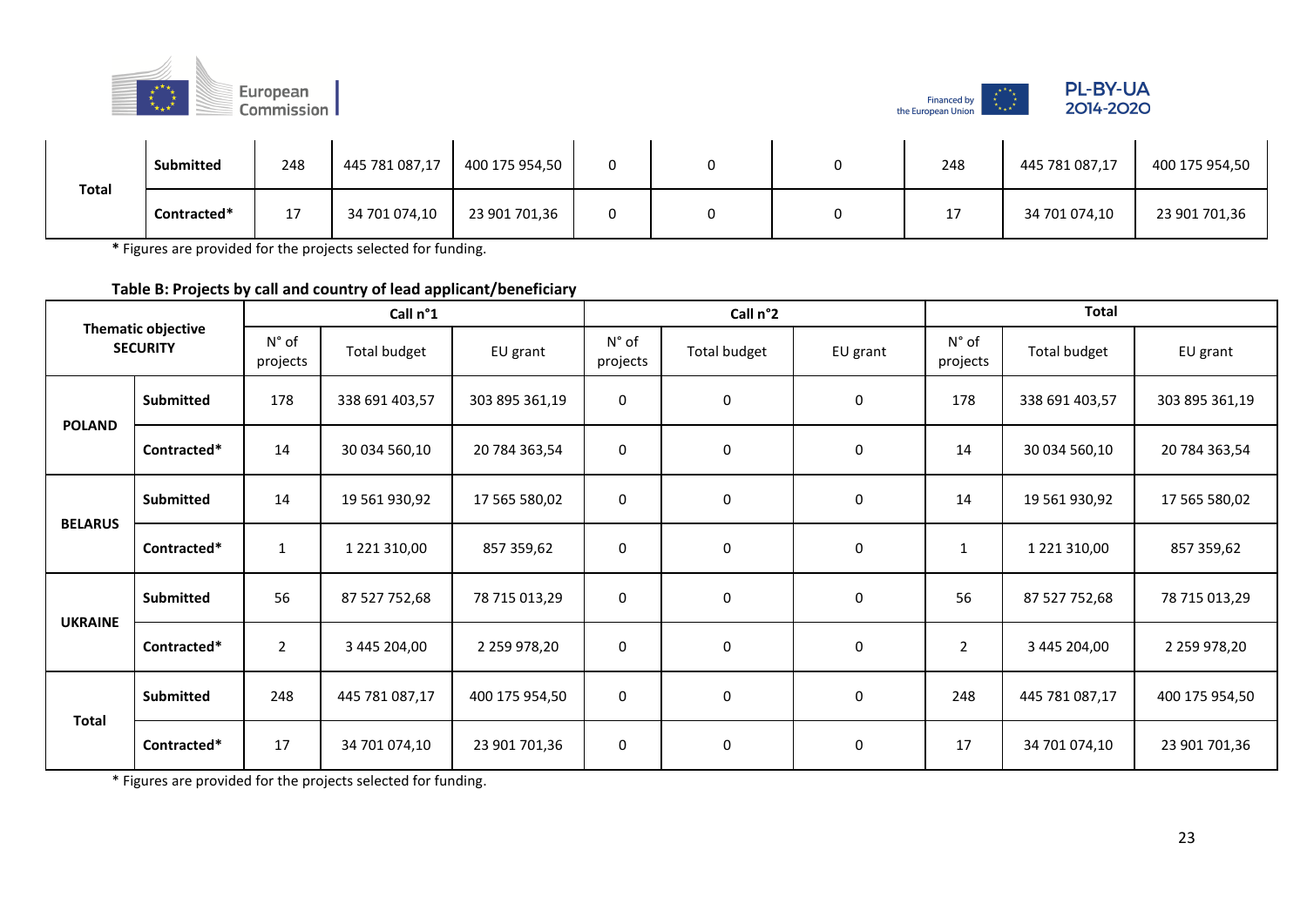



## **Table A: Projects by call and priority**

|                                                         |                                   |                            | Call n°1            |               |                            | Call n°2     |             |                            | <b>Total</b>  |               |
|---------------------------------------------------------|-----------------------------------|----------------------------|---------------------|---------------|----------------------------|--------------|-------------|----------------------------|---------------|---------------|
|                                                         | <b>Thematic objective BORDERS</b> | $N^{\circ}$ of<br>projects | <b>Total budget</b> | EU grant      | $N^{\circ}$ of<br>projects | Total budget | EU grant    | $N^{\circ}$ of<br>projects | Total budget  | EU grant      |
| Support to<br>border                                    | Submitted                         | 13                         | 17 729 707,00       | 15 955 929,60 | 0                          | 0            | 0           | 13                         | 17 729 707,00 | 15 955 929,60 |
| efficiency<br>and security                              | Contracted*                       | $\overline{7}$             | 12 240 240,35       | 11 015 852,65 | $\mathbf 0$                | 0            | $\mathbf 0$ | $\overline{7}$             | 12 240 240,35 | 11 015 852,65 |
| Improvemen<br>t of border<br>managemen<br>t operations, | Submitted                         | 11                         | 15 466 956,76       | 13 920 260,28 | 0                          | 0            | 0           | 11                         | 15 466 956,76 | 13 920 260,28 |
| customs and<br>visas<br>procedures                      | Contracted*                       | 6                          | 10 298 767,35       | 9 263 364,14  | 0                          | 0            | $\mathbf 0$ | 6                          | 12 475 408,34 | 8 599 062,21  |
|                                                         | <b>Submitted</b>                  | 24                         | 33 196 663,76       | 29 876 189,88 | $\mathbf 0$                | 0            | 0           | 24                         | 33 196 663,76 | 29 876 189,88 |
| <b>Total</b>                                            | Contracted*                       | 13                         | 22 539 007,70       | 20 279 216,79 | $\mathbf 0$                | $\mathbf 0$  | $\mathbf 0$ | 13                         | 22 539 007,70 | 20 279 216,79 |

**\*** Figures are provided for the projects selected for funding.

## **Table B: Projects by call and country of lead applicant/beneficiary**

|                                                                                  |                            | Call n°1     |               |                            |                     | Call n°2 |                            | Total               |               |               |  |
|----------------------------------------------------------------------------------|----------------------------|--------------|---------------|----------------------------|---------------------|----------|----------------------------|---------------------|---------------|---------------|--|
| <b>Thematic objective</b><br><b>BORDERS</b><br><b>Submitted</b><br><b>POLAND</b> | $N^{\circ}$ of<br>projects | Total budget | EU grant      | $N^{\circ}$ of<br>projects | <b>Total budget</b> | EU grant | $N^{\circ}$ of<br>projects | <b>Total budget</b> | EU grant      |               |  |
|                                                                                  |                            |              | 14 723 630,76 | 13 251 267,28              |                     |          |                            | Q                   | 14 723 630,76 | 13 251 267,28 |  |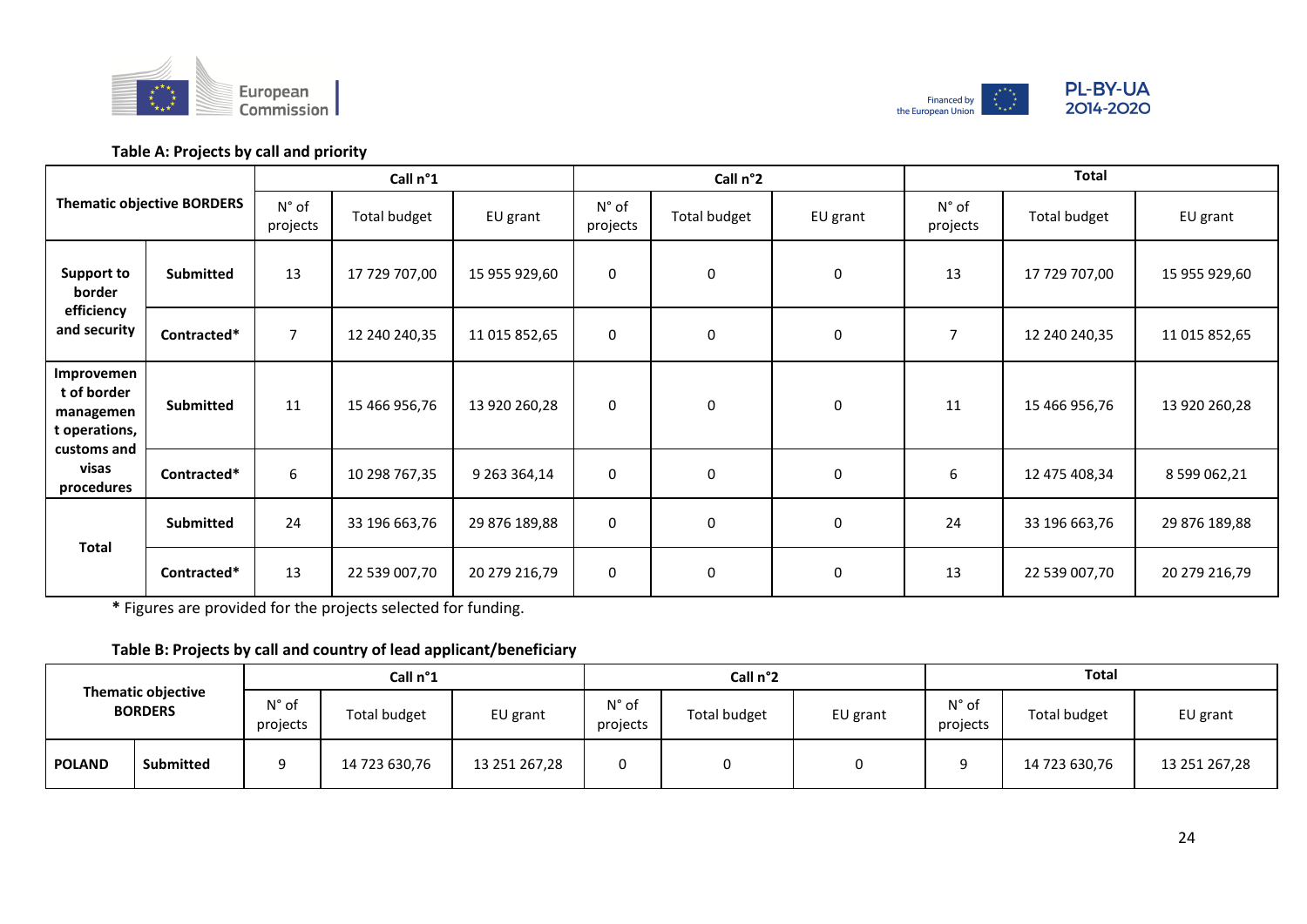





|                | Contracted*      | 6  | 11 169 601,46   | 10 047 200,40 | $\mathbf 0$ | 0 | 0 | 6  | 11 169 601,46      | 10 047 200,40 |
|----------------|------------------|----|-----------------|---------------|-------------|---|---|----|--------------------|---------------|
| <b>BELARUS</b> | Submitted        | 8  | 4 5 63 7 2 1,00 | 4 106 542,60  | $\mathbf 0$ | 0 | 0 | 8  | 4 5 63 7 2 1 , 0 0 | 4 106 542,60  |
|                | Contracted*      | 3  | 1 578 238,00    | 1 420 414,00  | $\mathbf 0$ | 0 | 0 | 3  | 1578 238,00        | 1 420 414,00  |
| <b>UKRAINE</b> | <b>Submitted</b> | 7  | 13 909 312,00   | 12 518 380,00 | 0           | 0 | 0 |    | 13 909 312,00      | 12 518 380,00 |
|                | Contracted*      | 4  | 9 791 168,24    | 8 811 602,39  | $\mathbf 0$ | 0 | 0 | 4  | 9 791 168,24       | 8 811 602,39  |
| <b>Total</b>   | <b>Submitted</b> | 24 | 33 196 663,76   | 29 876 189,88 | 0           | 0 | 0 | 24 | 33 196 663,76      | 29 876 189,88 |
|                | Contracted*      | 13 | 22 539 007,70   | 20 279 216,79 | $\mathbf 0$ | 0 | 0 | 13 | 22 539 007,70      | 20 279 216,79 |

\* Figures are provided for the projects selected for funding.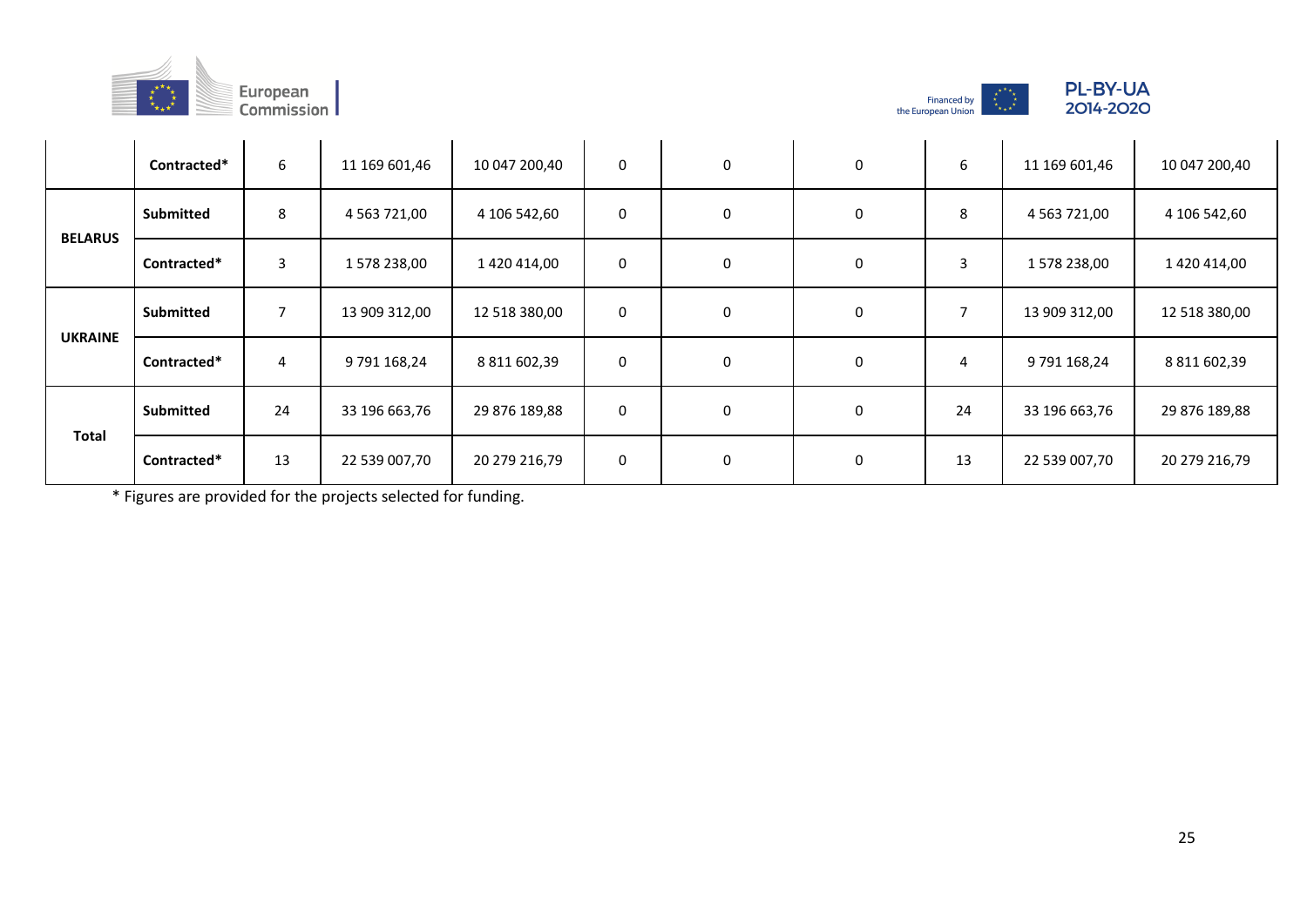



## **Map A: Organisations involved in projects proposals submitted for funding**

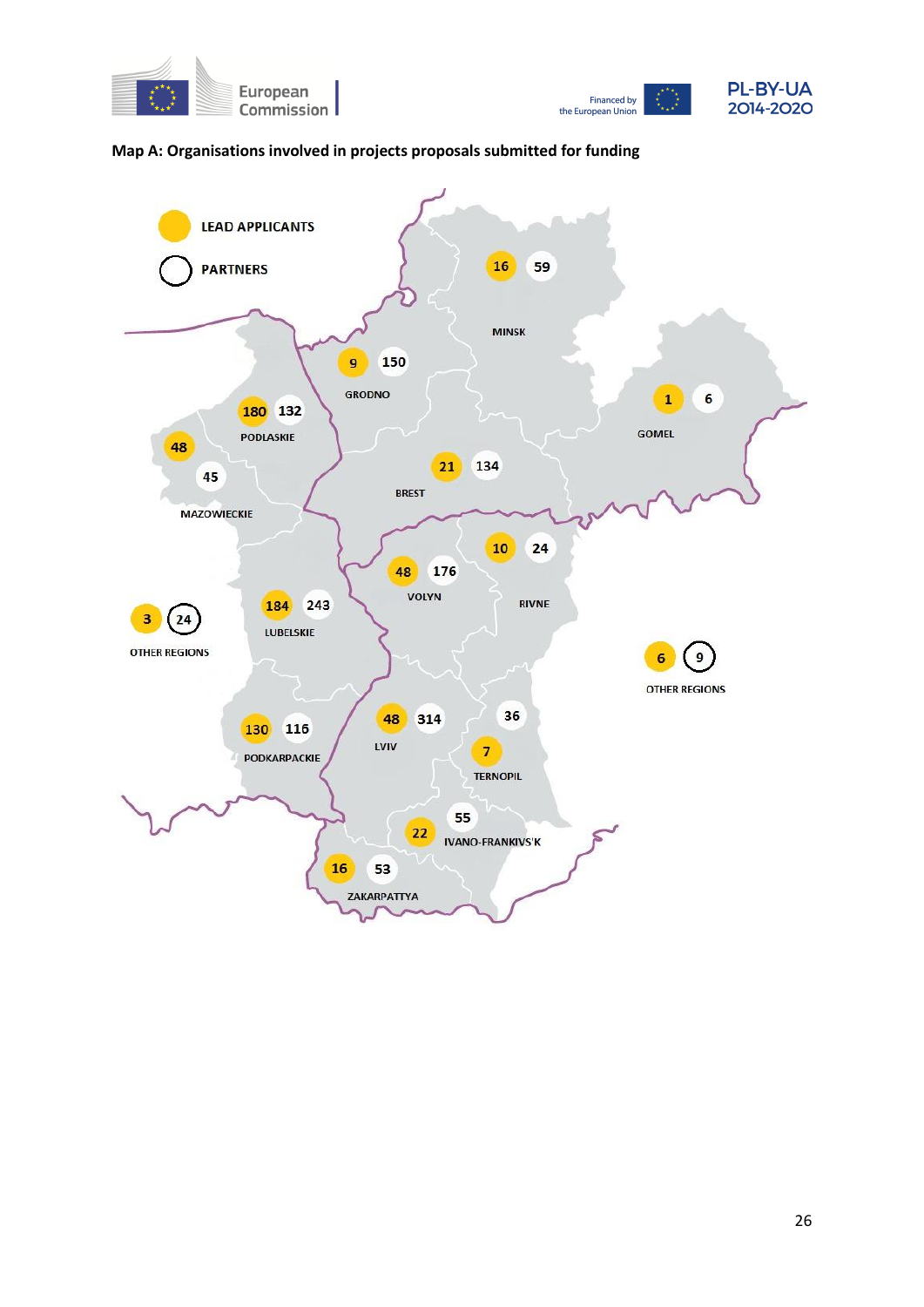



## **Map B: Organisations involved in grant contracts**

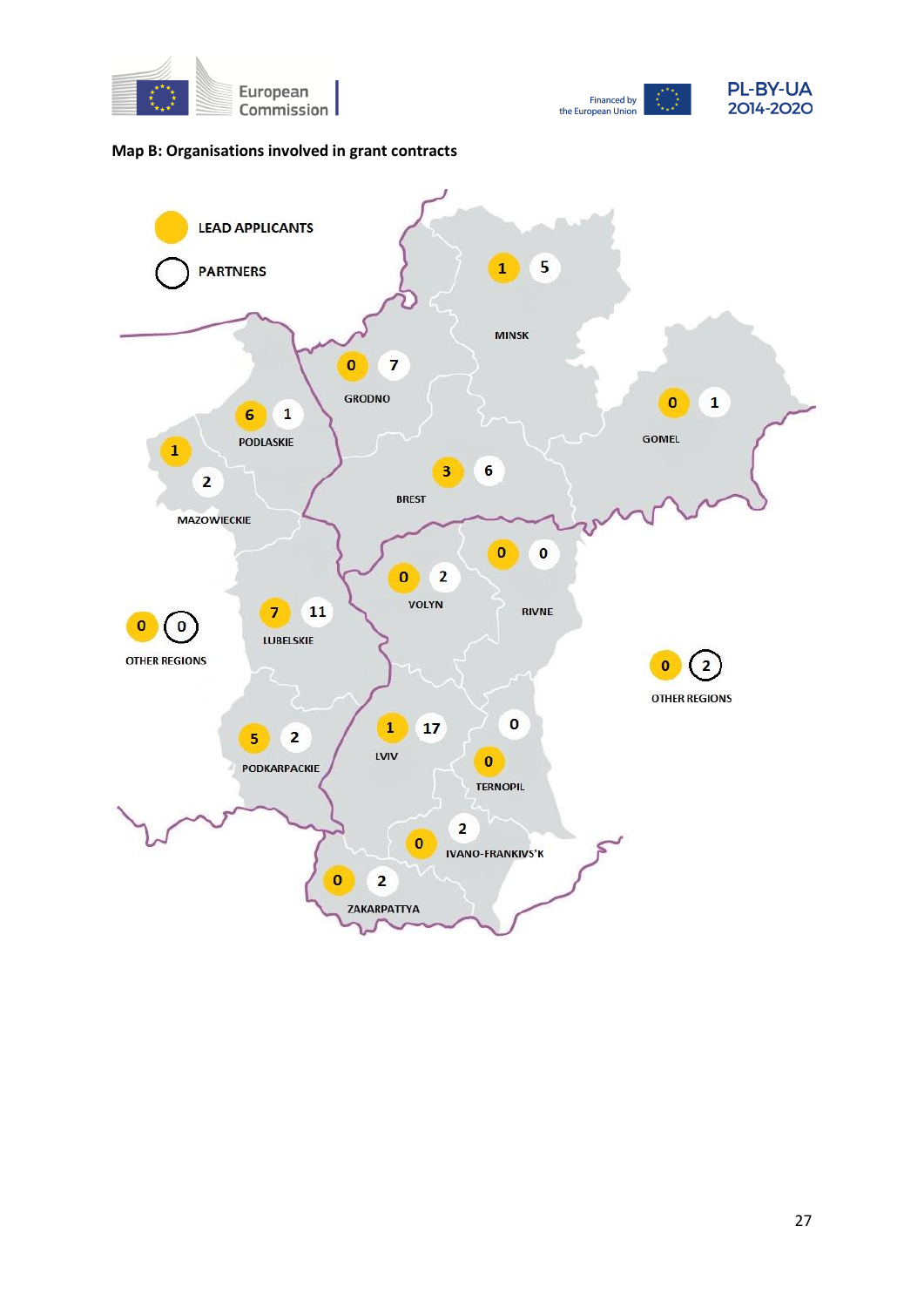



| Country        | Eligible regions | N° of Lead<br>applicants | N° of partners | N° of lead<br>beneficiaries | N° of partner<br>beneficiaries |
|----------------|------------------|--------------------------|----------------|-----------------------------|--------------------------------|
|                | Lubelskie        | 184                      | 243            | 7                           | 11                             |
|                | Mazowieckie      | 48                       | 45             | $\mathbf{1}$                | $\overline{2}$                 |
| <b>POLAND</b>  | Podkarpackie     | 130                      | 116            | 5                           | $\overline{2}$                 |
|                | Podlaskie        | 180                      | 132            | 6                           | 1                              |
|                | Other regions    | 3                        | 24             | 0                           | 0                              |
|                | <b>Brest</b>     | 21                       | 134            | 3                           | 6                              |
| <b>BELARUS</b> | Gomel            | $\mathbf{1}$             | 6              | 0                           | 1                              |
|                | Grodno           | 9                        | 150            | 0                           | $\overline{7}$                 |
|                | Minsk            | 16                       | 59             | $\mathbf{1}$                | 5                              |
|                | Ivano-Frankivska | 22                       | 55             | 0                           | $\overline{2}$                 |
|                | Lvivska          | 48                       | 314            | $\mathbf{1}$                | 17                             |
|                | Rivnenska        | 10                       | 24             | 0                           | 0                              |
| <b>UKRAINE</b> | Ternopilska      | $\overline{7}$           | 36             | 0                           | 0                              |
|                | Volynska         | 48                       | 176            | 0                           | $\overline{2}$                 |
|                | Zakarpatska      | 16                       | 53             | 0                           | $\overline{2}$                 |
|                | Other regions    | 6                        | 9              | 0                           | $\overline{2}$                 |
| <b>TOTAL</b>   |                  | 749                      | 1576           | 24                          | 60                             |

## **Table C: Organisations involved in projects proposals submitted for funding and in grant contracts**

## **4.3 Monitoring and evaluation (max 2 page)**

In the reporting period 24 Grant Contracts were signed.

JTS received six Start-up reports from beneficiaries. These reports shall be submitted to the JTS within 3 months after the Grant Contract has entered into force. They include the information about setting up all necessary project management structures and procedures and let the JTS project managers to monitor the initialization stage of the projects implementation. No precaution measures need to be enforced following these first reports.

Data on signed contracts are included in SL 2014 for monitoring purposes.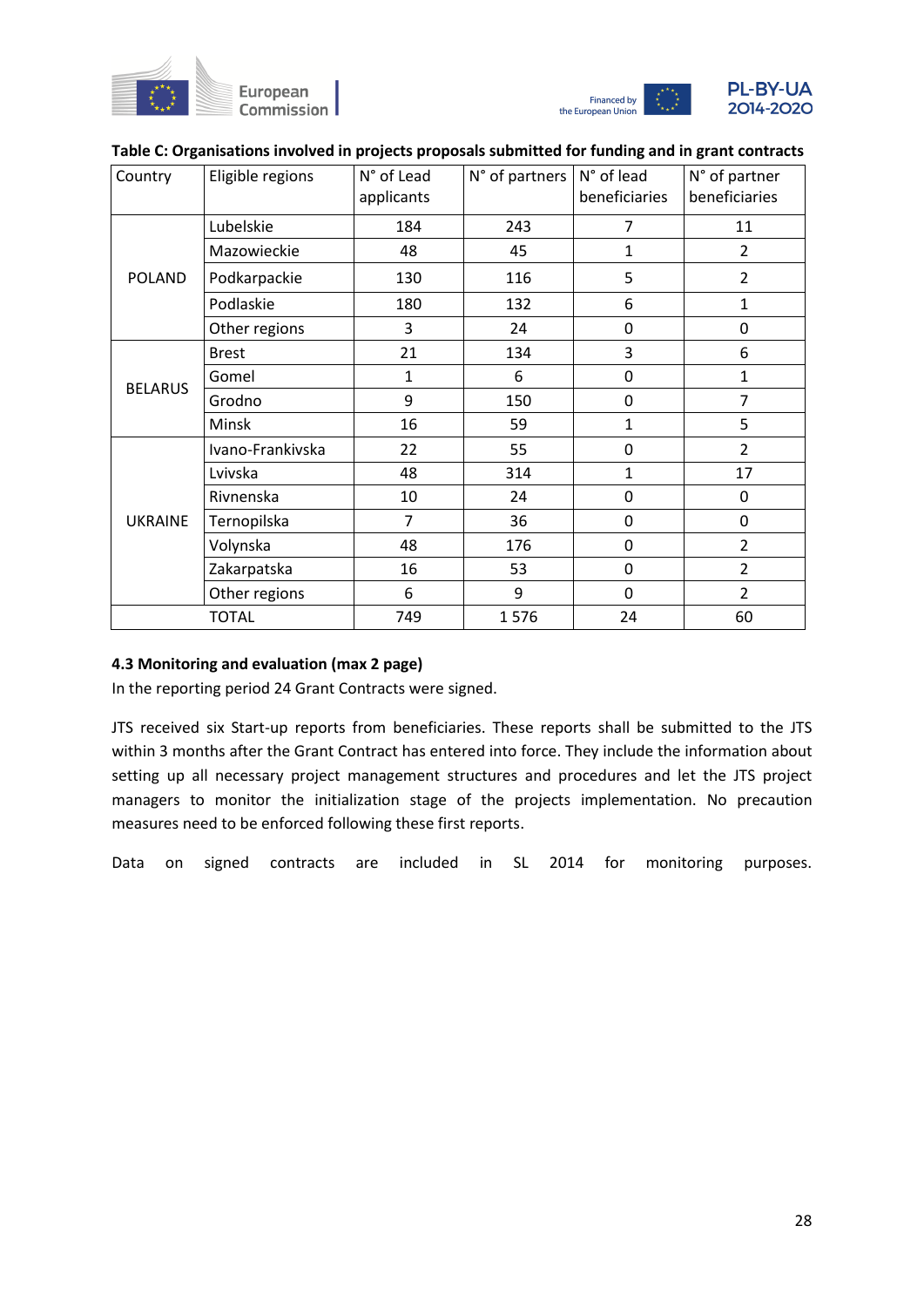



#### **4.4. Technical Assistance activities: Information and communication activities**

The activities undertaken in the reported period in relation to the ENI Cross-Border Cooperation Programme Poland-Belarus-Ukraine 2014-2020 (i.e. information and communication activities, activities concerning the Programme website or the Programme publications) were financed from:

- 1.07 – 31.12.2017 - Technical Assistance of the ENPI Cross-Border Cooperation Programme Poland-Belarus-Ukraine 2007-2013 (according to the Commission Implementing decision of 18 December 2015 no. C(2015) 9197)

- 01.01 – 30.06.2018 – Technical Assistance of the ENI Cross-Border Cooperation Programme Poland-Belarus-Ukraine 2014-2020

| <b>Activity title and location</b>                                                                               | Aim of the                                                                         | <b>Target group</b>                                                  | <b>Message</b>                                                                         | Output                                              | <b>Results</b>                                                                                       | <b>Measures to</b>                             |
|------------------------------------------------------------------------------------------------------------------|------------------------------------------------------------------------------------|----------------------------------------------------------------------|----------------------------------------------------------------------------------------|-----------------------------------------------------|------------------------------------------------------------------------------------------------------|------------------------------------------------|
|                                                                                                                  | activity                                                                           |                                                                      |                                                                                        |                                                     |                                                                                                      | ensure EU<br>visibility                        |
| Summer Youth Academy<br>(two editions), Sokołów<br>Podlaski 10-14/07/17,<br>Iwonicz Zdrój 7-11/08/17<br>(Poland) | To reach new<br>audience $-$<br>youth, and<br>communicate<br>values of the<br>CBC. | Youth from 3<br>countries                                            | Connecting<br>new<br>generations<br>beyond the<br>border                               | promotional materials<br>photo documentation        | youth from three<br>countries exchanged<br>ideas, knew each<br>other                                 | Visibility<br>according to the<br>requirements |
| II Cross-border Academy<br>of Development, Lviv,<br>Ukraine (19/09/17)                                           | To inform<br>about the<br>Programme,<br>attract new<br>audience                    | Potential<br>applicants,<br>people<br>interested in the<br>Programme | Wider<br>information<br>and scientific<br>background<br>for Heritage<br>T <sub>O</sub> | publication summarising<br>the I and II Academy     | TO Heritage more<br>explained<br>people informed<br>about the<br>Programme and it's<br>opportunities | Visibility<br>according to the<br>requirements |
| EC Day celebrations in<br>three countries:<br>$\bullet$ 15-16/09/17 "Karpaty                                     | Informing the<br>general<br>audience about                                         | Young<br>generation,<br>general public                               | EU funds<br>improving the<br>local life,                                               | movie from Karpaty<br>Fest<br>promotional materials | general public<br>informed about EU<br><b>ENI</b> funds                                              | Visibility<br>according to the<br>requirements |

### **4.4.1 List of information and communication activities (part of them financed from TA 2007-2013)**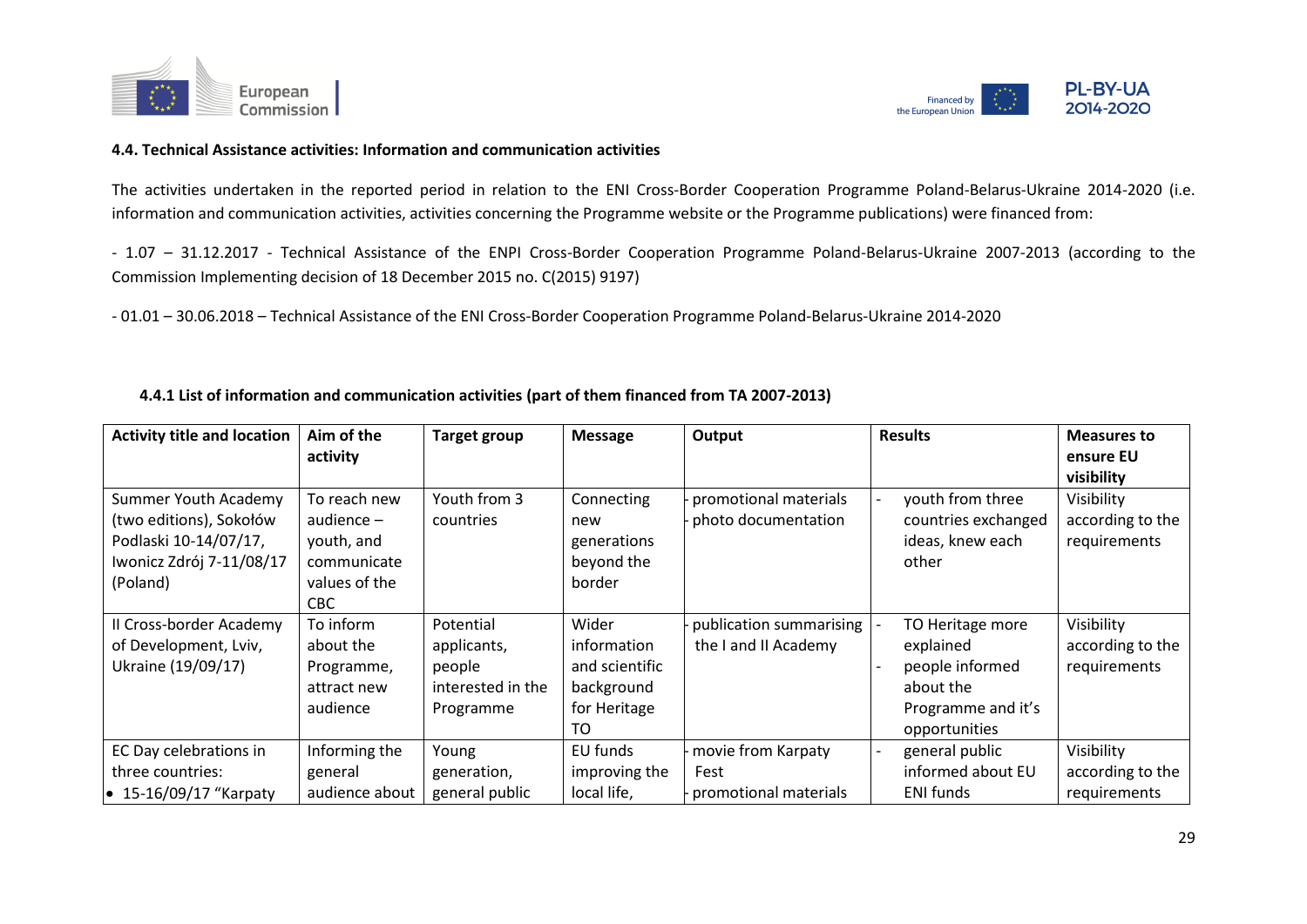





| Fest" event in<br>Mukachevo (Ukraine)<br>• 24/09/17 "Cross-border<br>atmosphere" event in<br>Sanok (Poland)<br>$\bullet$ 19-21/09/17 final event<br>of CBC School<br>Competition in Ozery<br>(Belarus) | EU funds                      |                                    | bringing<br>communities<br>together |                                                  | young generations<br>from neighbouring<br>countries brought<br>together (during<br>final of school<br>competition) |                                  |
|--------------------------------------------------------------------------------------------------------------------------------------------------------------------------------------------------------|-------------------------------|------------------------------------|-------------------------------------|--------------------------------------------------|--------------------------------------------------------------------------------------------------------------------|----------------------------------|
| "Orły Wprost" Awards<br>Gala in Lublin, Poland:                                                                                                                                                        | To award best<br>projects and | Beneficiaries of<br>the Programme, | Exceptional<br>initiatives          | awards<br>article                                | Best projects awarded<br>Most notable                                                                              | Visibility<br>according to the   |
| $-07/11/17 -$ awards for                                                                                                                                                                               | personalities of              | general audience                   | realised under                      |                                                  | personalities of the                                                                                               | requirements                     |
| projects                                                                                                                                                                                               | the                           |                                    | the                                 |                                                  | Programme awarded                                                                                                  |                                  |
| $-05/06/18 -$ awards for                                                                                                                                                                               | Programme,                    |                                    | Programme                           |                                                  |                                                                                                                    |                                  |
| personalities                                                                                                                                                                                          | promote the                   |                                    |                                     |                                                  | General audience                                                                                                   |                                  |
|                                                                                                                                                                                                        | Programme                     |                                    |                                     |                                                  | informed about the                                                                                                 |                                  |
|                                                                                                                                                                                                        |                               |                                    |                                     |                                                  | Programme                                                                                                          |                                  |
| Annual Conference 2017                                                                                                                                                                                 | Organisation of<br>the annual | Beneficiaries,                     | First steps and                     | press conference of the                          | audience informed                                                                                                  | Visibility                       |
| "Cross-border Warm up",<br>Rzeszów, Poland (24-                                                                                                                                                        | conferences as                | potential<br>applicants,           | successes of<br>the new             | vice-minister and press<br>coverage of the event | about first successes<br>of the Programme,                                                                         | according to the<br>requirements |
| 25/10/17                                                                                                                                                                                               | planned                       | people                             | Programme,                          | promotional materials                            | first grant award                                                                                                  |                                  |
|                                                                                                                                                                                                        |                               | interested in the                  | summarizing                         | conference                                       | decisions and about                                                                                                |                                  |
| Annual Conference 2018                                                                                                                                                                                 |                               | Programme,                         | of the three                        | presentations                                    | next plans                                                                                                         |                                  |
| (together with final event                                                                                                                                                                             |                               | Programme                          | Programme                           | movie from the event                             | audience involved in                                                                                               |                                  |
| in Ukraine related to the                                                                                                                                                                              |                               | bodies'                            | editions'                           |                                                  | the interchange of                                                                                                 |                                  |
| PBU 15 years                                                                                                                                                                                           |                               | representatives,                   | implementatio                       |                                                  | success stories,                                                                                                   |                                  |
| celebration)                                                                                                                                                                                           |                               | people involved                    | n                                   |                                                  | summarizing of the                                                                                                 |                                  |
|                                                                                                                                                                                                        |                               | in the                             |                                     |                                                  | three Programme                                                                                                    |                                  |
|                                                                                                                                                                                                        |                               | implementation                     |                                     |                                                  | editions                                                                                                           |                                  |
|                                                                                                                                                                                                        |                               | of the three                       |                                     |                                                  |                                                                                                                    |                                  |
|                                                                                                                                                                                                        |                               | Programme                          |                                     |                                                  |                                                                                                                    |                                  |
|                                                                                                                                                                                                        |                               | editions                           |                                     |                                                  |                                                                                                                    |                                  |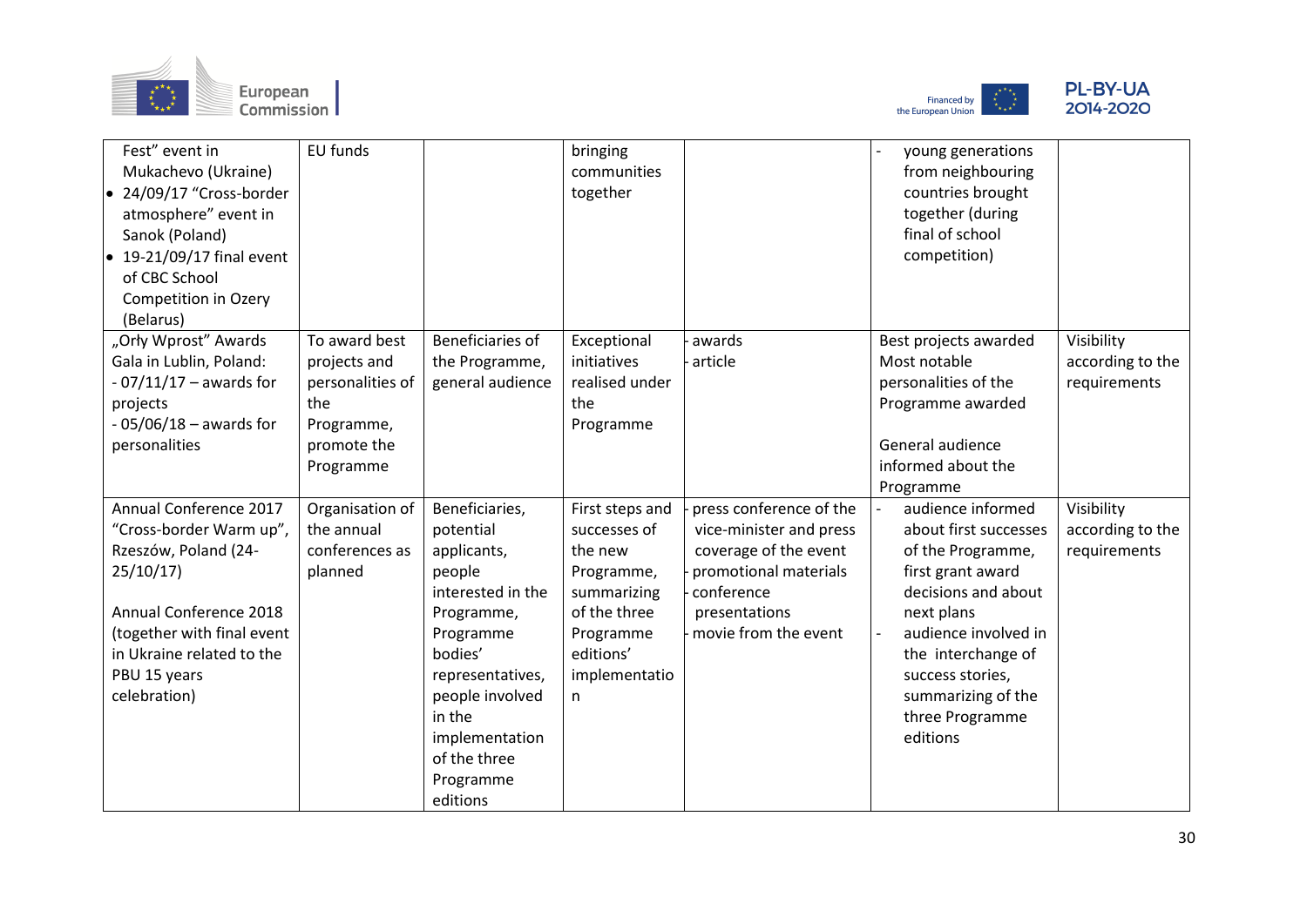





| Scientific conference<br>"Contemporary Socio-<br>economic Issues of<br>Polish-Ukrainian Cross-<br>border Cooperation",<br>Rzeszów (Poland) – Lviv<br>(Ukraine), 15-17/11/17         | <b>Bringing</b><br>scientific<br>environment of<br>Poland and<br>Ukraine closer   | Scientists,<br>academics from<br>Poland, Ukraine<br>and Belarus,<br>audience<br>interested by the<br>subject | Connecting<br>scientific<br>environment<br>to work<br>together on<br>shared issues<br>of the cross-<br>border region | two publications from<br>the event: the<br>collection of abstracts<br>and the publication of<br>scientific papers by<br>Polish and Ukrainian<br>scholars                | exchange of<br>experiences and<br>ideas regarding the<br>subject of the<br>conference                   | Visibility<br>according to the<br>requirements |
|-------------------------------------------------------------------------------------------------------------------------------------------------------------------------------------|-----------------------------------------------------------------------------------|--------------------------------------------------------------------------------------------------------------|----------------------------------------------------------------------------------------------------------------------|-------------------------------------------------------------------------------------------------------------------------------------------------------------------------|---------------------------------------------------------------------------------------------------------|------------------------------------------------|
| Signing grant contracts<br>for projects from the $1st$<br>Call for Proposals<br>(several events between<br>December 2017 and<br>March 2018)                                         | Official<br>signature of<br>first contracts<br>with<br>beneficiaries              | Beneficiary,<br>public audience                                                                              | Importance of<br>the grant<br>award<br>decision and<br>grant contract                                                | press coverage of the<br>event                                                                                                                                          | promotion of<br>information on the<br>first grant contracts<br>signed within the<br>Programme           | Visibility<br>according to the<br>requirements |
| Study-visit of Ukrainian<br>local government<br>representatives, Poland<br>22-27/04/18                                                                                              | Sharing best<br>practices in<br>applying for EU<br>funds for local<br>development | Ukrainian local<br>government<br>representatives                                                             | EU funds as an<br>opportunity<br>for local<br>governments                                                            | promotional materials                                                                                                                                                   | exchange of<br>experiences and<br>ideas regarding the<br>implementation of<br>EU funds in the<br>region | Visibility<br>according to the<br>requirements |
| <b>Trainings for</b><br>beneficiaries of projects<br>from 1 <sup>st</sup> CfP in Poland<br>(Rzeszów 17/05/18 and<br>Białystok, 22/05/18)                                            | To train on the<br>implementatio<br>n issues and<br>procedures                    | Beneficiaries of<br>the 1 <sup>st</sup> CfP                                                                  | Importance of<br>correct<br>implementatio<br>n of projects                                                           | presentations                                                                                                                                                           | beneficiaries<br>informed about<br>requirements and<br>clarified doubts                                 | Visibility<br>according to the<br>requirements |
| Celebrations of 15 <sup>th</sup><br>anniversary of PL-BY-UA<br>cooperation within the<br>EU funds "Cross-border<br>Melodies" (15 concerts in<br>PL, BY, UA).<br>4 events in Poland: | Celebrating 15<br>years of PBU<br>cooperation                                     | General audience                                                                                             | For 15 years<br>the EU is<br>supporting the<br>cooperation<br>through the<br>border                                  | 10 events - concerts in<br>Poland and Ukraine (4<br>in Belarus were<br>organised in the next<br>reporting period)<br>CD with regional music<br>report about the history | General audience<br>informed about the<br>Programme and its<br>history                                  | Visibility<br>according to the<br>requirements |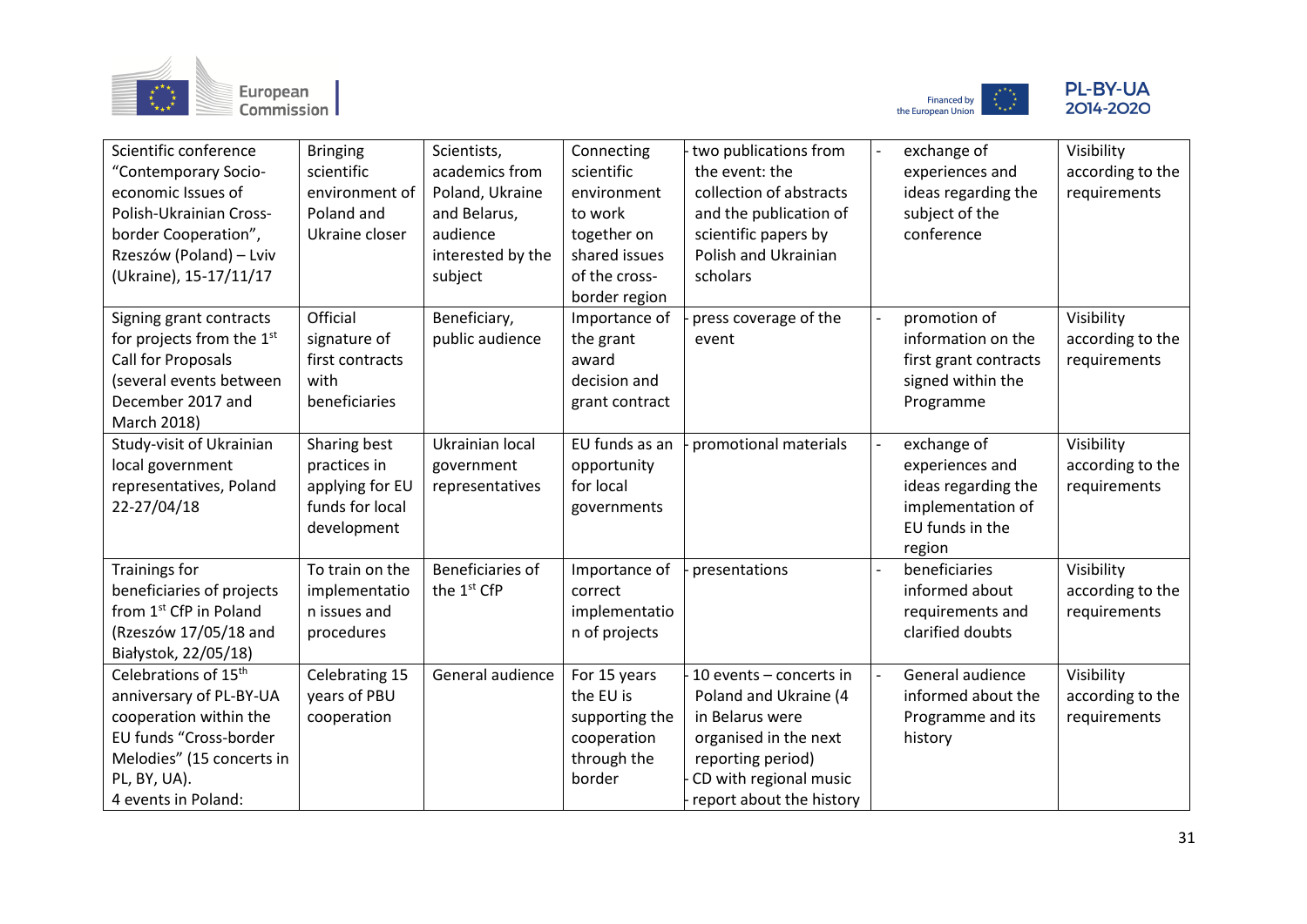





| 27/05/18 Sokołów             |               |                  |                | and results of 15 years    |                    |                  |
|------------------------------|---------------|------------------|----------------|----------------------------|--------------------|------------------|
| Podlaski,                    |               |                  |                | of the Programme           |                    |                  |
| 16/06/18 Lublin,             |               |                  |                | leaflets, posters, flyers, |                    |                  |
| 24/06/18 Hajnówka,           |               |                  |                | promotional materials      |                    |                  |
| 30/06/18 Polańczyk           |               |                  |                |                            |                    |                  |
| 6 events in Ukraine:         |               |                  |                |                            |                    |                  |
| $02/06$ – Lutsk              |               |                  |                |                            |                    |                  |
| $03/06 -$ Rivne              |               |                  |                |                            |                    |                  |
| 08-09/06 - Uzhorod           |               |                  |                |                            |                    |                  |
| 16/06 - Ternopil             |               |                  |                |                            |                    |                  |
| 17/06 - Ivano-Frankivsk      |               |                  |                |                            |                    |                  |
| 19-20/06 - Lviv              |               |                  |                |                            |                    |                  |
| <b>External events where</b> | To inform     | General audience | Example of EU  | own discussion panel       | General audience   | Visibility       |
| the Programme was a          | about the     |                  | support of     | brochures, leaflets,       | informed about the | according to the |
| partner of the event with    | Programme     |                  | cross-border   | promotional items          | Programme          | requirements     |
| its own discussion panel     | and its       |                  | cooperation    | articles                   |                    |                  |
| or/and its                   | opportunities |                  | on its eastern | presentations              |                    |                  |
| representatives acted as     | and impact    |                  | border         |                            |                    |                  |
| panellists:                  |               |                  |                |                            |                    |                  |
| • Economic Forum in          |               |                  |                |                            |                    |                  |
| Krynica Zdrój, Poland        |               |                  |                |                            |                    |                  |
| (5-7/09/2017) and            |               |                  |                |                            |                    |                  |
| information stand            |               |                  |                |                            |                    |                  |
| • Transport Week 2018        |               |                  |                |                            |                    |                  |
| Gdańsk, Poland,              |               |                  |                |                            |                    |                  |
| 8/03/18                      |               |                  |                |                            |                    |                  |
| • XI Forum Europe-           |               |                  |                |                            |                    |                  |
| Ukraine Europa-Ukraina       |               |                  |                |                            |                    |                  |
| Rzeszów, Jasionka,           |               |                  |                |                            |                    |                  |
| Poland 13-14/03/18           |               |                  |                |                            |                    |                  |
| and information stand        |               |                  |                |                            |                    |                  |
| on Eastern Fairs             |               |                  |                |                            |                    |                  |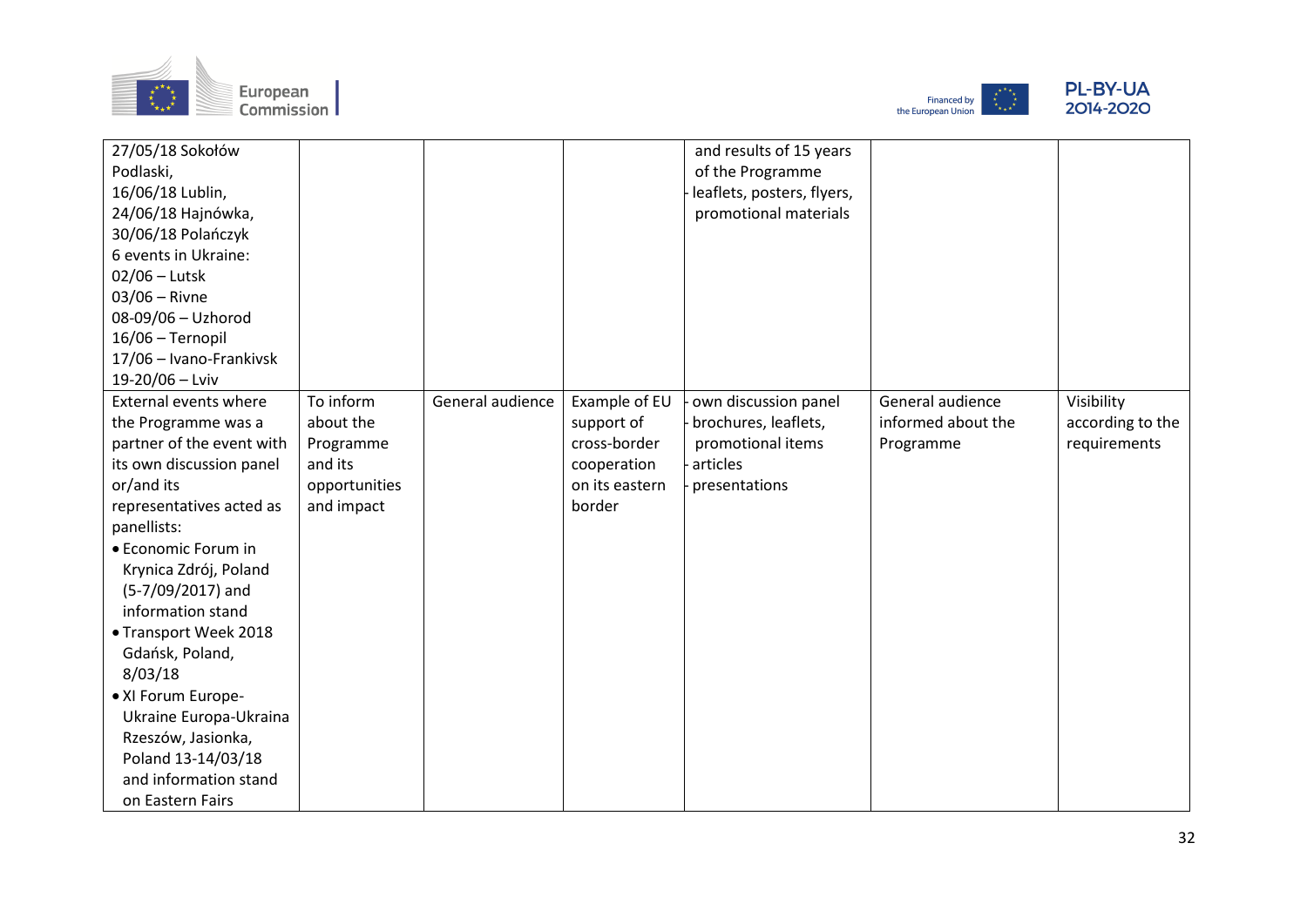





| • IV European Self              |               |                  |                |                      |                    |                  |
|---------------------------------|---------------|------------------|----------------|----------------------|--------------------|------------------|
| Government Congress,            |               |                  |                |                      |                    |                  |
| Kraków, Poland, 26-             |               |                  |                |                      |                    |                  |
| 27/04/18                        |               |                  |                |                      |                    |                  |
| · Development Forum,            |               |                  |                |                      |                    |                  |
| Truskavets, Ukraine, 21-        |               |                  |                |                      |                    |                  |
| 23/06/18                        |               |                  |                |                      |                    |                  |
| External events with            | To inform     | General audience | Example of EU  | brochures, leaflets, | General audience   | Visibility       |
| participation of                | about the     |                  | support of     | promotional items    | informed about the | according to the |
| Programme                       | Programme     |                  | cross-border   | articles             | Programme          | requirements     |
| representatives:                | and its       |                  | cooperation    | presentations        |                    |                  |
| $\bullet$ 18/07/17, Polish-     | opportunities |                  | on its eastern |                      |                    |                  |
| Belarusian conference           | and impact    |                  | border         |                      |                    |                  |
| on waters, Brest, BY            |               |                  |                |                      |                    |                  |
| $\bullet$ 25-26/09/17, Congress |               |                  |                |                      |                    |                  |
| of Eastern Europe               |               |                  |                |                      |                    |                  |
| Initiatives, Lublin, PL         |               |                  |                |                      |                    |                  |
| $\bullet$ 28-29/09/17, Eastern  |               |                  |                |                      |                    |                  |
| Congress, Białystok, PL         |               |                  |                |                      |                    |                  |
| $\bullet$ 5-6/10/17, conference |               |                  |                |                      |                    |                  |
| on waters and climate,          |               |                  |                |                      |                    |                  |
| Minsk, BY                       |               |                  |                |                      |                    |                  |
| $\bullet$ 5-6/10/17, conference |               |                  |                |                      |                    |                  |
| on waters and energy,           |               |                  |                |                      |                    |                  |
| Lviv, UA                        |               |                  |                |                      |                    |                  |
| $\bullet$ 26-27/10/17, XVII     |               |                  |                |                      |                    |                  |
| <b>International Economic</b>   |               |                  |                |                      |                    |                  |
| Forum, Lviv, UA                 |               |                  |                |                      |                    |                  |
| • Participation in TESIM        |               |                  |                |                      |                    |                  |
| Project "Crossing               |               |                  |                |                      |                    |                  |
| borders" (13-17/11/17           |               |                  |                |                      |                    |                  |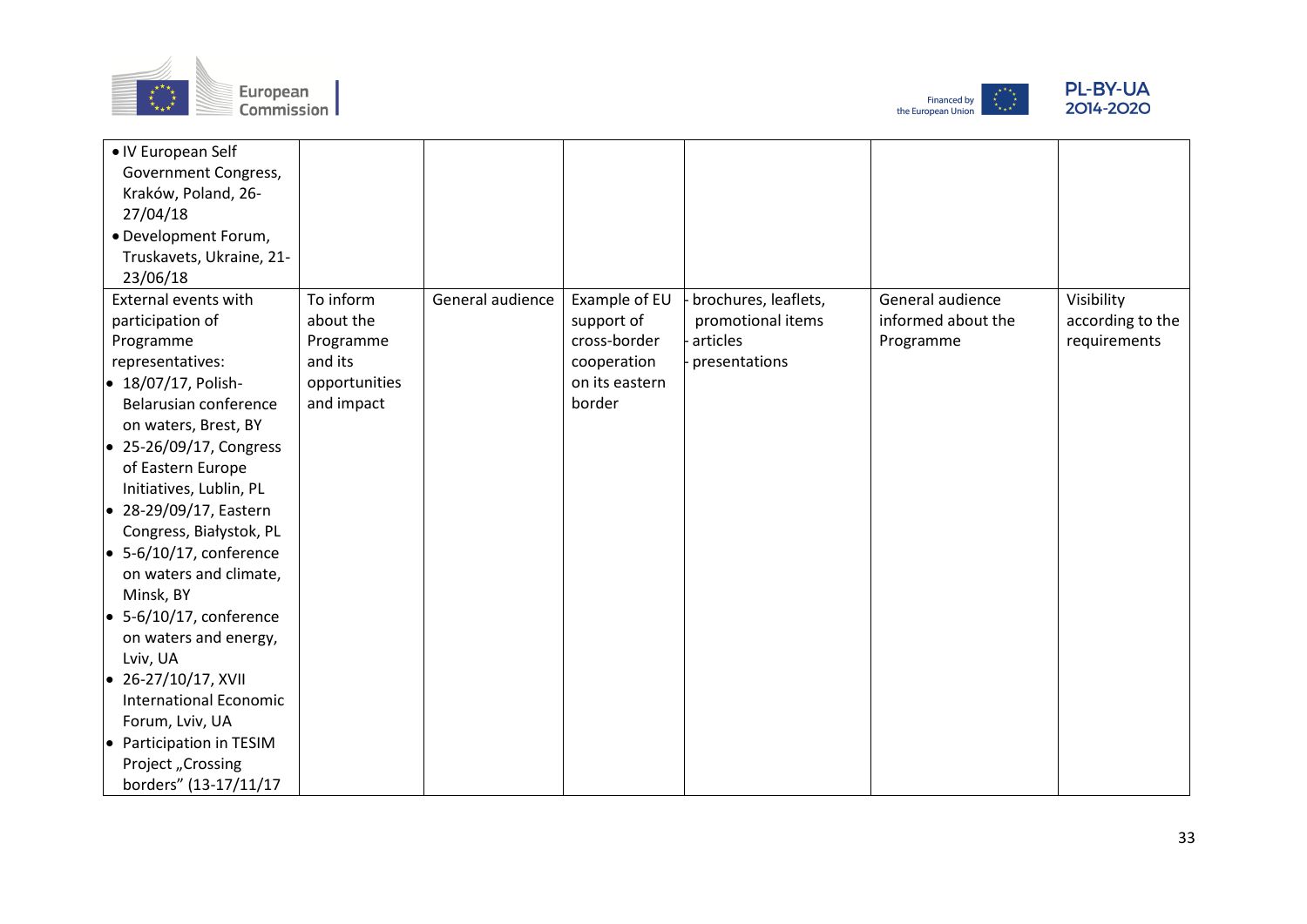





| students' visit in the           |               |                |                     |                    |                         |                  |
|----------------------------------|---------------|----------------|---------------------|--------------------|-------------------------|------------------|
| Project)                         |               |                |                     |                    |                         |                  |
| $13-15/11/17$ , II               |               |                |                     |                    |                         |                  |
| Podkarpacie Road                 |               |                |                     |                    |                         |                  |
| Forum, Rzeszów, PL               |               |                |                     |                    |                         |                  |
| $\bullet$ 8-9/12/17, Local Self- |               |                |                     |                    |                         |                  |
| government Day,                  |               |                |                     |                    |                         |                  |
| Plavie, UA                       |               |                |                     |                    |                         |                  |
| $\bullet$ 05/02/18, meeting with |               |                |                     |                    |                         |                  |
| EU funds, Pułtusk, PL            |               |                |                     |                    |                         |                  |
| $\bullet$ 7-8/05/18 meeting with |               |                |                     |                    |                         |                  |
| EU funds, Lviv, Ivano-           |               |                |                     |                    |                         |                  |
| Frankivsk, UA                    |               |                |                     |                    |                         |                  |
| Programme website                | Communicate   | Beneficiaries, | Updates from        | updated website    | Applicants provided     | Visibility       |
|                                  | with          | authorities,   | the life of the     | new documents to   | with practical          | according to the |
|                                  | beneficiaries | general public | Programme           | download           | information             | requirements     |
|                                  | and general   |                |                     |                    |                         |                  |
|                                  | audience      |                |                     |                    | General public informed |                  |
|                                  |               |                |                     |                    | about the Programme     |                  |
| Social Media - opening           | Communicate   | Beneficiaries, | <b>Updates from</b> | most interesting   | Applicants provided     | Visibility       |
| of FB funpage and                | with          | authorities,   | the life of the     | information shared | with practical          | according to the |
| YouTube channel                  | beneficiaries | general public | Programme           | videos from events | information             | requirements     |
|                                  | and general   |                |                     | shared             |                         |                  |
|                                  | audience      |                |                     |                    | General public informed |                  |
|                                  |               |                |                     |                    | about the Programme     |                  |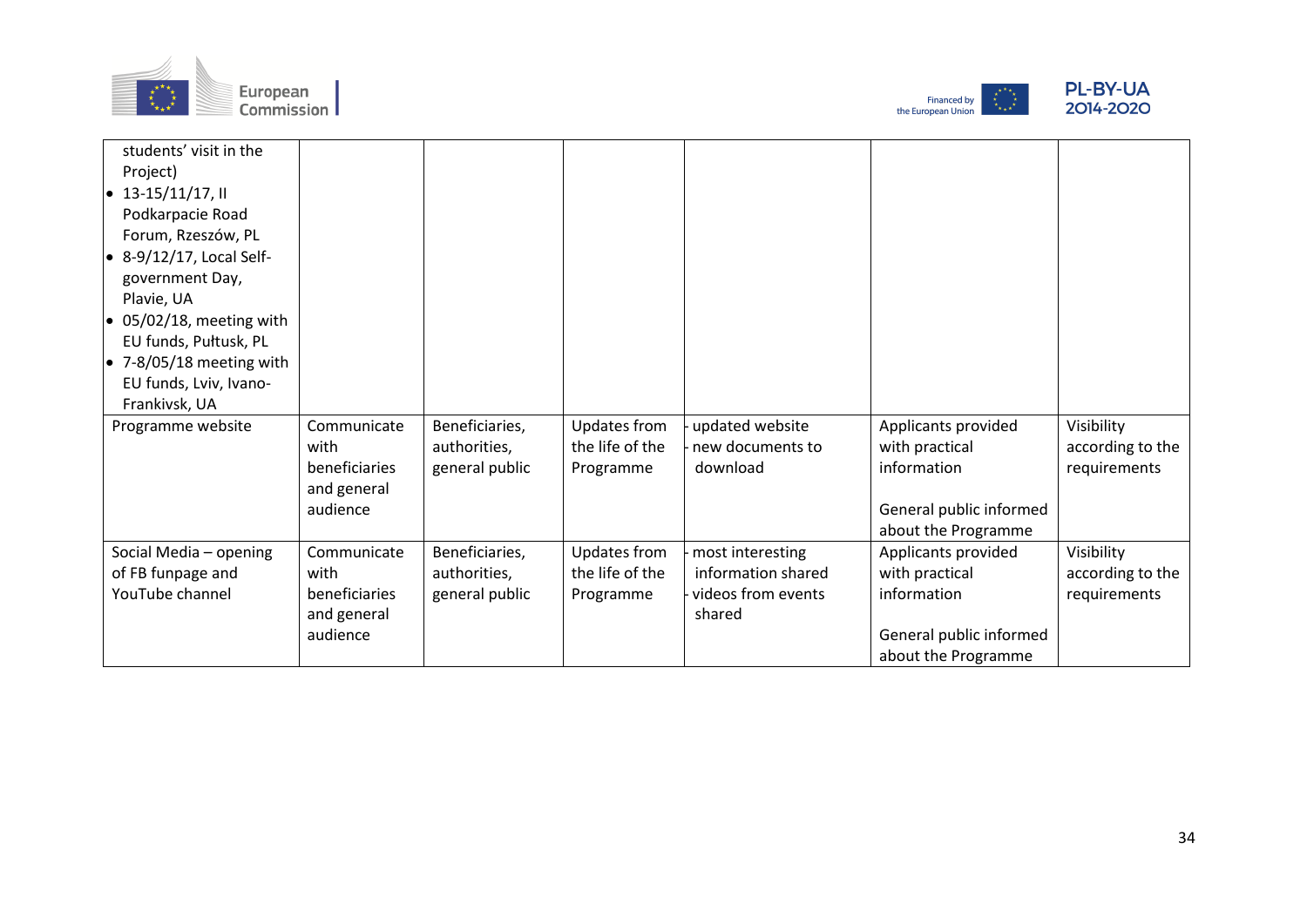



## **4.4.2 Summary of review by applicants/beneficiaries**

Not applicable, no such activities within the reporting period.

## **4.4.3 Participation of EU Delegations**

n/a

### **4.4.4 Programme website and social media**

The website for the Programme 2014-2020 is constantly updated in 4 languages, there is event calendar, documents to download, database of contracted projects etc.

FB account and YouTube channel of the Programme were launched.

### **4.4.5 Publications**

Following publications have been published (not counting articles, press releases etc.):

- publication summarising the I and II Academy of Development;
- two publications from the scientific conference "Contemporary Socio-economic Issues of Polish-Ukrainian Cross-border Cooperation": the collection of abstracts and the publication of scientific papers by Polish and Ukrainian scholars;
- report about the history and results of 15 years of the Programme distributed during the annual conference 2018 in Lviv;
- leaflets about the Programme prepared and distributed during the concerts in Poland in June 2018.

### **4.5. Other Technical Assistance activities**

No other specific Technical Assistance activities (beside those described in other parts of the Report) were performed in the reporting period.

### **5. FORECAST FOR THE FOLLOWING YEAR**

### **5.1 Programme and beneficiaries' activities**

### **5.1.1 Summary of main programme activities**

Within first six months of the next reporting period (1.07.2018 – 31.12.2018) the following main activities took place:

- internal training in Kazimierz Dolny (Poland) presenting general rules of the  $2^{nd}$  CfP for the Programme bodies (JTS, BOs, MA, CCP), 11-12 July,
- 2 meetings (in Suwałki and Rzeszow, Poland) presenting general information on the  $2^{nd}$  Call,
- Partner Search Forum in Brest (Belarus) on 21-22 August,
- opening of the  $2^{nd}$  CfP on 1 August,
- trainings for applicants of the  $2^{nd}$  CfP organised in 30 locations (in three Programme countries) in September,
- individual consultations for applicants of the  $2^{nd}$  CfP in October,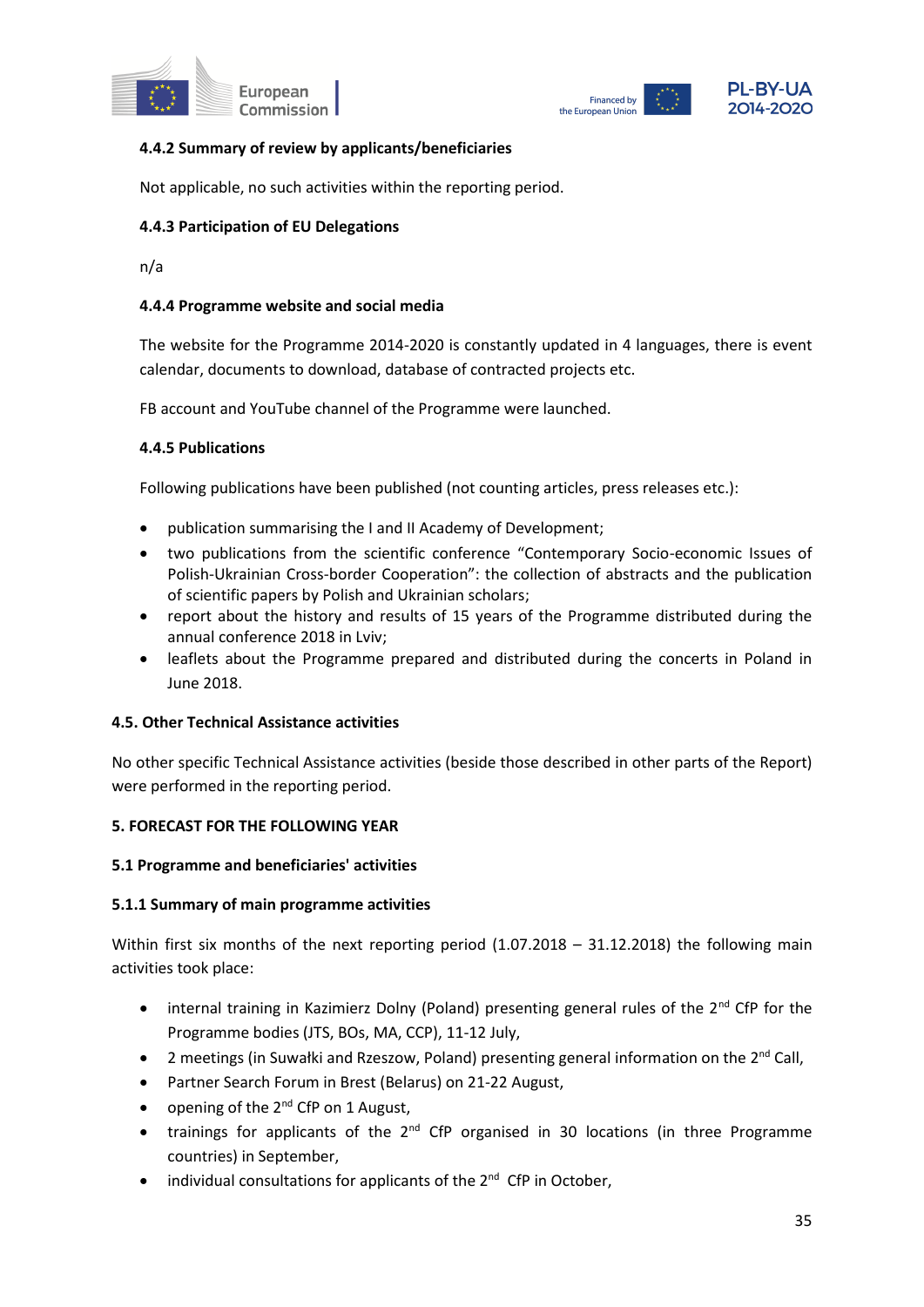



- assessment of the application forms submitted in the 2<sup>nd</sup> CfP (starting from November)
- preparation and signature of grant contracts for regular projects within  $1<sup>st</sup> Cfp$ ;
- preparation and signature of LIPs grant contracts,
- conducting trainings for auditors of projects contracted within the  $1<sup>st</sup>$  CfP,
- conducting trainings for projects contracted within the 1<sup>st</sup> CfP,
- organizational and training meeting with BY CCP and TESIM experts Minsk 10-11 September,
- conducting by the MA a system control over the JTS and the Polish CCP with regard to their performance of the entrusted tasks.

Moreover following decisions were taken via JMC written procedures:

- on approval of changes in several projects chosen for financing within the  $1<sup>st</sup>$  Call for Proposals;
- on approval of Annual Implementation Report for the year 2017,
- on overall TA ENI budget for the years 2018-2024 and the JTS TA sheet for the year 2018- 2021
- on modification of the Programme Manual Part  $1 (1<sup>st</sup> CfP)$
- on approval of PSC Rules of procedures for the 2nd CfP

Full list of the JMC written procedures is available on the Programme website at.

Within the period from January to June 2019 the following main activities are forecasted:

- $\bullet$  1<sup>st</sup> CfP projects
	- o auditors approval (Polish CCP)
	- o trainings for auditors
	- o management over the implementation
	- o verification of reports/payments to the projects
	- o on-the-spot/monitoring visits
- $\bullet$  2<sup>nd</sup> CfP:
	- o JTS assessment of the applications
	- o Project Selection Committee on the applications' selection
	- o JMC meeting approving the results of the selection
	- o Trainings for selected beneficiaries
	- o Contracting
- Audit Authority audit to the Programme
- Information/communication and capitalisation activities are presented in 5.6 Annual Information and Communication Plan

#### **5.1.2 Summary of main project beneficiaries' activities**

Main beneficiaries' activities shall include:

• Grant Contract signature,